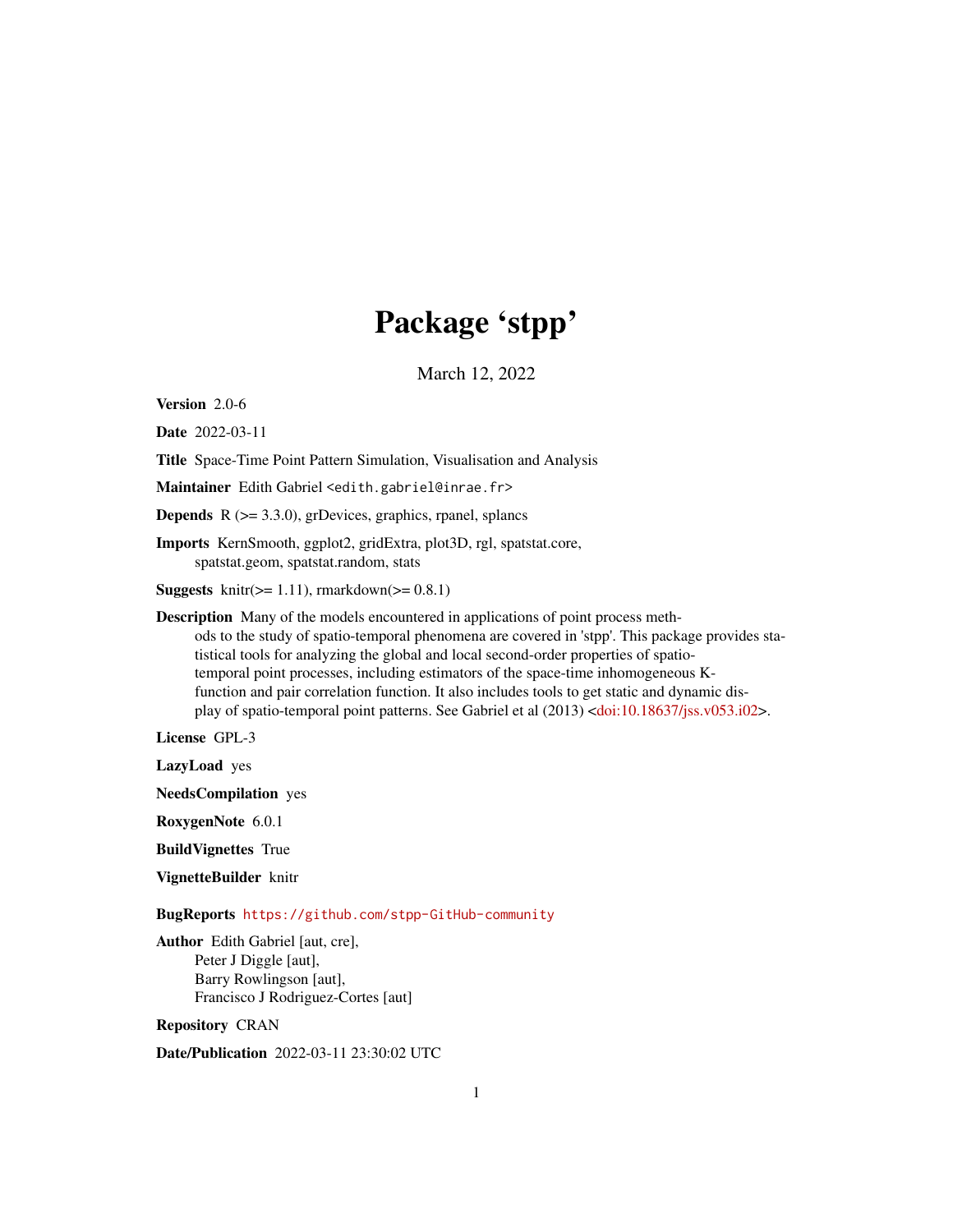## <span id="page-1-0"></span>R topics documented:

|                 | 50                          |
|-----------------|-----------------------------|
|                 |                             |
| stpp            | 47                          |
|                 | 44                          |
| sthpcpp         | 42                          |
|                 | 40                          |
|                 | 39                          |
|                 | 38                          |
|                 | 36                          |
|                 | 34                          |
|                 | 31                          |
|                 | 29                          |
|                 | 26<br>27                    |
| plotK           | 25                          |
|                 |                             |
|                 | 24                          |
| <b>PCFhat</b>   | 21                          |
| <b>LISTAhat</b> | 19<br>21                    |
| kmt             |                             |
| kmr             | 15<br>17                    |
| kmmt            | 13                          |
| kmmr            | 11                          |
|                 | 10                          |
|                 | 9                           |
|                 | $\overline{7}$              |
|                 | 6                           |
| fmd             | 5                           |
|                 | $\overline{4}$              |
| as.3dpoints     | 3                           |
| animation       | $\mathcal{D}_{\mathcal{L}}$ |

### **Index**

<span id="page-1-1"></span>animation

Space-time data animation

### **Description**

Provide an animation of spatio-temporal point patterns.

### **Usage**

```
animation(xyt, s.region, t.region, runtime=1, incident="red",
prevalent="pink3", pch=19, cex=0.5, plot.s.region=TRUE,
scales=TRUE, border.frac=0.05, add=FALSE)
```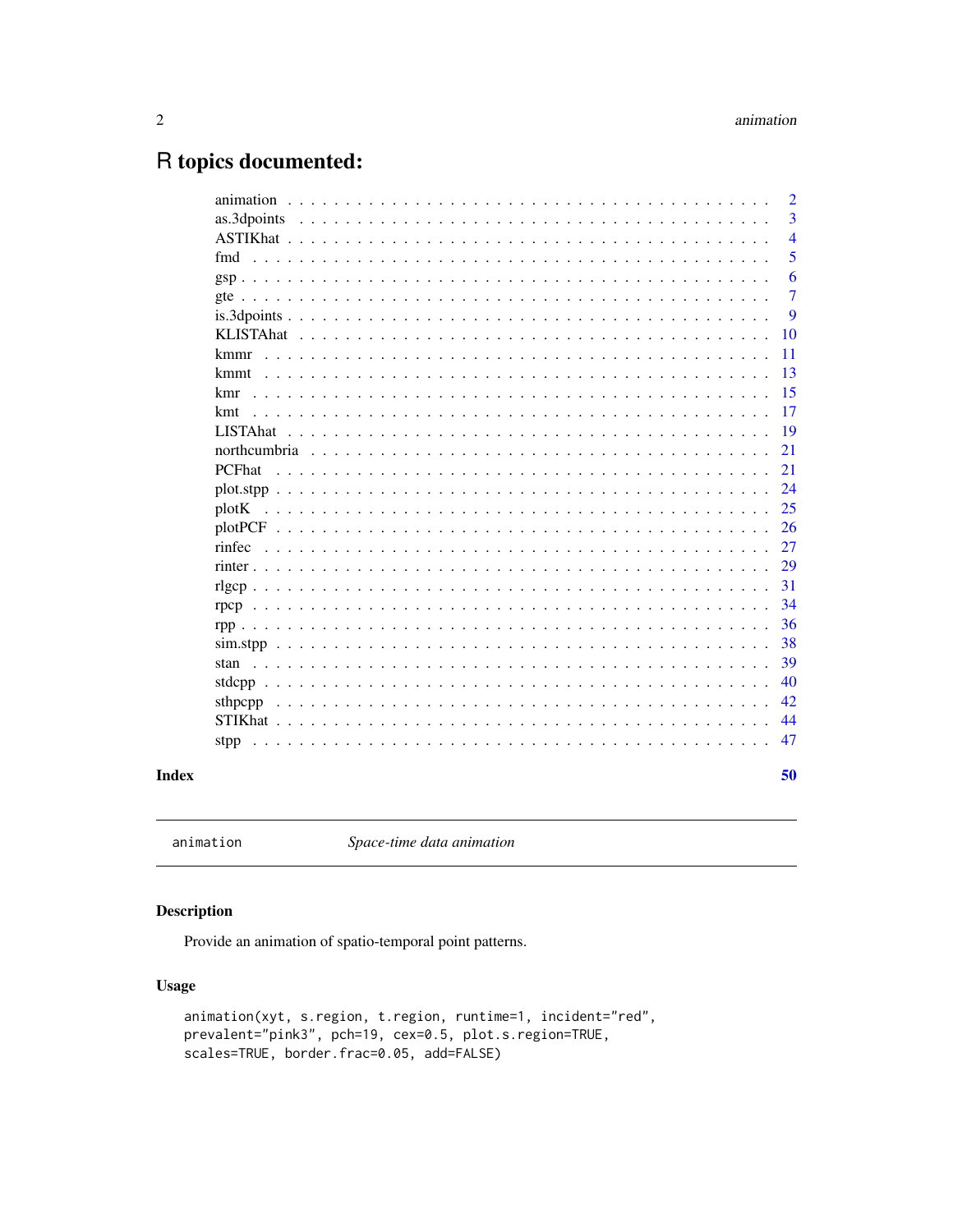### <span id="page-2-0"></span>as.3dpoints 3

### Arguments

| xyt           | Data-matrix containing the $(x, y, t)$ -coordinates.                                                                                              |
|---------------|---------------------------------------------------------------------------------------------------------------------------------------------------|
| s.region      | Two-column matrix specifying polygonal region containing all data-locations<br>xyt[,1:2]. If missing, s. region is the bounding box of xyt[,1:2]. |
| t.region      | Interval containing all data-times xyt[,3]. If missing, t. region is defined by<br>the range of $xyt[, 3].$                                       |
| runtime       | Approximate running time of animation, in seconds, but it is longer than ex-<br>pected. Can also be NULL.                                         |
| incident      | Colour in which incident point $xyt[i, 1:2]$ is plotted at time $xyt[i, 3]$ .                                                                     |
| prevalent     | Colour to which prevalent point $xyt[i, 1:2]$ fades at time $xyt[i+1, 3]$ .                                                                       |
| pch           | Plotting symbol used for each point.                                                                                                              |
| cex           | Magnification of plotting symbol relative to standard size.                                                                                       |
| plot.s.region | If TRUE, plot s. region as polygon.                                                                                                               |
| scales        | If TRUE, plot X and Y axes with scales.                                                                                                           |
| border.frac   | Extent of border of plotting region surounding s. region, as fraction of ranges<br>of $X$ and $Y$ .                                               |
| add           | If TRUE, add the animation to an existing plot.                                                                                                   |

### Value

None

### Author(s)

Peter J Diggle, Edith Gabriel <edith.gabriel@inrae.fr>.

<span id="page-2-1"></span>

### Description

Create data in spatio-temporal point format.

### Usage

```
as.3dpoints(...)
```
#### Arguments

... Any object(s), such as  $x, y$  and  $t$  vectors of the same length, or a list or data frame containing  $x, y$  and  $t$  vectors. Valid options for  $\dots$  are: a points object: returns it unaltered; a list with  $x$ ,  $y$  and  $t$  elements of the same length: returns a points object with the  $x$ ,  $y$  and  $t$  elements as the coordinates of the points; three vectors of equal length: returns a points object with the first vector as the  $x$  coordinates, the second vector as the  $y$ -coordinates and the third vector as the t-coordinates.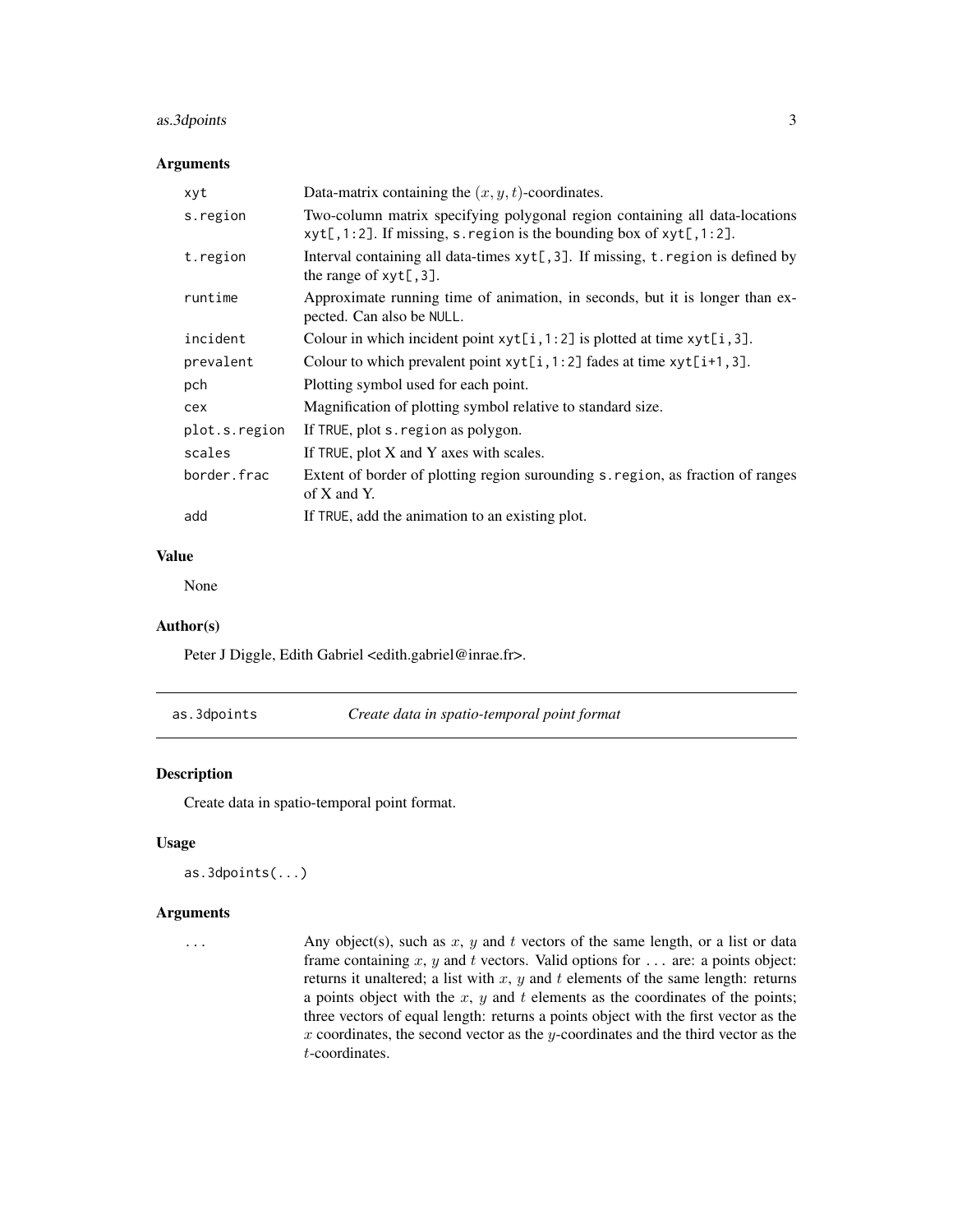### <span id="page-3-0"></span>Value

The output is an object of the class stpp. as.3dpoints tries to return the argument(s) as a spatiotemporal points object.

### Author(s)

Edith Gabriel <edith.gabriel@inrae.fr>, Peter Diggle, Barry Rowlingson.

<span id="page-3-1"></span>ASTIKhat *Anisotropic Space-Time Inhomogeneous* K*-function*

### Description

Compute an estimation of the Anisotropic Space-Time inhomogeneous K-function.

### Usage

```
ASTIKhat(xyt, s.region, t.region, lambda, dist, times, ang,
  correction = "border")
```

| xyt        | Coordinates and times $(x, y, t)$ of the point pattern.                                                                                                                                                                                                                                                                     |
|------------|-----------------------------------------------------------------------------------------------------------------------------------------------------------------------------------------------------------------------------------------------------------------------------------------------------------------------------|
| s.region   | Two-column matrix specifying polygonal region containing all data locations.<br>If s. region is missing, the bounding box of $xyt[, 1:2]$ is considered.                                                                                                                                                                    |
| t.region   | Vector containing the minimum and maximum values of the time interval. If<br>t. region is missing, the range of $xyt[, 3]$ is considered.                                                                                                                                                                                   |
| dist       | Vector of distances u at which $\widehat{K}_{\phi}(r,t)$ is computed. If missing, the maximum<br>of dist is given by $\min(S_x, S_y)/4$ , where $S_x$ and $S_y$ represent the maximum<br>width and height of the bounding box of s. region.                                                                                 |
| times      | Vector of times v at which $\hat{K}_{\phi}(r,t)$ is computed. If missing, the maximum of<br>times is given by $(T_{\text{max}} - T_{\text{min}})/4$ , where $T_{\text{min}}$ and $T_{\text{max}}$ are the minimum and<br>maximum of the time interval $T$ .                                                                 |
| lambda     | Vector of values of the space-time intensity function evaluated at the points<br>$(x, y, t)$ in $S \times T$ . If lambda is missing, the estimate of the anisotropic space-<br>time $K$ -function is computed as for the homogeneous case, i.e. considering<br>$n/ S \times T $ as an estimate of the space-time intensity. |
| ang        | Angle in radians at which $\hat{K}_{\phi}(r,t)$ is computed. The argument ang=2*pi by<br>default.                                                                                                                                                                                                                           |
| correction | A character vector specifying the edge correction(s) to be applied among "bor-<br>der", "modified.border", "translate" and "none" (see STIKhat). The default is<br>"border".                                                                                                                                                |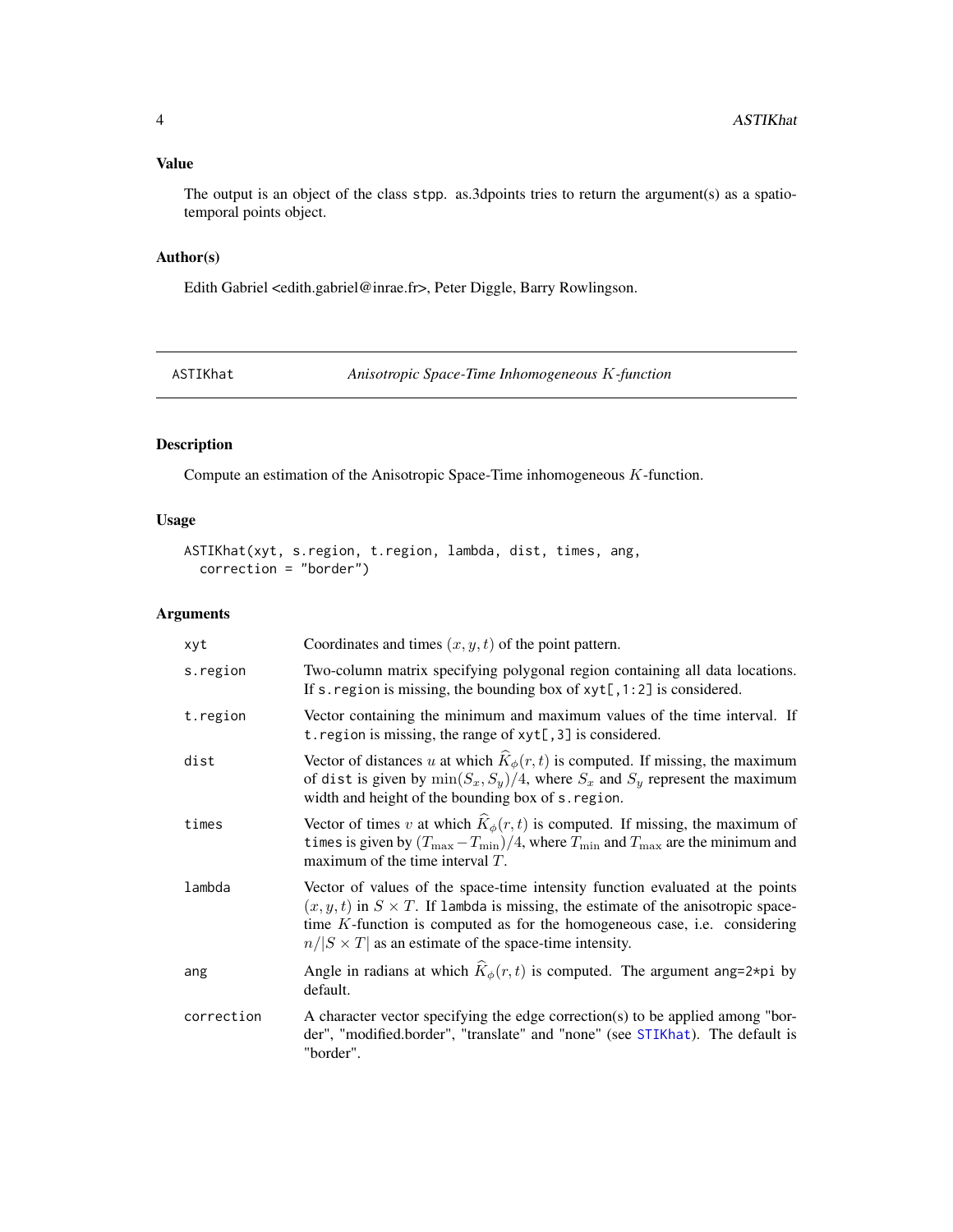<span id="page-4-0"></span>fmd 5

### Value

A list containing:

| AKhat       | ndist x ntimes matrix containing values of $K_{\phi}(u, t)$ .    |
|-------------|------------------------------------------------------------------|
| dist. times | Parameters passed in argument.                                   |
| correction  | The name(s) of the edge correction method(s) passed in argument. |

### Author(s)

Francisco J. Rodriguez-Cortes <frrodriguezc@unal.edu.co>

#### References

Illian, J. B., Penttinen, A., Stoyan, H. and Stoyan, D. (2008). Statistical Analysis and Modelling of Spatial Point Patterns. John Wiley and Sons, London.

Gonzalez, J. A., Rodriguez-Cortes, F. J., Cronie, O., Mateu, J. (2016). Spatio-temporal point process statistics: a review. Spatial Statistics. Accepted.

Ohser, J. and D. Stoyan (1981). On the second-order and orientation analysis of planar stationary point processes. Biometrical Journal 23, 523-533.

<span id="page-4-1"></span>fmd *2001 food-and-mouth epidemic, north Cumbria (UK)*

### Description

This data set gives the spatial locations and reported times of food-and-mouth disease in north Cumbria (UK), 2001. It is of no scientific value, as it deliberately excludes confidential information on farms at risk in the study-region. It is included in the package purely as an illustrative example.

### Usage

data(fmd)

### Format

A matrix containing  $(x, y, t)$  coordinates of the 648 observations.

#### References

Diggle, P., Rowlingson, B. and Su, T. (2005). Point process methodology for on-line spatiotemporal disease surveillance. Environmetrics, 16, 423–34.

### See Also

[northcumbria](#page-20-1) for boundaries of the county of north Cumbria.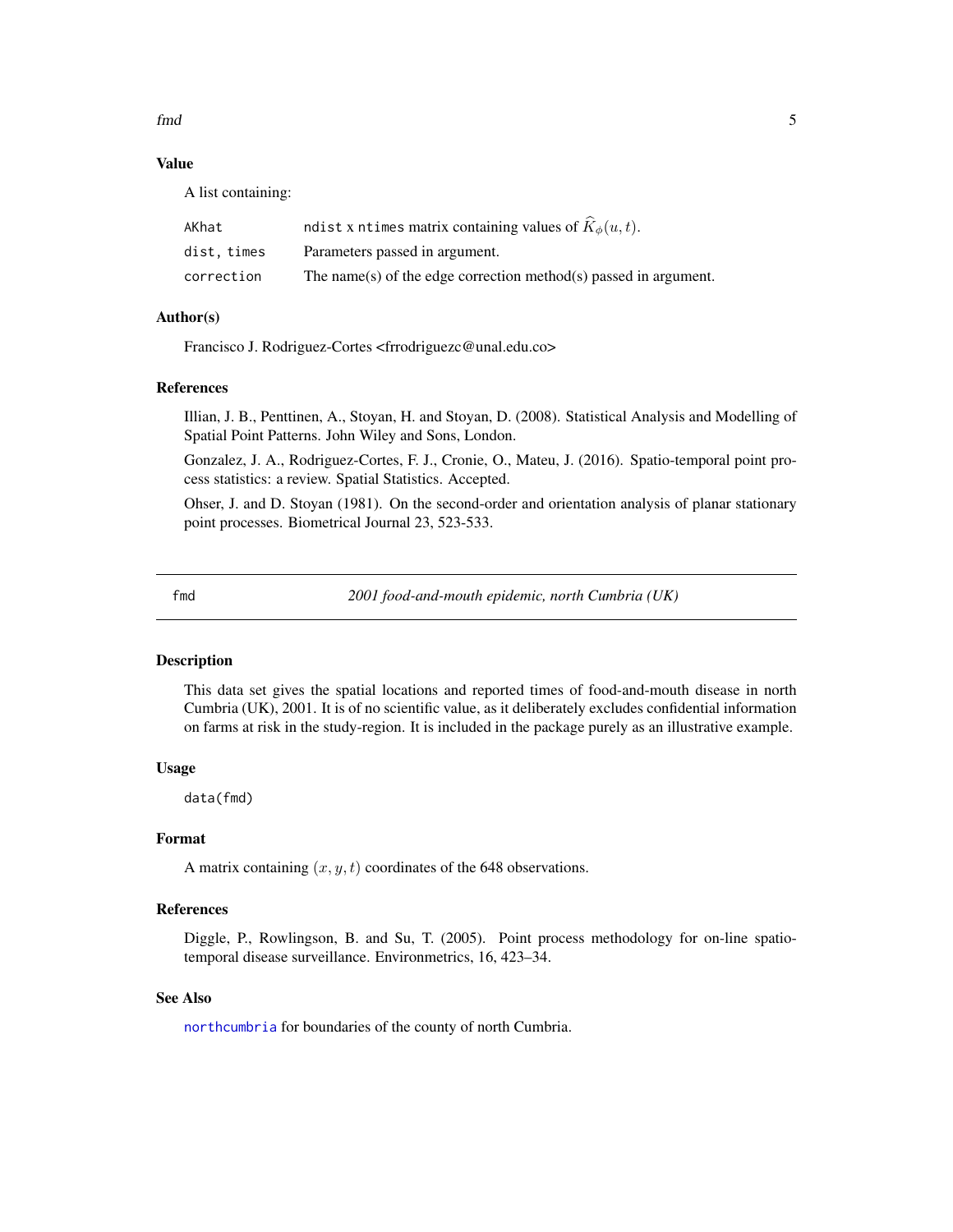### Description

Computes an estimator of the spatial mark variogram function.

### Usage

gsp(xyt,s.region,s.lambda,ds,ks="epanech",hs,correction="none",approach="simplified")

### Arguments

| xyt        | Spatial coordinates and times $(x, y, t)$ of the point pattern.                                                                                                                                                                                                                                                                             |
|------------|---------------------------------------------------------------------------------------------------------------------------------------------------------------------------------------------------------------------------------------------------------------------------------------------------------------------------------------------|
| s.region   | Two-column matrix specifying polygonal region containing all data locations.                                                                                                                                                                                                                                                                |
| s.lambda   | Vector of values of the spatial intensity function evaluated at the points $(x, y)$ in<br>$W$ . If s. lambda is missing, the estimate of the spatial mark correlation function<br>is computed as for the homogeneous case, i.e. considering $n/ W $ as an estimate<br>of the spatial intensity under the parameter approach="standardised". |
| ds         | A vector of distances u at which $\text{gsp}(u)$ is computed.                                                                                                                                                                                                                                                                               |
| ks.        | A kernel function for the spatial distances. The default is the "epanech" kernel.<br>It can also be "box" for the uniform kernel, or "biweight".                                                                                                                                                                                            |
| hs         | A bandwidth of the kernel function ks.                                                                                                                                                                                                                                                                                                      |
| correction | A character vector specifying the edge-correction(s) to be applied among "isotropic",<br>"border", "modified.border", "translate", "setcovf" and "none". The<br>default is "none".                                                                                                                                                          |
| approach   | A character vector specifying the approach to use for the estimation to be applied<br>among "simplified" or "standardised". If approach is missing, "simplified"<br>is considered by default.                                                                                                                                               |

### Details

By default, this command calculates an estimate of the spatial mark variogram function  $\gamma_{\beta}p](r)$  for a spatio-temporal point pattern.

### Value

| egsp    | A vector containing the values of $\gamma_{sn}(r)$ estimated                                                                                                         |
|---------|----------------------------------------------------------------------------------------------------------------------------------------------------------------------|
| ds      | If ds is missing, a vector of distances u at which $\text{gsp}(u)$ is computed from 0 to<br>until quarter of the maximum distance between the points in the pattern. |
| kernel  | A vector of names and bandwidth of the spatial kernel.                                                                                                               |
| gsptheo | Value under the Poisson case is calculated considering $\tau = max(xyt[, 3]) - min(xyt[, 3])$ .                                                                      |

<span id="page-5-1"></span><span id="page-5-0"></span>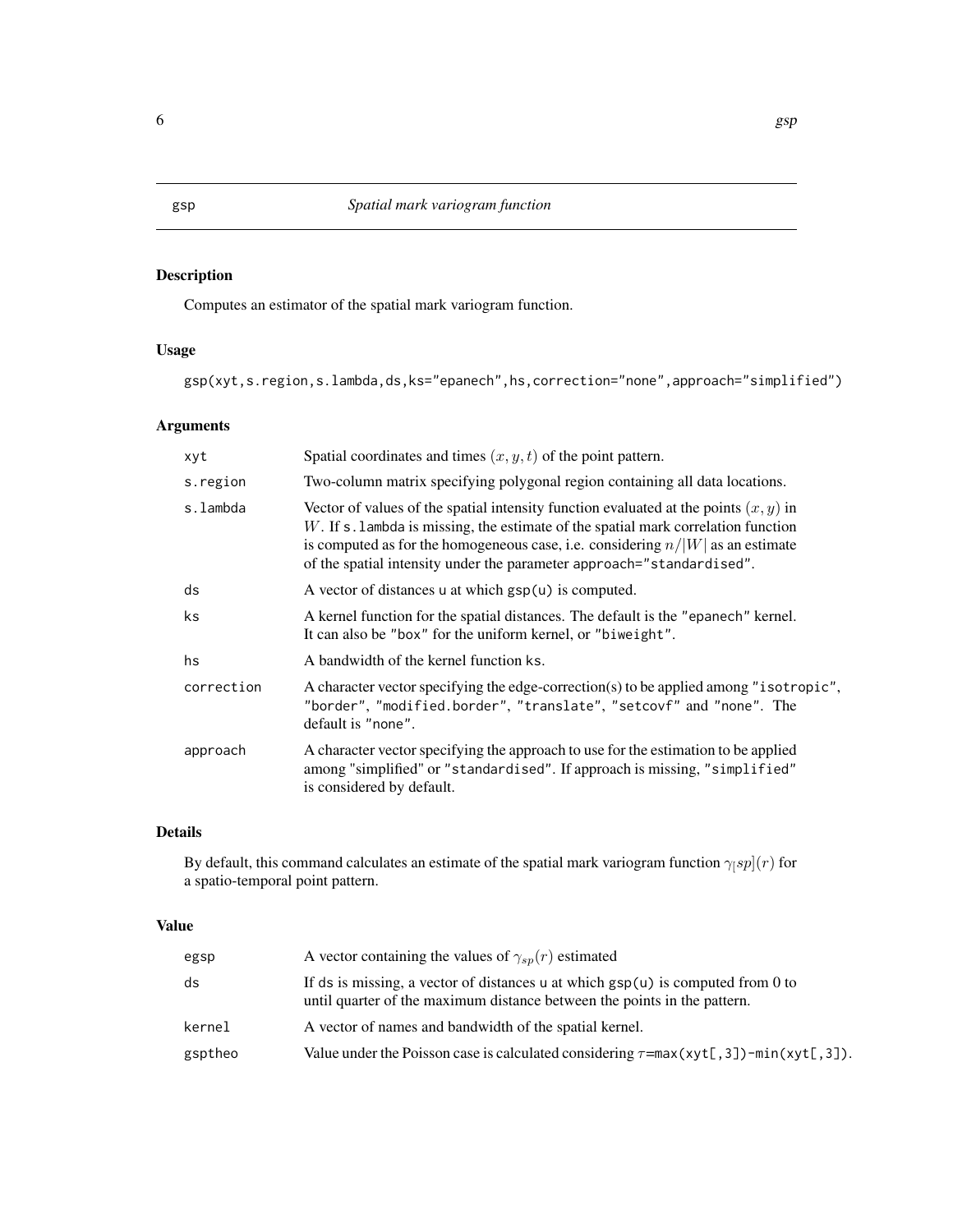### <span id="page-6-0"></span>Author(s)

Francisco J. Rodriguez Cortes <frrodriguezc@unal.edu.co> [https://fjrodriguezcortes.wordpr](https://fjrodriguezcortes.wordpress.com)ess. [com](https://fjrodriguezcortes.wordpress.com)

#### References

Baddeley, A., Rubak, E., Turner, R. (2015). Spatial Point Patterns: Methodology and Applications with R. CRC Press, Boca Raton.

Chiu, S. N., Stoyan, D., Kendall, W. S., and Mecke, J. (2013). Stochastic Geometry and its Applications. John Wiley & Sons.

Gabriel, E., Rowlingson, B., Diggle P J. (2013) stpp: an R package for plotting, simulating and analyzing Spatio-Temporal Point Patterns. Journal of Statistical Software. 53, 1-29.

Illian, J B., Penttinen, A., Stoyan, H. and Stoyan, D. (2008). Statistical Analysis and Modelling of Spatial Point Patterns. John Wiley and Sons, London.

Stoyan, D., Rodriguez-Cortes, F. J., Mateu, J., and Gille, W. (2017). Mark variograms for spatiotemporal point processes. Spatial Statistics. 20, 125-147.

### Examples

```
## Not run:
#################
# A realisation of spatio-temporal homogeneous Poisson point processes
hpp <- rpp(lambda = 100, replace = FALSE)$xyt
# R plot
plot(hpp)
# This function provides an kernel estimator of the spatial mark variogram function
out <- gsp(hpp)
# R plot - Spatial mark variogram function
par(mfrow=c(1,1))
x1 \leftarrow c(0, 0.25)yl <- c(0,max(out$gsptheo,out$egsp))
plot(out$ds,out$egsp,type="l",xlab="r = distance",ylab=expression(gamma[sp](r)),
                 xlim=xl,ylim=yl,col=1,cex.lab=1.5,cex.axis=1.5)
lines(out$ds,rep(out$gsptheo,length(out$ds)),col=11)
```
## End(Not run)

<span id="page-6-1"></span>gte *Temporal mark variogram function*

#### **Description**

Computes an estimator of the temporal mark variogram function.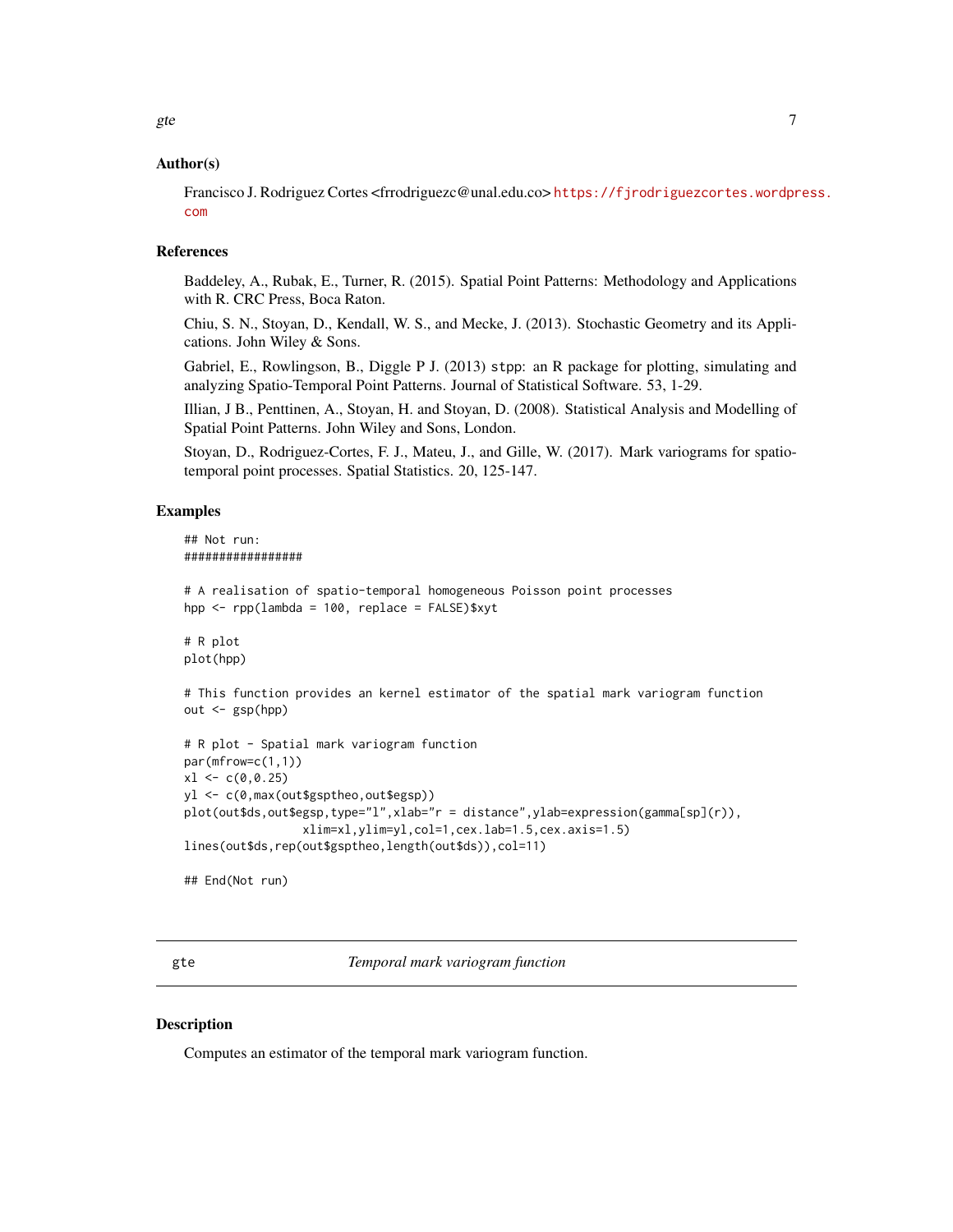### Usage

gte(xyt,t.region,t.lambda,dt,kt="epanech",ht,correction="none",approach="simplified")

### Arguments

| Spatial coordinates and times $(x, y, t)$ of the point pattern.                                                                                                                                                                                                                                                                           |
|-------------------------------------------------------------------------------------------------------------------------------------------------------------------------------------------------------------------------------------------------------------------------------------------------------------------------------------------|
| Vector containing the minimum and maximum values of the time interval.                                                                                                                                                                                                                                                                    |
| Vector of values of the temporal intensity function evaluated at the points $t$ in $T$ .<br>If t. lambda is missing, the estimate of the temporal mark correlation function<br>is computed as for the homogeneous case, i.e. considering $n/ T $ as an estimate<br>of the temporal intensity under the parameter approach="standardised". |
| A vector of times $v$ at which $gte(v)$ is computed.                                                                                                                                                                                                                                                                                      |
| A kernel function for the temporal distances. The default is the "epanech"<br>kernel. It can also be "box" for the uniform kernel, or "biweight".                                                                                                                                                                                         |
| A bandwidth of the kernel function kt.                                                                                                                                                                                                                                                                                                    |
| A character vector specifying the edge-correction(s) to be applied among "isotropic",<br>"border", "modified.border", "translate", "setcovf" and "none". The<br>default is "none".                                                                                                                                                        |
| A character vector specifying the approach to use for the estimation to be applied<br>among "simplified" or "standardised". If approach is missing, "simplified"<br>is considered by default.                                                                                                                                             |
|                                                                                                                                                                                                                                                                                                                                           |

### Details

By default, this command calculates an estimate of the temporal mark variogram function  $\gamma_{\parallel}te](t)$ for a spatio-temporal point pattern.

### Value

| egte    | A vector containing the values of $\gamma_1te (v)$ estimated.                                                                                                                                                          |
|---------|------------------------------------------------------------------------------------------------------------------------------------------------------------------------------------------------------------------------|
| dt      | Parameter passed in argument. If dt is missing, a vector of temporal distances v<br>at which $\text{gte}(v)$ is computed from 0 to until quarter of the maximum distance<br>between the times in the temporal pattern. |
| kernel  | Parameters passed in argument. A vector of names and bandwidth of the spatial<br>kernel.                                                                                                                               |
| gtetheo | Value under the Poisson case is calculated considering the side lengths of the<br>bounding box of $xyt[, 1:2].$                                                                                                        |

### Author(s)

Francisco J. Rodriguez Cortes <frrodriguezc@unal.edu.co> [https://fjrodriguezcortes.wordpr](https://fjrodriguezcortes.wordpress.com)ess. [com](https://fjrodriguezcortes.wordpress.com)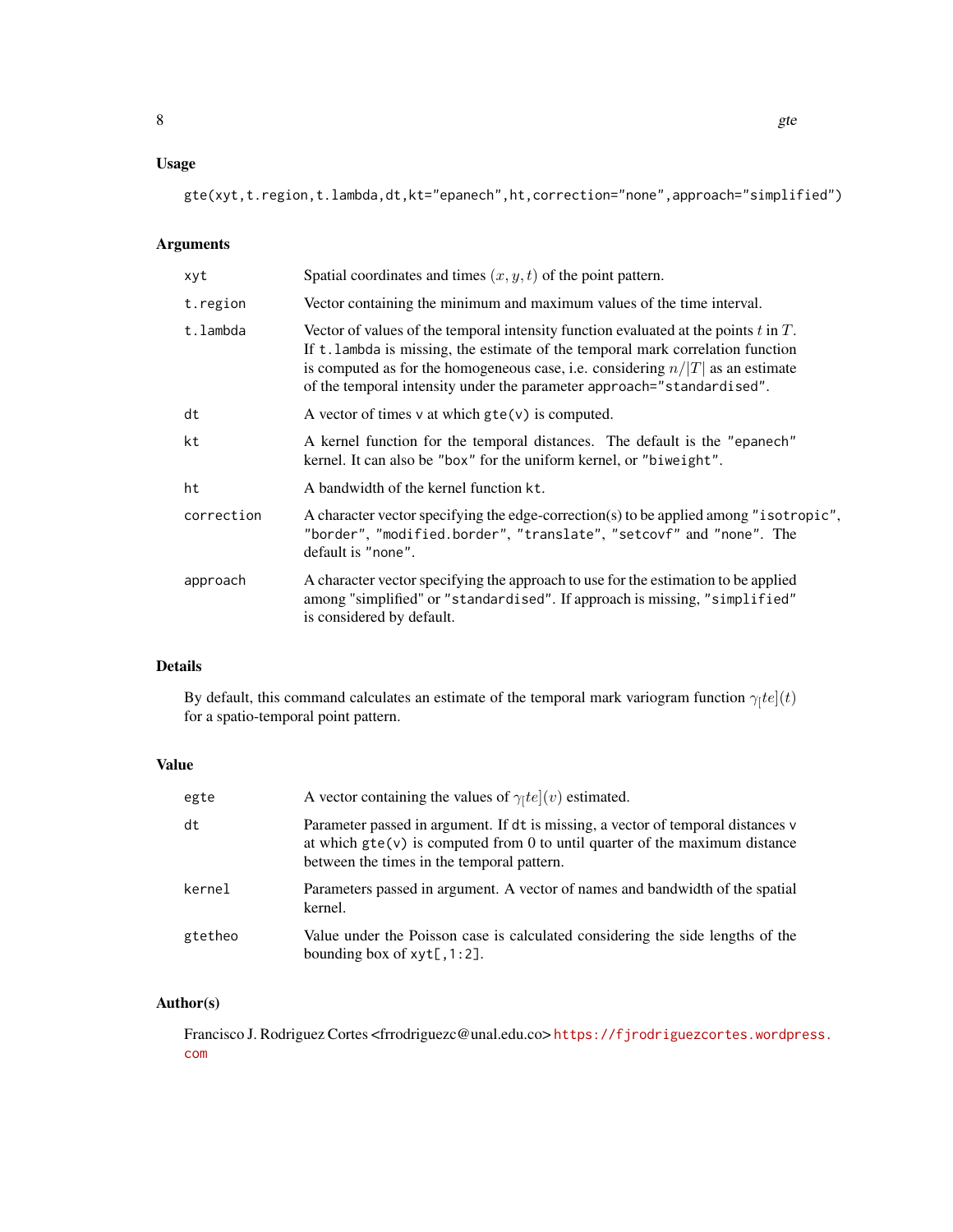#### <span id="page-8-0"></span>is.3dpoints 9

#### References

Baddeley, A., Rubak, E., Turner, R. (2015). Spatial Point Patterns: Methodology and Applications with R. CRC Press, Boca Raton.

Chiu, S. N., Stoyan, D., Kendall, W. S., and Mecke, J. (2013). Stochastic Geometry and its Applications. John Wiley & Sons.

Gabriel, E., Rowlingson, B., Diggle P J. (2013) stpp: an R package for plotting, simulating and analyzing Spatio-Temporal Point Patterns. Journal of Statistical Software 53, 1-29.

Illian, J B., Penttinen, A., Stoyan, H. and Stoyan, D. (2008). Statistical Analysis and Modelling of Spatial Point Patterns. John Wiley and Sons, London.

Stoyan, D., Rodriguez-Cortes, F. J., Mateu, J., and Gille, W. (2017). Mark variograms for spatiotemporal point processes. Spatial Statistics. 20, 125-147.

#### Examples

```
## Not run:
#################
# A realisation of spatio-temporal homogeneous Poisson point processes
hpp \leq rpp(lambda = 100, replace = FALSE) $xyt
# R plot
plot(hpp)
# This function provides an kernel estimator of the temporal mark variograma function
out <- gte(hpp)
# R plot - Temporal mark variogram function
par(mfrow=c(1,1))
x1 \leftarrow c(0, 0.25)yl <- c(0,max(out$egte,out$gtetheo))
plot(out$dt,out$egte,type="l",xlab="t = time",ylab=expression(gamma[te](t)),
                 xlim=xl,ylim=yl,col=1,cex.lab=1.5,cex.axis=1.5)
lines(out$dt,rep(out$gtetheo,length(out$dt)),col=11)
```
## End(Not run)

is.3dpoints *Spatio-temporal point objects*

#### Description

Tests for data in spatio-temporal point format.

#### Usage

is.3dpoints(x)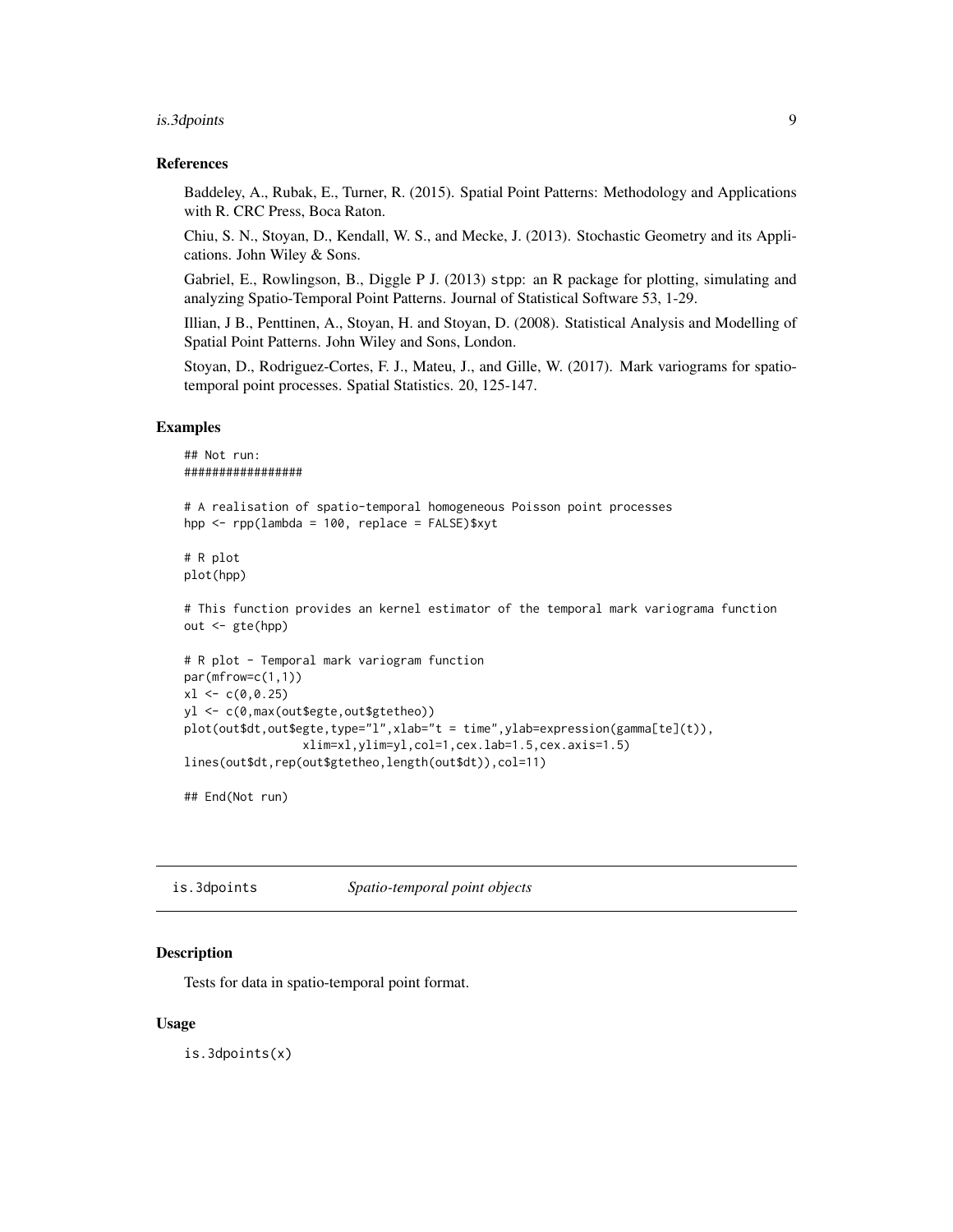### <span id="page-9-0"></span>Arguments

x any object.

### Value

is.3dpoints returns TRUE if x is a spatio-temporal points object, FALSE otherwise.

### Author(s)

Edith Gabriel <edith.gabriel@inrae.fr>, Peter Diggle, Barry Rowlingson.

<span id="page-9-1"></span>KLISTAhat *Estimation of the Space-Time Inhomogeneous K LISTA functions*

### Description

Compute an estimate of the space-time K LISTA functions.

### Usage

KLISTAhat(xyt, s.region, t.region, dist, times, lambda, correction = "isotropic")

| xyt        | Coordinates and times $(x, y, t)$ of the point pattern.                                                                                                                                                                                                                                                                               |
|------------|---------------------------------------------------------------------------------------------------------------------------------------------------------------------------------------------------------------------------------------------------------------------------------------------------------------------------------------|
| s.region   | Two-column matrix specifying polygonal region containing all data locations.<br>If s. region is missing, the bounding box of $xyt[, 1:2]$ is considered.                                                                                                                                                                              |
| t.region   | Vector containing the minimum and maximum values of the time interval. If<br>t. region is missing, the range of $xyt[, 3]$ is considered.                                                                                                                                                                                             |
| dist       | Vector of distances u at which $K^{(i)}(u, v)$ is computed. If missing, the maximum<br>of dist is given by $\min(S_x, S_y)/4$ , where $S_x$ and $S_y$ represent the maximum<br>width and height of the bounding box of s. region.                                                                                                     |
| times      | Vector of times v at which $K^{(i)}(u, v)$ is computed. If missing, the maximum<br>of times is given by $(T_{\text{max}} - T_{\text{min}})/4$ , where $T_{\text{min}}$ and $T_{\text{max}}$ are the minimum<br>and maximum of the time interval $T$ .                                                                                 |
| lambda     | Vector of values of the space-time intensity function evaluated at the points<br>$(x, y, t)$ in $S \times T$ . If lambda is missing, the estimate of the space-time pair<br>correlation function is computed as for the homogeneous case, <i>i.e.</i> considering<br>$(n-1)/ S \times T $ as an estimate of the space-time intensity. |
| correction | A character vector specifying the edge correction(s) to be applied among "isotropic",<br>"border", "modified.border", "translate" and "none" (see PCFhat). The<br>default is "isotropic".                                                                                                                                             |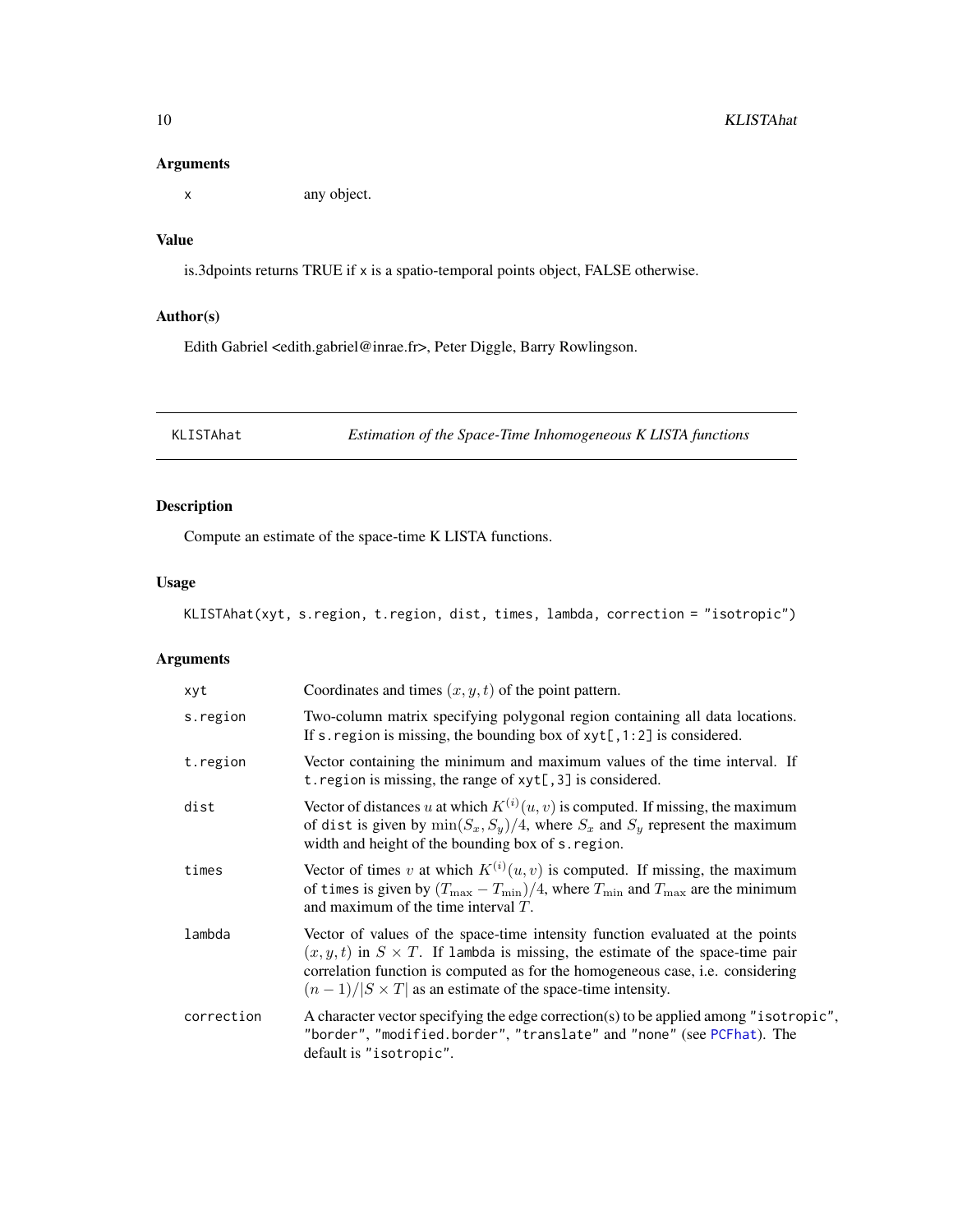#### <span id="page-10-0"></span>kmmr til 11

#### Details

An individual product density LISTA functions  $K^{(i)}(.,.)$  should reveal the extent of the contribution of the event  $(u_i, t_i)$  to the global estimator of the K-function  $K(., .)$ , and may provide a further description of structure in the data (e.g., determining events with similar local structure through dissimilarity measures of the individual LISTA functions), for more details see Siino et al. (2019).

#### Value

A list containing:

| list.KLISTA | A list containing the values of the estimation of $K^{(i)}(r,t)$ for each one of n<br>points of the point pattern by matrixs. |
|-------------|-------------------------------------------------------------------------------------------------------------------------------|
| klistatheo  | ndist x ntimes matrix containing theoretical values for a Poisson process.                                                    |
| dist, times | Parameters passed in argument.                                                                                                |
| correction  | The name(s) of the edge correction method(s) passed in argument.                                                              |

#### Author(s)

Francisco J. Rodriguez-Cortes <frrodriguezc@unal.edu.co>

#### References

Baddeley, A. and Turner, J. (2005). spatstat: An R Package for Analyzing Spatial Point Pattens. Journal of Statistical Software 12, 1-42.

Cressie, N. and Collins, L. B. (2001). Analysis of spatial point patterns using bundles of product density LISA functions. Journal of Agricultural, Biological, and Environmental Statistics 6, 118- 135.

Cressie, N. and Collins, L. B. (2001). Patterns in spatial point locations: Local indicators of spatial association in a minefield with clutter Naval Research Logistics (NRL), John Wiley & Sons, Inc. 48, 333-347.

Siino, M., Adelfio, G., Mateu, J. and Rodriguez-Cortes, F. J. (2019). Some properties of weighted local second-order statistcs for spatio-temporal point process. Submitted.

Stoyan, D. and Stoyan, H. (1994). Fractals, random shapes, and point fields: methods of geometrical statistics. Chichester: Wiley.

<span id="page-10-1"></span>kmmr *Spatial mark correlation function*

### Description

Computes an estimator of the spatial mark correlation function.

### Usage

kmmr(xyt,s.region,s.lambda,ds,ks="epanech",hs,correction="none",approach="simplified")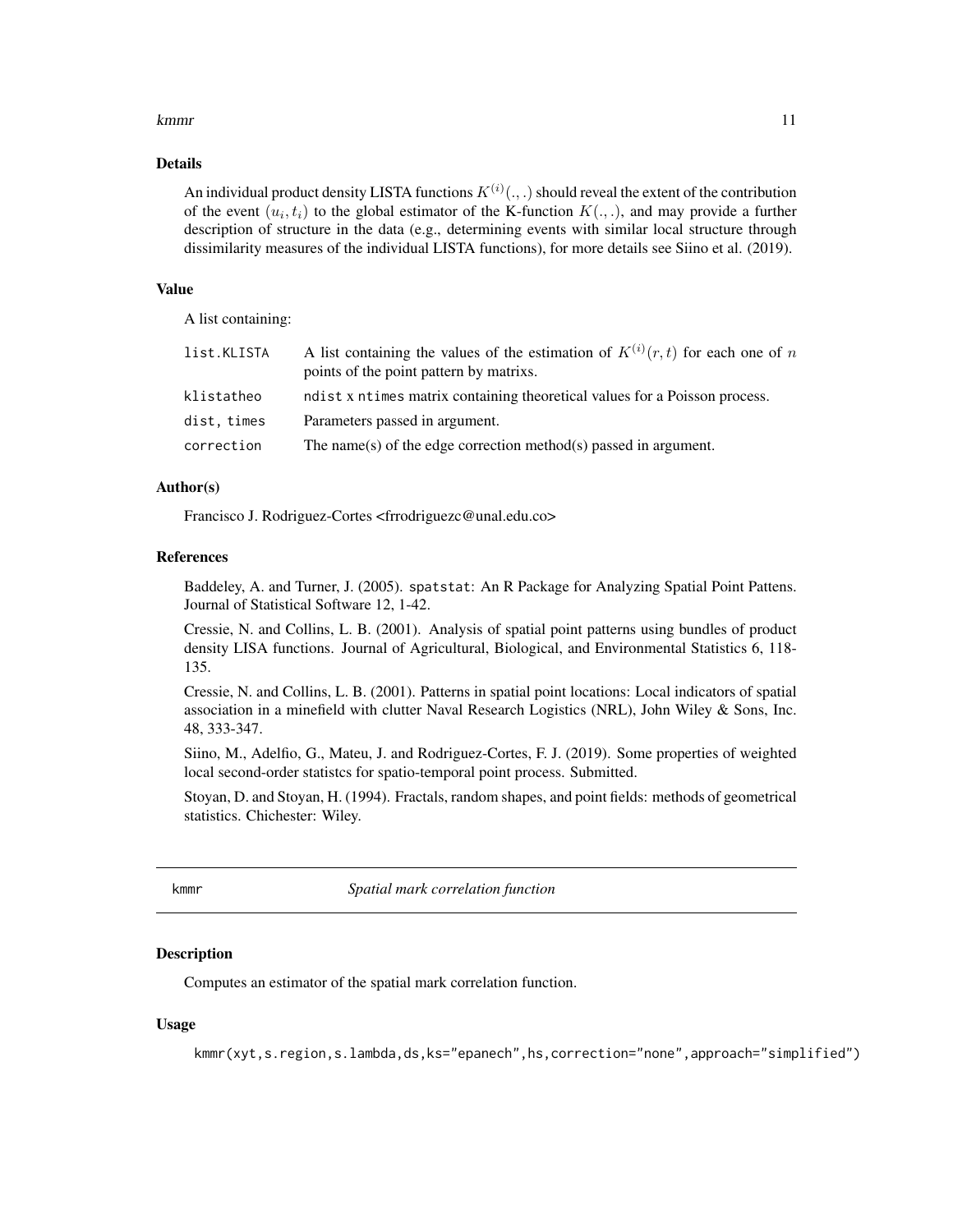#### Arguments

| xyt        | Spatial coordinates and times $(x, y, t)$ of the point pattern.                                                                                                                                                                                                                                                                             |
|------------|---------------------------------------------------------------------------------------------------------------------------------------------------------------------------------------------------------------------------------------------------------------------------------------------------------------------------------------------|
| s.region   | Two-column matrix specifying polygonal region containing all data locations.                                                                                                                                                                                                                                                                |
| s.lambda   | Vector of values of the spatial intensity function evaluated at the points $(x, y)$ in<br>$W$ . If s. lambda is missing, the estimate of the spatial mark correlation function<br>is computed as for the homogeneous case, i.e. considering $n/ W $ as an estimate<br>of the spatial intensity under the parameter approach="standardised". |
| ds         | A vector of distances u at which kmmr(u) is computed.                                                                                                                                                                                                                                                                                       |
| ks         | A kernel function for the spatial distances. The default is the "epanech" kernel.<br>It can also be "box" for the uniform kernel, or "biweight".                                                                                                                                                                                            |
| hs         | A bandwidth of the kernel function ks.                                                                                                                                                                                                                                                                                                      |
| correction | A character vector specifying the edge-correction(s) to be applied among "isotropic",<br>"border", "modified.border", "translate", "setcovf" and "none". The<br>default is "none".                                                                                                                                                          |
| approach   | A character vector specifying the approach to use for the estimation to be applied<br>among "simplified" or "standardised". If approach is missing, "simplified"<br>is considered by default.                                                                                                                                               |

### Details

By default, this command calculates an estimate of the spatial mark correlation function  $k_{\parallel}mm](r)$ for a spatio-temporal point pattern.

#### Value

| ekmmr    | A vector containing the values of $k_{\parallel}mm(u)$ estimated.                                                                                              |
|----------|----------------------------------------------------------------------------------------------------------------------------------------------------------------|
| ds       | If ds is missing, a vector of distances u at which kmm $(u)$ is computed from 0<br>to until quarter of the maximum distance between the points in the pattern. |
| kernel   | A vector of names and bandwidth of the spatial kernel.                                                                                                         |
| kmmrtheo | Value under the Poisson case is calculated considering $\tau = max(xyt[, 3]) - min(xyt[, 3])$ .                                                                |

#### Author(s)

Francisco J. Rodriguez Cortes <frrodriguezc@unal.edu.co> [https://fjrodriguezcortes.wordpr](https://fjrodriguezcortes.wordpress.com)ess. [com](https://fjrodriguezcortes.wordpress.com)

### References

Baddeley, A., Rubak, E., Turner, R. (2015). Spatial Point Patterns: Methodology and Applications with R. CRC Press, Boca Raton.

Chiu, S. N., Stoyan, D., Kendall, W. S., and Mecke, J. (2013). Stochastic Geometry and its Applications. John Wiley & Sons.

Gabriel, E., Rowlingson, B., Diggle P J. (2013) stpp: an R package for plotting, simulating and analyzing Spatio-Temporal Point Patterns. Journal of Statistical Software 53, 1-29.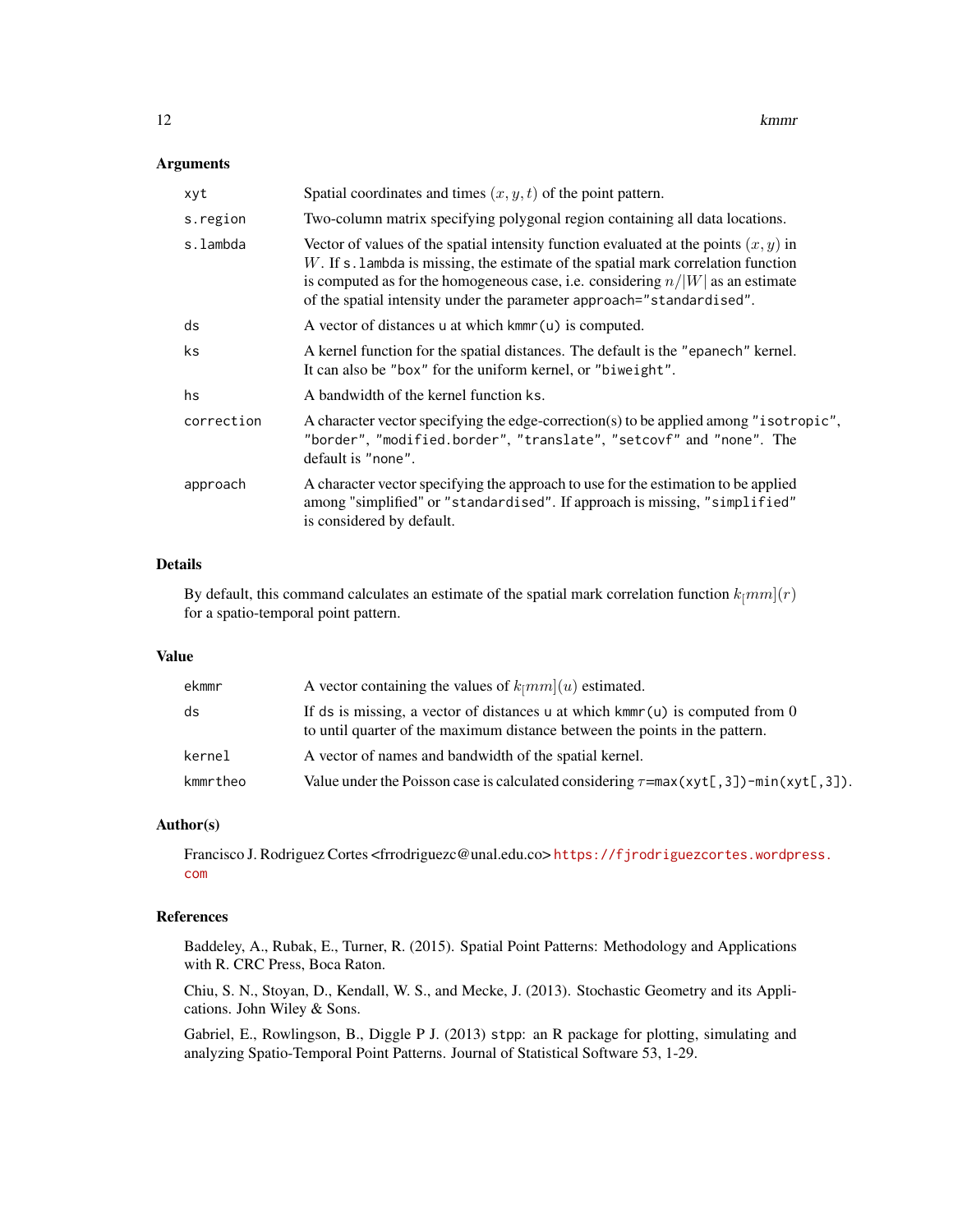#### <span id="page-12-0"></span>kmmt aan de komme van de komme van de komme van de komme van de komme van de komme van de komme van de komme v

Illian, J B., Penttinen, A., Stoyan, H. and Stoyan, D. (2008). Statistical Analysis and Modelling of Spatial Point Patterns. John Wiley and Sons, London.

Stoyan, D., Rodriguez-Cortes, F. J., Mateu, J. and Wilfried, G. (2016). Mark variograms for spatiotemporal point processes, Submitted .

#### Examples

```
## Not run:
#################
# A realisation of spatio-temporal homogeneous Poisson point processes
hpp <- rpp(lambda = 100, replace = FALSE)$xyt
# R plot
plot(hpp)
# This function provides an kernel estimator of the spatial mark correlation function
out <- kmmr(hpp)
# R plot - Spatial mark correlation function
par(mfrow=c(1,1))
x1 \leftarrow c(0, 0.25)plot(out$ds,out$ekmmr,type="l",xlab="r = distance",ylab=expression(k[mm](r)),
     xlim=xl,col=1,cex.lab=1.5,cex.axis=1.5)
lines(out$ds,rep(out$kmmrtheo,length(out$ds)),col=11)
```

```
## End(Not run)
```
<span id="page-12-1"></span>

kmmt *Temporal mark correlation function*

#### Description

Computes an estimator of the temporal mark correlation function.

#### Usage

```
kmmt(xyt,t.region,t.lambda,dt,kt="epanech",ht,correction="none",approach="simplified")
```

| xyt      | Spatial coordinates and times $(x, y, t)$ of the point pattern.                                                                                                                                                                                                                                                                           |  |
|----------|-------------------------------------------------------------------------------------------------------------------------------------------------------------------------------------------------------------------------------------------------------------------------------------------------------------------------------------------|--|
| t.region | Vector containing the minimum and maximum values of the time interval.                                                                                                                                                                                                                                                                    |  |
| t.lambda | Vector of values of the temporal intensity function evaluated at the points $t$ in $T$ .<br>If t. lambda is missing, the estimate of the temporal mark correlation function<br>is computed as for the homogeneous case, i.e. considering $n/ T $ as an estimate<br>of the temporal intensity under the parameter approach="standardised". |  |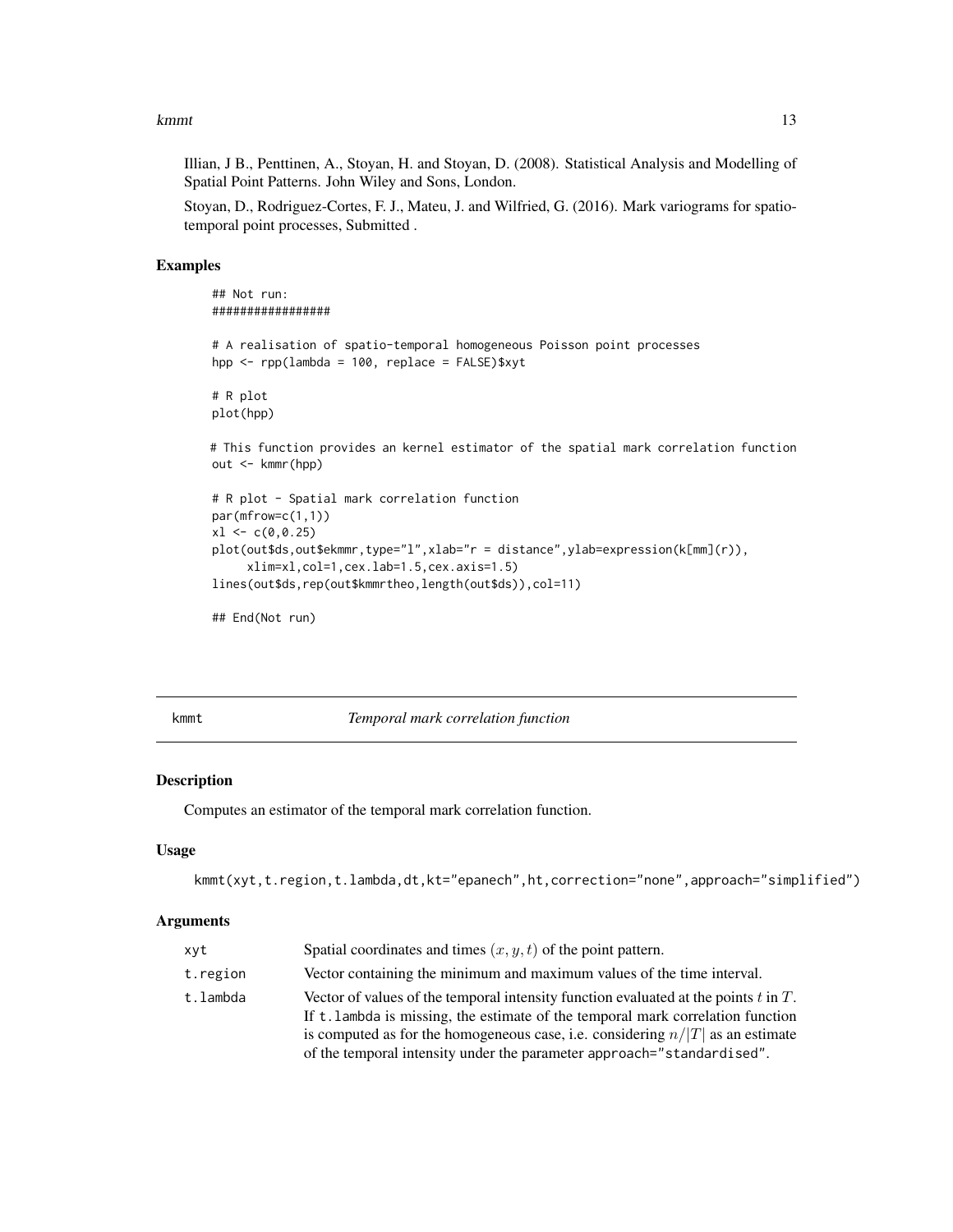| dt         | A vector of times $v$ at which kmmt( $v$ ) is computed.                                                                                                                                       |  |
|------------|-----------------------------------------------------------------------------------------------------------------------------------------------------------------------------------------------|--|
| kt         | A kernel function for the temporal distances. The default is the "epanech"<br>kernel. It can also be "box" for the uniform kernel, or "biweight".                                             |  |
| ht         | A bandwidth of the kernel function kt.                                                                                                                                                        |  |
| correction | A character vector specifying the edge-correction(s) to be applied among "isotropic",<br>"border", "modified.border", "translate", "setcovf" and "none". The<br>default is "none".            |  |
| approach   | A character vector specifying the approach to use for the estimation to be applied<br>among "simplified" or "standardised". If approach is missing, "simplified"<br>is considered by default. |  |

#### Details

By default, this command calculates an estimate of the temporal mark correlation function  $k_{\parallel}mm](t)$ for a spatio-temporal point pattern.

#### Value

| ekmmt    | A vector containing the values of $k_{\parallel}mm(v)$ estimated.                                                                                                                                                  |  |
|----------|--------------------------------------------------------------------------------------------------------------------------------------------------------------------------------------------------------------------|--|
| dt       | Parameter passed in argument. If dt is missing, a vector of temporal distances v<br>at which kmmt( $v$ ) is computed from 0 to until quarter of the maximum distance<br>between the times in the temporal pattern. |  |
| kernel   | Parameters passed in argument. A vector of names and bandwidth of the spatial<br>kernel.                                                                                                                           |  |
| kmmttheo | Value under the Poisson case is calculated considering the side lengths of the<br>bounding box of $xyt[, 1:2].$                                                                                                    |  |

### Author(s)

Francisco J. Rodriguez Cortes <frrodriguezc@unal.edu.co> [https://fjrodriguezcortes.wordpr](https://fjrodriguezcortes.wordpress.com)ess. [com](https://fjrodriguezcortes.wordpress.com)

#### References

Baddeley, A., Rubak, E., Turner, R. (2015). Spatial Point Patterns: Methodology and Applications with R. CRC Press, Boca Raton.

Chiu, S. N., Stoyan, D., Kendall, W. S., and Mecke, J. (2013). Stochastic Geometry and its Applications. John Wiley & Sons.

Gabriel, E., Rowlingson, B., Diggle P J. (2013) stpp: an R package for plotting, simulating and analyzing Spatio-Temporal Point Patterns. Journal of Statistical Software 53, 1-29.

Illian, J B., Penttinen, A., Stoyan, H. and Stoyan, D. (2008). Statistical Analysis and Modelling of Spatial Point Patterns. John Wiley and Sons, London.

Stoyan, D., Rodriguez-Cortes, F. J., Mateu, J. and Wilfried, G. (2016). Mark variograms for spatiotemporal point processes, Submitted .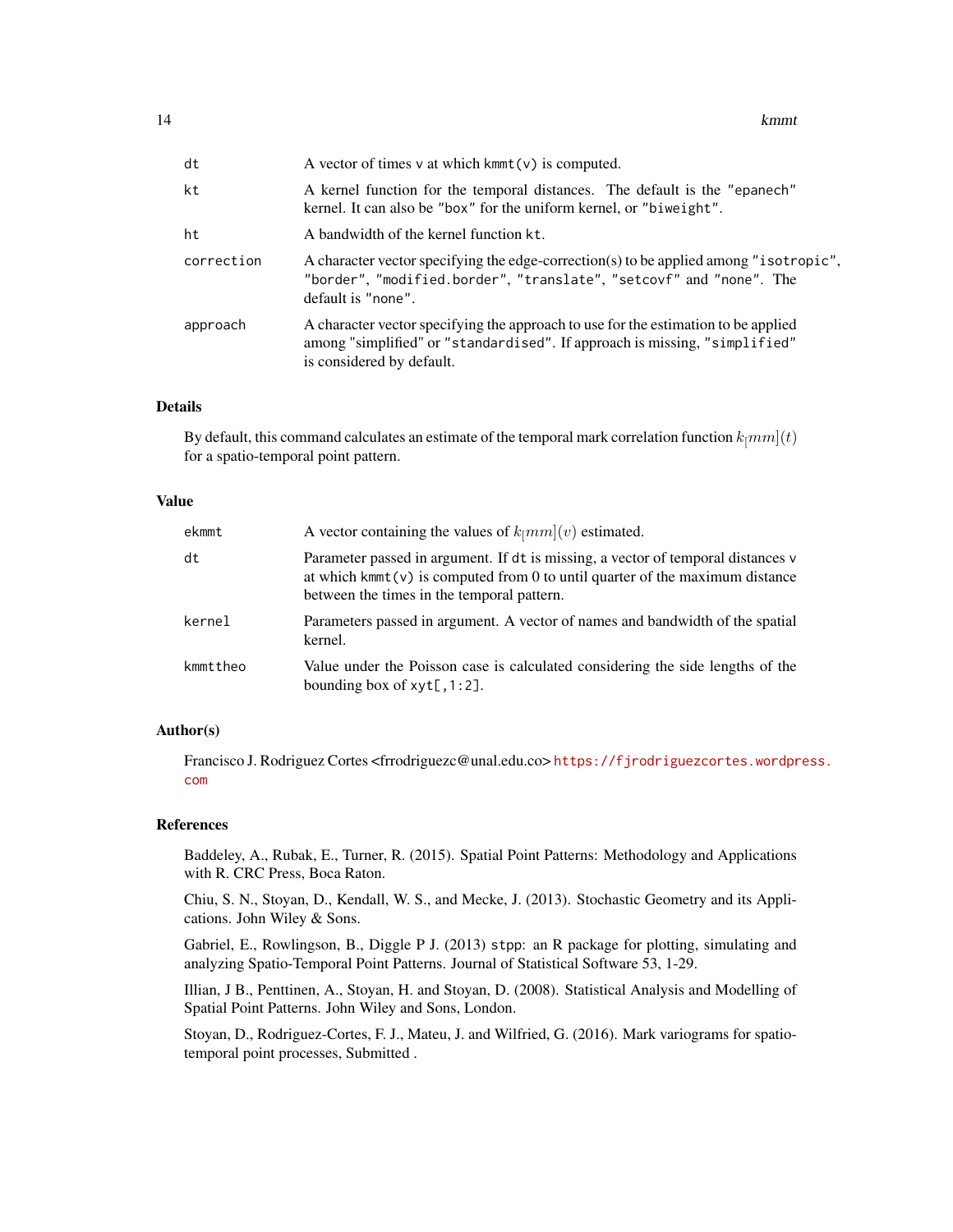#### <span id="page-14-0"></span>kmr i 15

### Examples

```
## Not run:
#################
# A realisation of spatio-temporal homogeneous Poisson point processes
hpp <- rpp(lambda = 100, replace = FALSE)$xyt
# R plot
plot(hpp)
# This function provides an kernel estimator of the temporal mark correlation function
out <- kmmt(hpp)
# R plot - Temporal mark correlation function
par(mfrow=c(1,1))
x1 \leftarrow c(0, 0.25)plot(out$dt,out$ekmmt,type="l",xlab="t = time",ylab=expression(k[mm](t)),
     xlim=xl,col=1,cex.lab=1.5,cex.axis=1.5)
lines(out$dt,rep(out$kmmttheo,length(out$dt)),col=11)
## End(Not run)
```
<span id="page-14-1"></span>kmr *Spatial* r*-mark function*

### Description

Computes an estimator of the spatial  $r$ -mark function.

#### Usage

```
kmr(xyt,s.region,s.lambda,ds,ks="epanech",hs,correction="none",approach="simplified")
```

| xyt      | Spatial coordinates and times $(x, y, t)$ of the point pattern.                                                                                                                                                                                                                                                                             |  |
|----------|---------------------------------------------------------------------------------------------------------------------------------------------------------------------------------------------------------------------------------------------------------------------------------------------------------------------------------------------|--|
| s.region | Two-column matrix specifying polygonal region containing all data locations.                                                                                                                                                                                                                                                                |  |
| s.lambda | Vector of values of the spatial intensity function evaluated at the points $(x, y)$ in<br>$W$ . If s. lambda is missing, the estimate of the spatial mark correlation function<br>is computed as for the homogeneous case, i.e. considering $n/ W $ as an estimate<br>of the spatial intensity under the parameter approach="standardised". |  |
| ds       | A vector of distances u at which $kmr(u)$ is computed.                                                                                                                                                                                                                                                                                      |  |
| ks       | A kernel function for the spatial distances. The default is the "epanech" kernel.<br>It can also be "box" for the uniform kernel, or "biweight".                                                                                                                                                                                            |  |
| hs       | A bandwidth of the kernel function ks.                                                                                                                                                                                                                                                                                                      |  |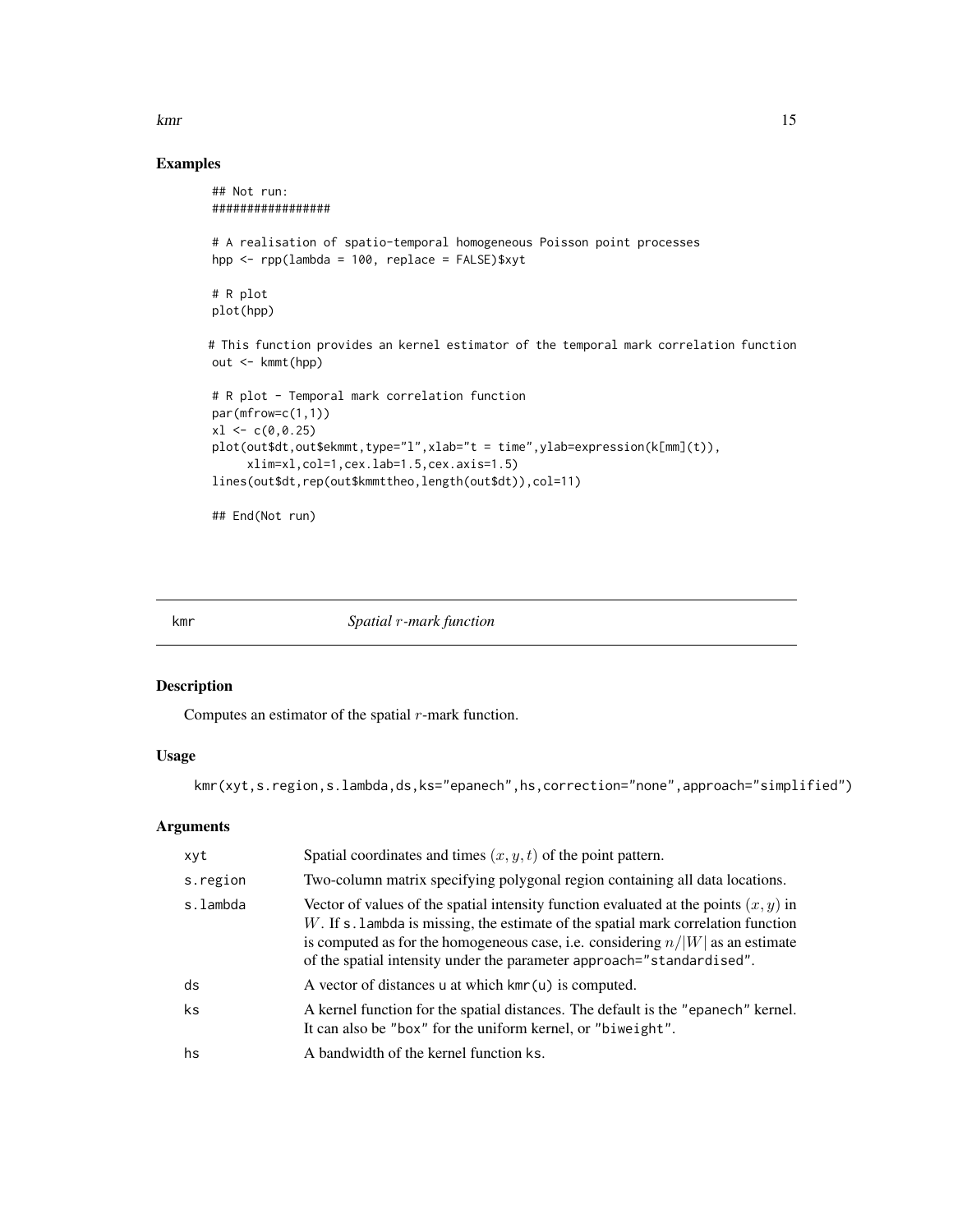| correction | A character vector specifying the edge-correction(s) to be applied among "isotropic",<br>"border", "modified.border", "translate", "setcovf" and "none". The<br>default is "none".            |
|------------|-----------------------------------------------------------------------------------------------------------------------------------------------------------------------------------------------|
| approach   | A character vector specifying the approach to use for the estimation to be applied<br>among "simplified" or "standardised". If approach is missing, "simplified"<br>is considered by default. |

### Details

By default, this command calculates an estimate of the spatial r-mark function  $k_{\parallel}m$ .](r) for a spatiotemporal point pattern.

#### Value

| ekmr    | A vector containing the values of $k_{\parallel}m$ .]( <i>u</i> ) estimated.                                                                                        |
|---------|---------------------------------------------------------------------------------------------------------------------------------------------------------------------|
| ds      | If ds is missing, a vector of distances u at which $\text{km}(u)$ is computed from 0 to<br>until quarter of the maximum distance between the points in the pattern. |
| kernel  | A vector of names and bandwidth of the spatial kernel.                                                                                                              |
| kmrtheo | Value under the Poisson case is calculated considering $\tau = \max(\text{xyt}[\cdot, 3]) - \min(\text{xyt}[\cdot, 3])$ .                                           |

### Author(s)

Francisco J. Rodriguez Cortes <frrodriguezc@unal.edu.co> [https://fjrodriguezcortes.wordpr](https://fjrodriguezcortes.wordpress.com)ess. [com](https://fjrodriguezcortes.wordpress.com)

#### References

Baddeley, A., Rubak, E., Turner, R. (2015). Spatial Point Patterns: Methodology and Applications with R. CRC Press, Boca Raton.

Chiu, S. N., Stoyan, D., Kendall, W. S., and Mecke, J. (2013). Stochastic Geometry and its Applications. John Wiley & Sons.

Gabriel, E., Rowlingson, B., Diggle P J. (2013) stpp: an R package for plotting, simulating and analyzing Spatio-Temporal Point Patterns. Journal of Statistical Software 53, 1-29.

Illian, J B., Penttinen, A., Stoyan, H. and Stoyan, D. (2008). Statistical Analysis and Modelling of Spatial Point Patterns. John Wiley and Sons, London.

Stoyan, D., Rodriguez-Cortes, F. J., Mateu, J. and Wilfried, G. (2016). Mark variograms for spatiotemporal point processes, Submitted .

### Examples

```
## Not run:
#################
# A realisation of spatio-temporal homogeneous Poisson point processes
hpp <- rpp(lambda = 100, replace = FALSE)$xyt
# R plot
plot(hpp)
```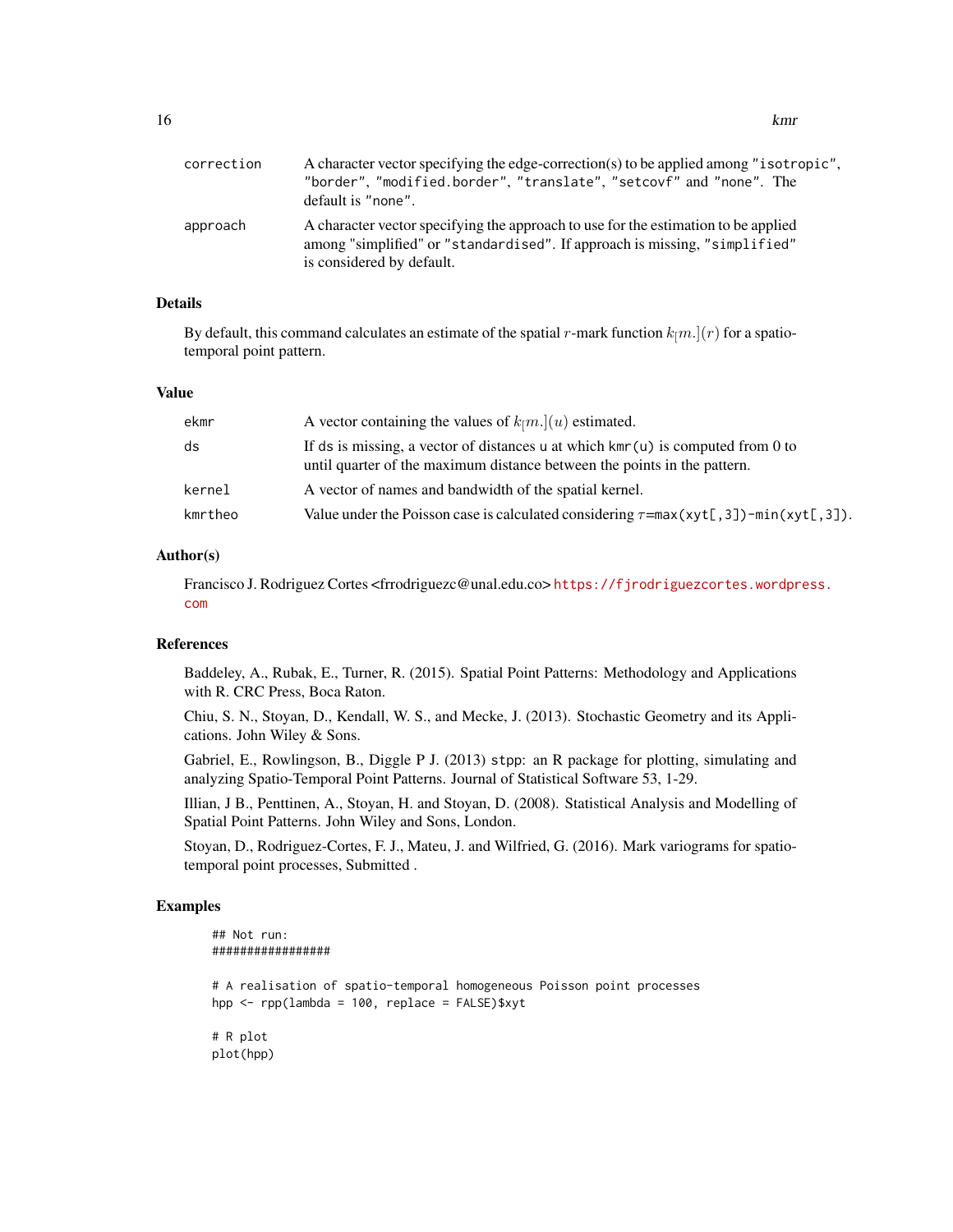```
kmt to the contract of the contract of the contract of the contract of the contract of the contract of the contract of the contract of the contract of the contract of the contract of the contract of the contract of the con
```

```
# This function provides an kernel estimator of the spatial r-mark function
out <- kmr(hpp)
# R plot - Spatial r-mark function
par(mfrow=c(1,1))
x1 \leftarrow c(0, 0.25)plot(out$ds,out$ekmr,type="l",xlab="r = distance",ylab=expression(k[m.](r)),
     xlim=xl,col=1,cex.lab=1.5,cex.axis=1.5)
lines(out$ds,rep(out$kmrtheo,length(out$ds)),col=11)
```
## End(Not run)

<span id="page-16-1"></span>

kmt *Temporal* t*-mark function*

### Description

Computes an estimator of the temporal  $t$ -mark function.

### Usage

kmt(xyt,t.region,t.lambda,dt,kt="epanech",ht,correction="none",approach="simplified")

#### Arguments

| xyt        | Spatial coordinates and times $(x, y, t)$ of the point pattern.                                                                                                                                                                                                                                                                           |  |
|------------|-------------------------------------------------------------------------------------------------------------------------------------------------------------------------------------------------------------------------------------------------------------------------------------------------------------------------------------------|--|
| t.region   | Vector containing the minimum and maximum values of the time interval.                                                                                                                                                                                                                                                                    |  |
| t.lambda   | Vector of values of the temporal intensity function evaluated at the points $t$ in $T$ .<br>If t. lambda is missing, the estimate of the temporal mark correlation function<br>is computed as for the homogeneous case, i.e. considering $n/ T $ as an estimate<br>of the temporal intensity under the parameter approach="standardised". |  |
| dt         | A vector of times $v$ at which $kmt(v)$ is computed.                                                                                                                                                                                                                                                                                      |  |
| kt         | A kernel function for the temporal distances. The default is the "epanech"<br>kernel. It can also be "box" for the uniform kernel, or "biweight".                                                                                                                                                                                         |  |
| ht         | A bandwidth of the kernel function kt.                                                                                                                                                                                                                                                                                                    |  |
| correction | A character vector specifying the edge-correction(s) to be applied among "isotropic",<br>"border", "modified.border", "translate", "setcovf" and "none". The<br>default is "none".                                                                                                                                                        |  |
| approach   | A character vector specifying the approach to use for the estimation to be applied<br>among "simplified" or "standardised". If approach is missing, "simplified"<br>is considered by default.                                                                                                                                             |  |

### Details

By default, this command calculates an estimate of the temporal t-mark function  $k_{\parallel}m$ .](t) for a spatio-temporal point pattern.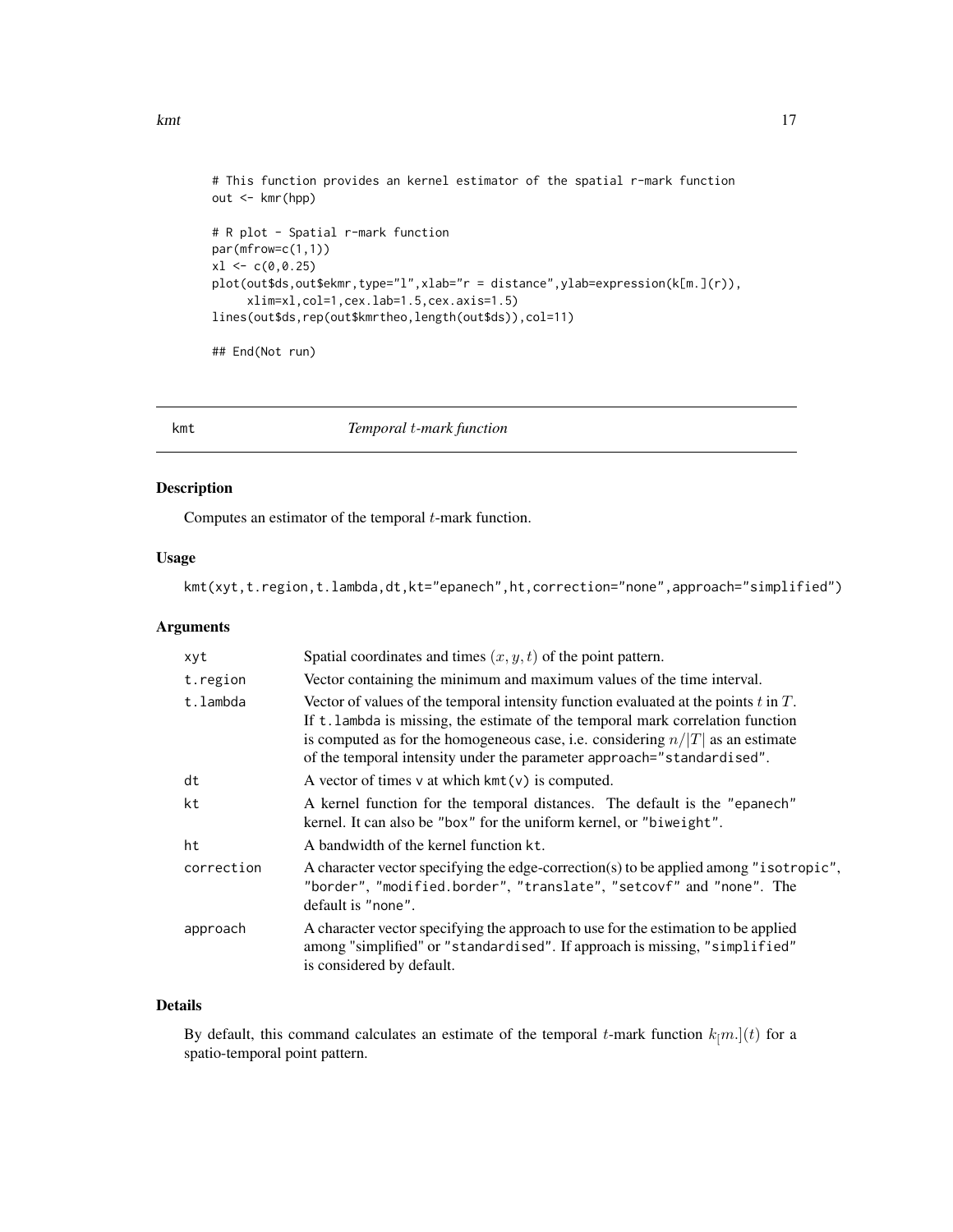#### Value

| ekmt    | A vector containing the values of $k_{\parallel}m$ .](v) estimated.                                                                                                                                             |
|---------|-----------------------------------------------------------------------------------------------------------------------------------------------------------------------------------------------------------------|
| dt      | Parameter passed in argument. If dt is missing, a vector of temporal distances v<br>at which $kmt(v)$ is computed from 0 to until quarter of the maximum distance<br>between the times in the temporal pattern. |
| kernel  | Parameters passed in argument. A vector of names and bandwidth of the spatial<br>kernel.                                                                                                                        |
| kmttheo | Value under the Poisson case is calculated considering the side lengths of the<br>bounding box of $xyt[, 1:2].$                                                                                                 |

### Author(s)

Francisco J. Rodriguez Cortes <frrodriguezc@unal.edu.co> [https://fjrodriguezcortes.wordpr](https://fjrodriguezcortes.wordpress.com)ess. [com](https://fjrodriguezcortes.wordpress.com)

### References

Baddeley, A., Rubak, E., Turner, R. (2015). Spatial Point Patterns: Methodology and Applications with R. CRC Press, Boca Raton.

Chiu, S. N., Stoyan, D., Kendall, W. S., and Mecke, J. (2013). Stochastic Geometry and its Applications. John Wiley & Sons.

Gabriel, E., Rowlingson, B., Diggle P J. (2013) stpp: an R package for plotting, simulating and analyzing Spatio-Temporal Point Patterns. Journal of Statistical Software 53, 1-29.

Illian, J B., Penttinen, A., Stoyan, H. and Stoyan, D. (2008). Statistical Analysis and Modelling of Spatial Point Patterns. John Wiley and Sons, London.

Stoyan, D., Rodriguez-Cortes, F. J., Mateu, J. and Wilfried, G. (2016). Mark variograms for spatiotemporal point processes, Submitted .

### Examples

```
## Not run:
#################
# A realisation of spatio-temporal homogeneous Poisson point processes
hpp <- rpp(lambda = 100, replace = FALSE)$xyt
# R plot
plot(hpp)
# This function provides an kernel estimator of the temporal t-mark function
out <- kmt(hpp)
# R plot - Temporal t-mark function
par(mfrow=c(1,1))
x1 \leftarrow c(0, 0.25)plot(out$dt,out$ekmt,type="l",xlab="t = time",ylab=expression(k[m.](t)),
     xlim=xl,col=1,cex.lab=1.5,cex.axis=1.5)
lines(out$dt,rep(out$kmttheo,length(out$dt)),col=11)
```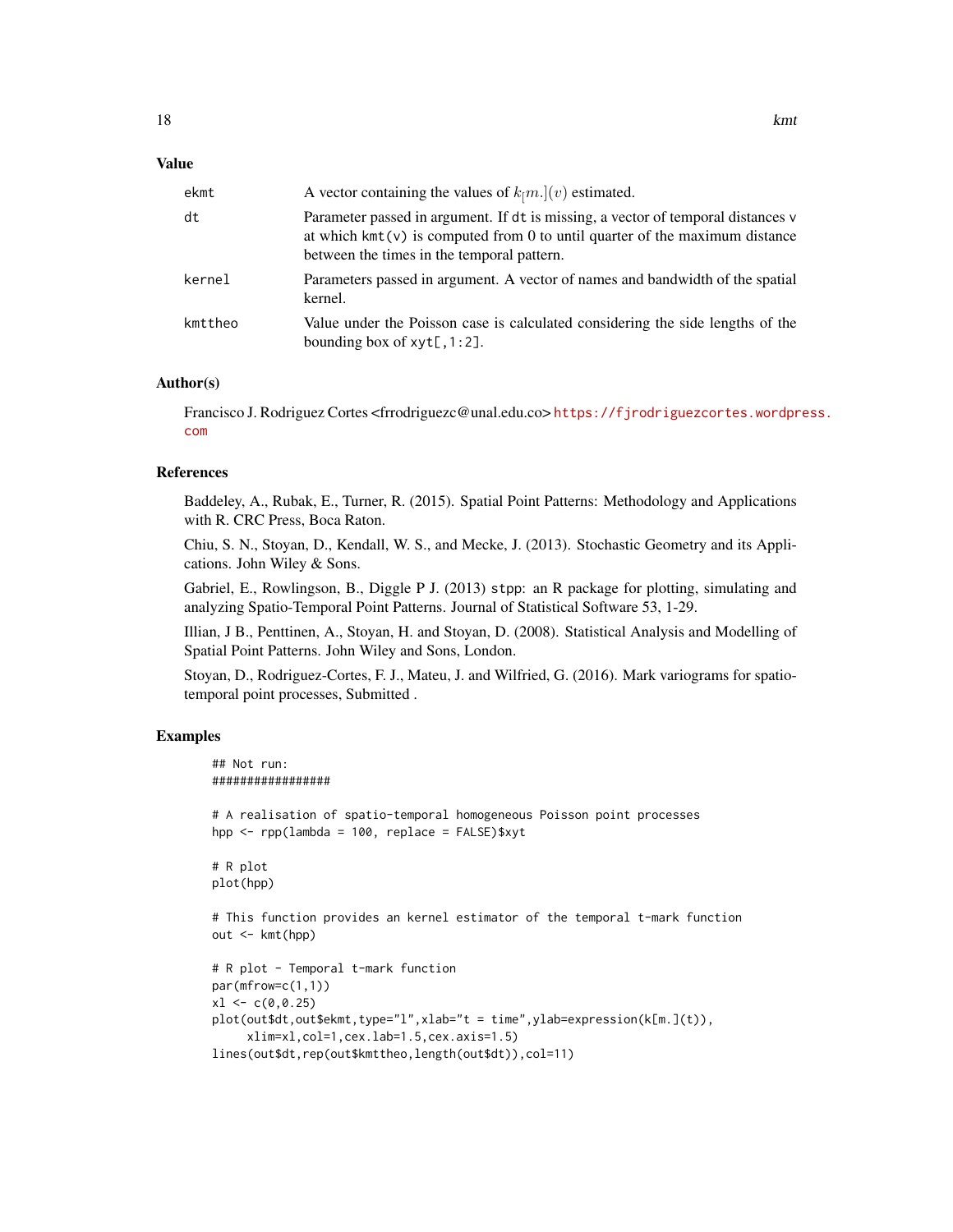<span id="page-18-0"></span>## End(Not run)

<span id="page-18-1"></span>LISTAhat *Estimation of the Space-Time Inhomogeneous Pair Correlation LISTA functions*

### Description

Compute an estimate of the space-time pair correlarion LISTA functions.

### Usage

LISTAhat(xyt, s.region, t.region, dist, times, lambda,  $ks = "box", bs, kt = "box", ht, correction = "isotropic")$ 

| xyt        | Coordinates and times $(x, y, t)$ of the point pattern.                                                                                                                                                                                                                                                                        |  |
|------------|--------------------------------------------------------------------------------------------------------------------------------------------------------------------------------------------------------------------------------------------------------------------------------------------------------------------------------|--|
| s.region   | Two-column matrix specifying polygonal region containing all data locations.<br>If s. region is missing, the bounding box of $xyt[, 1:2]$ is considered.                                                                                                                                                                       |  |
| t.region   | Vector containing the minimum and maximum values of the time interval. If<br>t. region is missing, the range of xyt[, 3] is considered.                                                                                                                                                                                        |  |
| dist       | Vector of distances u at which $g^{(i)}(u, v)$ is computed. If missing, the maximum<br>of dist is given by $\min(S_x, S_y)/4$ , where $S_x$ and $S_y$ represent the maximum<br>width and height of the bounding box of s. region.                                                                                              |  |
| times      | Vector of times v at which $g^{(i)}(u, v)$ is computed. If missing, the maximum of<br>times is given by $(T_{\text{max}} - T_{\text{min}})/4$ , where $T_{\text{min}}$ and $T_{\text{max}}$ are the minimum and<br>maximum of the time interval $T$ .                                                                          |  |
| lambda     | Vector of values of the space-time intensity function evaluated at the points<br>$(x, y, t)$ in $S \times T$ . If lambda is missing, the estimate of the space-time pair<br>correlation function is computed as for the homogeneous case, i.e. considering<br>$(n-1)/ S \times T $ as an estimate of the space-time intensity. |  |
| ks         | Kernel function for the spatial distances. Default is the "box" kernel. Can also<br>be "epanech" for the Epanechnikov kernel or "gaussian" or "biweight".                                                                                                                                                                      |  |
| hs         | Bandwidth of the kernel function ks.                                                                                                                                                                                                                                                                                           |  |
| kt         | Kernel function for the temporal distances. Default is the "box" kernel. Can<br>also be "epanech" for the Epanechnikov kernel or "gaussian" or "biweight".                                                                                                                                                                     |  |
| ht         | Bandwidth of the kernel function kt.                                                                                                                                                                                                                                                                                           |  |
| correction | A character vector specifying the edge correction(s) to be applied among "isotropic",<br>"border", "modified.border", "translate" and "none" (see PCFhat). The<br>default is "isotropic".                                                                                                                                      |  |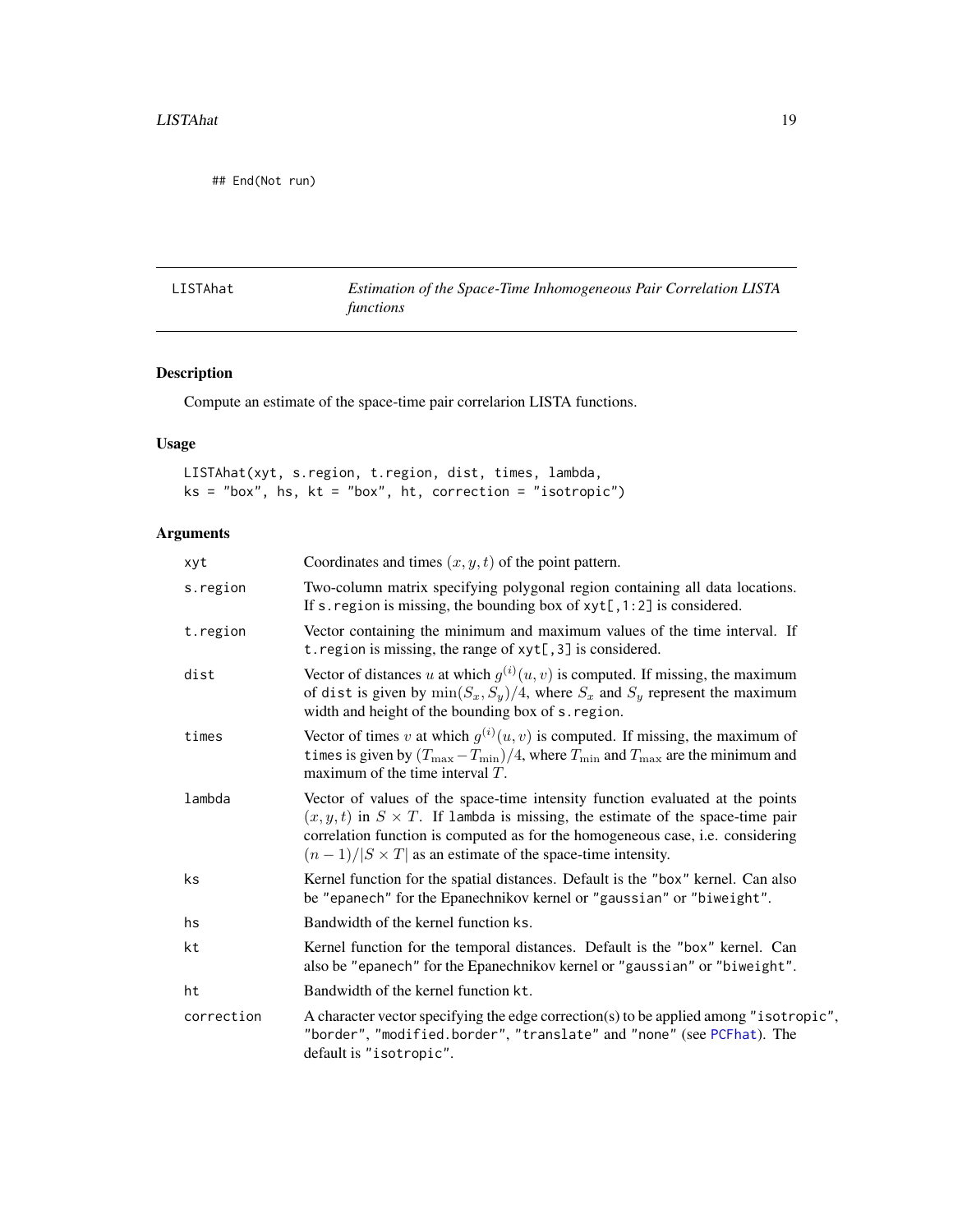### Details

An individual product density LISTA functions  $g^{(i)}(.,.)$  should reveal the extent of the contribution of the event  $(u_i, t_i)$  to the global estimator of the pair correlation function  $g(.,.)$ , and may provide a further description of structure in the data (e.g., determining events with similar local structure through dissimilarity measures of the individual LISTA functions), for more details see Siino et al. (2017).

#### Value

A list containing:

| list.LISTA  | A list containing the values of the estimation of $q^{(i)}(r, t)$ for each one of <i>n</i> points<br>of the point pattern by matrixs. |  |
|-------------|---------------------------------------------------------------------------------------------------------------------------------------|--|
| listatheo   | ndist x ntimes matrix containing theoretical values for a Poisson process.                                                            |  |
| dist, times | Parameters passed in argument.                                                                                                        |  |
| kernel      | Vector of names and bandwidths of the spatial and temporal kernels.                                                                   |  |
| correction  | The name(s) of the edge correction method(s) passed in argument.                                                                      |  |

#### Author(s)

Francisco J. Rodriguez-Cortes <frrodriguezc@unal.edu.co>

### References

Baddeley, A. and Turner, J. (2005). spatstat: An R Package for Analyzing Spatial Point Pattens. Journal of Statistical Software 12, 1-42.

Cressie, N. and Collins, L. B. (2001). Analysis of spatial point patterns using bundles of product density LISA functions. Journal of Agricultural, Biological, and Environmental Statistics 6, 118- 135.

Cressie, N. and Collins, L. B. (2001). Patterns in spatial point locations: Local indicators of spatial association in a minefield with clutter Naval Research Logistics (NRL), John Wiley & Sons, Inc. 48, 333-347.

Siino, M., Rodriguez-Cortes, F. J., Mateu, J. and Adelfio, G. (2017). Testing for local structure in spatio-temporal point pattern data. Environmetrics. DOI: 10.1002/env.2463.

Stoyan, D. and Stoyan, H. (1994). Fractals, random shapes, and point fields: methods of geometrical statistics. Chichester: Wiley.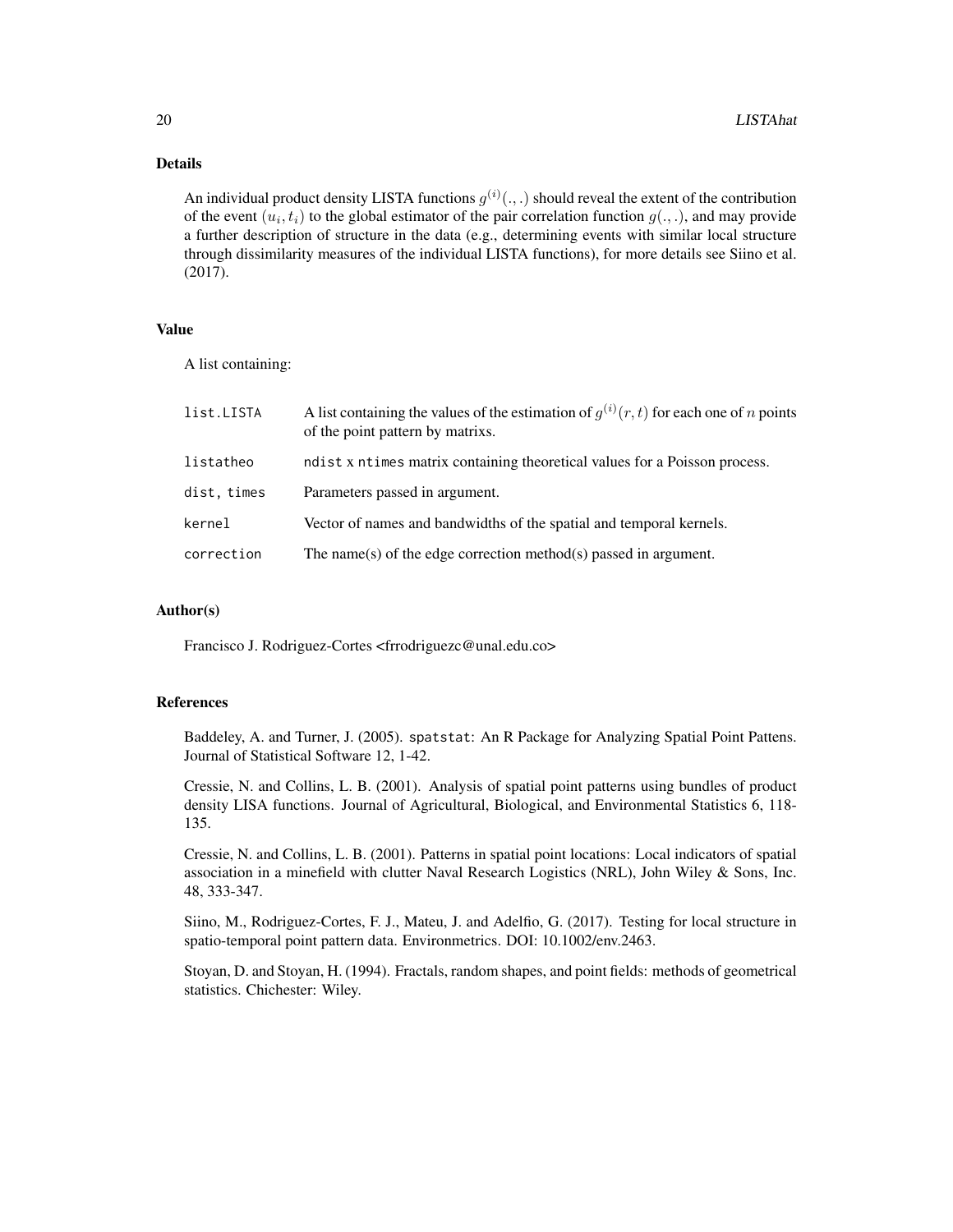<span id="page-20-1"></span><span id="page-20-0"></span>

### Description

This data set gives the boundary of the county of north Cumbria (UK).

### Usage

data(northcumbria)

### Format

A matrix containing  $(x, y)$  coordinates of the boundary.

#### See Also

[fmd](#page-4-1) for the space-time pattern of food-and-mouth disease in this county in 2001.

<span id="page-20-2"></span>

| PCFhat | Estimation of the Space-Time Inhomogeneous Pair Correlation func- |
|--------|-------------------------------------------------------------------|
|        | tion                                                              |

#### Description

Compute an estimate of the space-time pair correlation function.

### Usage

PCFhat(xyt, s.region, t.region, dist, times, lambda, ks="box", hs, kt="box", ht, correction = "isotropic")

| xyt      | Coordinates and times $(x, y, t)$ of the point pattern.                                                                                                                                                                                         |
|----------|-------------------------------------------------------------------------------------------------------------------------------------------------------------------------------------------------------------------------------------------------|
| s.region | Two-column matrix specifying polygonal region containing all data locations.<br>If s. region is missing, the bounding box of $xyt[, 1:2]$ is considered.                                                                                        |
| t.region | Vector containing the minimum and maximum values of the time interval. If<br>t. region is missing, the range of $xyt[, 3]$ is considered.                                                                                                       |
| dist     | Vector of distances u at which $g(u, v)$ is computed. If missing, the maximum<br>of dist is given by $\min(S_x, S_y)/4$ , where $S_x$ and $S_y$ represent the maximum<br>width and height of the bounding box of s. region.                     |
| times    | Vector of times v at which $g(u, v)$ is computed. If missing, the maximum of<br>times is given by $(T_{\text{max}} - T_{\text{min}})/4$ , where $T_{\text{min}}$ and $T_{\text{max}}$ are the minimum<br>and maximum of the time interval $T$ . |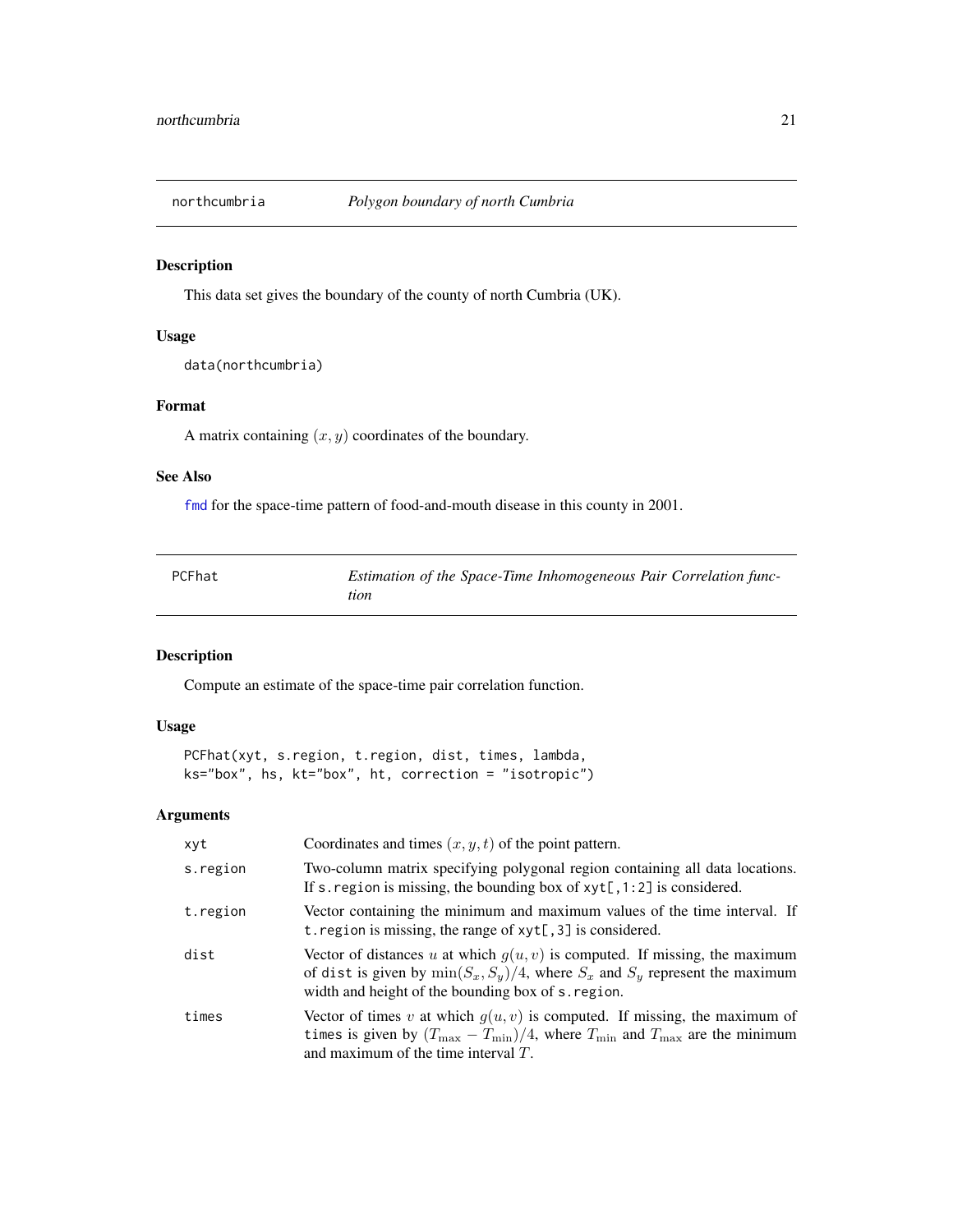| lambda     | Vector of values of the space-time intensity function evaluated at the points<br>$(x, y, t)$ in $S \times T$ . If lambda is missing, the estimate of the space-time pair<br>correlation function is computed as for the homogeneous case, <i>i.e.</i> considering<br>$n/ S \times T $ as an estimate of the space-time intensity. |
|------------|-----------------------------------------------------------------------------------------------------------------------------------------------------------------------------------------------------------------------------------------------------------------------------------------------------------------------------------|
| ks         | Kernel function for the spatial distances. Default is the "box" kernel. Can also<br>be "epanech" for the Epanechnikov kernel or "gaussian" or "biweight".                                                                                                                                                                         |
| hs         | Bandwidth of the kernel function ks.                                                                                                                                                                                                                                                                                              |
| kt         | Kernel function for the temporal distances. Default is the "box" kernel. Can<br>also be "epanech" for the Epanechnikov kernel or "gaussian" or "biweight".                                                                                                                                                                        |
| ht         | Bandwidth of the kernel function kt.                                                                                                                                                                                                                                                                                              |
| correction | A character vector specifying the edge correction(s) to be applied among "isotropic",<br>"border", "modified.border", "translate" and "none" (see Details). The<br>default is "isotropic".                                                                                                                                        |

#### Details

An approximately unbiased estimator for the space-time pair correlation function, based on data giving the locations of events  $x_i : i = 1,...n$  on a spatio-temporal region  $S \times T$ , where S is an arbitrary polygon and  $T$  a time interval:

$$
\widehat{g}(u,v) = \frac{1}{4\pi u} \sum_{i=1}^{n} \sum_{j \neq i} \frac{1}{w_{ij}} \frac{k_s(u - ||s_i - s_j||)k_t(v - |t_i - t_j|)}{\lambda(x_i)\lambda(x_j)},
$$

where  $\lambda(x_i)$  is the intensity at  $x_i = (s_i, t_i)$  and  $w_{ij}$  is an edge correction factor to deal with spatialtemporal edge effects. The edge correction methods implemented are:

isotropic:  $w_{ij}=|S\times T|w_{ij}^{(t)}w_{ij}^{(s)},$  where the temporal edge correction factor  $w_{ij}^{(t)}=1$  if both ends of the interval of length  $2|t_i - t_j|$  centred at  $t_i$  lie within T and  $w_{ij}^{(t)} = 1/2$  otherwise and  $w_{ij}^{(s)}$ is the proportion of the circumference of a circle centred at the location  $s_i$  with radius  $||s_i - s_j||$ lying in S (also called Ripley's edge correction factor).

border:  $w_{ij} =$  $\sum_{j=1}^{n} \mathbf{1}\{d(s_j, S) \geq u \, ; \, d(t_j, T) \geq v\}/\lambda(x_j)$  $\frac{d(s_i, s) > u_j, s(y, t) > u_j, s(y, t)}{d(s_i, s) > u_j, d(t_i, T) > v_j}$ , where  $d(s_i, S)$  denotes the distance between  $s_i$  and the boundary of S and  $d(t_i, T)$  the distance between  $t_i$  and the boundary of T.

modified.border:  $w_{ij} = \frac{|S_{\ominus u}|\times |T_{\ominus v}|}{1+|V_{\odot}|\times |V_{\odot}|\times |V_{\odot}|\times |V_{\odot}|}$  $\frac{|S \ominus u| \times |I \ominus v|}{\prod_{\{d(s_i, S) > u \; : \; d(t_i, T) > v\}}}$ , where  $S_{\ominus u}$  and  $T_{\ominus v}$  are the eroded spatial and temporal region respectively, obtained by trimming off a margin of width  $u$  and  $v$  from the border of the original region.

translate:  $w_{ij} = |S \cap S_{s_i-s_j}| \times |T \cap T_{t_i-t_j}|$ , where  $S_{s_i-s_j}$  and  $T_{t_i-t_j}$  are the translated spatial and temporal regions.

none: No edge correction is performed and  $w_{ij} = |S \times T|$ .

 $k_s$ () and  $k_t$ () denotes kernel functions with bandwidth  $h_s$  and  $h_t$ . Experience with pair correlation function estimation recommends box kernels (the default), see Illian et al. (2008). Epanechnikov, Gaussian and biweight kernels are also implemented. Whatever the kernel function, if the bandwidth is missing, a value is obtain from the function dpik of the package KernSmooth. Note that the bandwidths play an important role and their choice is crucial in the quality of the estimators as they heavily influence their variance.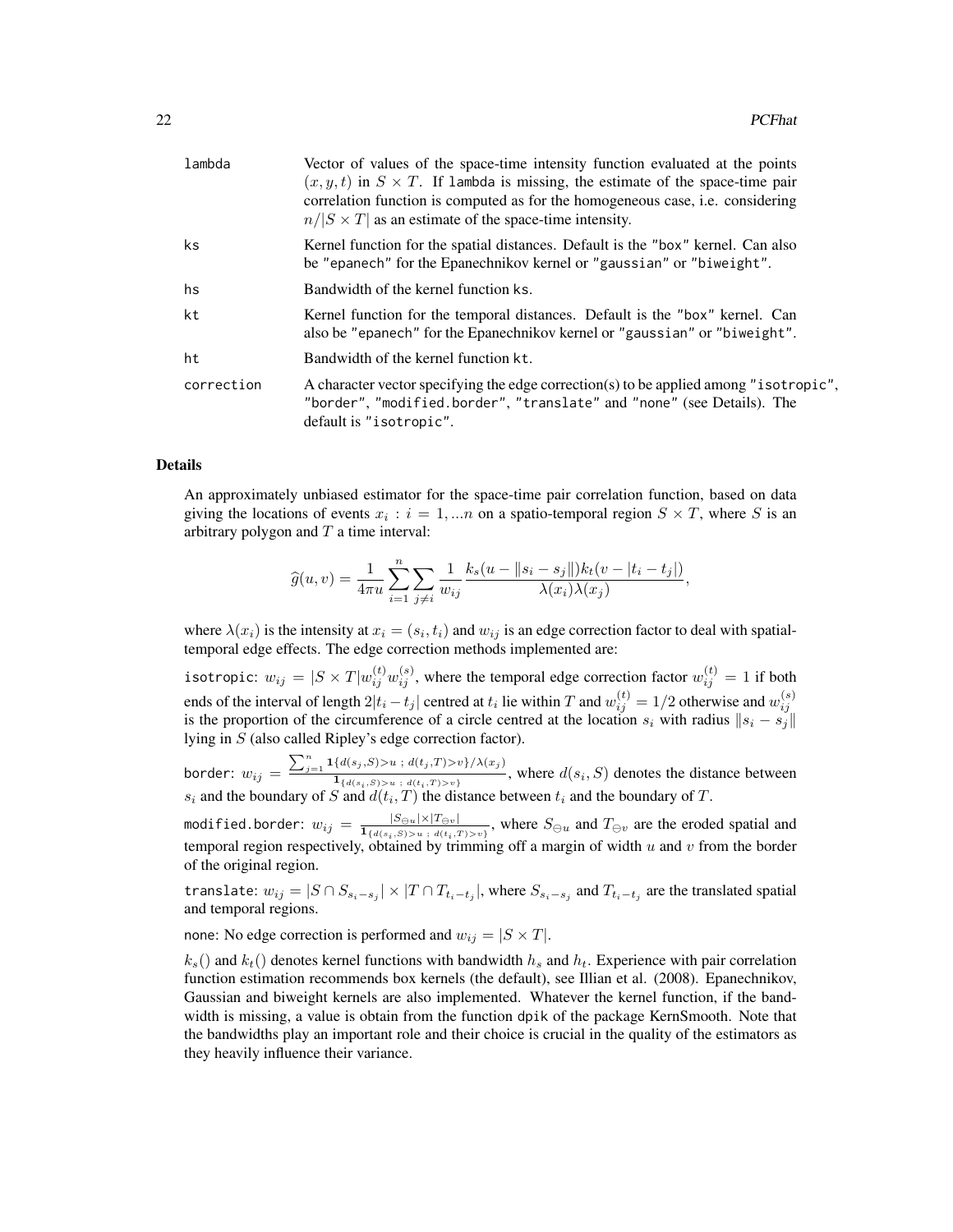### PCFhat 23

### Value

A list containing:

| pcf         | ndist x ntimes matrix containing values of $\hat{g}(u, v)$ .               |
|-------------|----------------------------------------------------------------------------|
| pcftheo     | ndist x ntimes matrix containing theoretical values for a Poisson process. |
| dist, times | Parameters passed in argument.                                             |
| kernel      | A vector of names and bandwidths of the spatial and temporal kernels.      |
| correction  | The name(s) of the edge correction method(s) passed in argument.           |
|             |                                                                            |

### Author(s)

Edith Gabriel <edith.gabriel@inrae.fr>

### References

Baddeley, A., Rubak, E., Turner, R., (2015). Spatial Point Patterns: Methodology and Applications with R. CRC Press, Boca Raton.

Gabriel E., Diggle P. (2009). Second-order analysis of inhomogeneous spatio-temporal point process data. Statistica Neerlandica, 63, 43–51.

Gabriel E., Rowlingson B., Diggle P. (2013). stpp: an R package for plotting, simulating and analyzing Spatio-Temporal Point Patterns. Journal of Statistical Software, 53(2), 1–29.

Gabriel E. (2014). Estimating second-order characteristics of inhomogeneous spatio-temporal point processes: influence of edge correction methods and intensity estimates. Methodology and computing in Applied Probabillity, 16(2), 411–431.

Illian JB, Penttinen A, Stoyan H and Stoyan, D. (2008). Statistical Analysis and Modelling of Spatial Point Patterns. John Wiley and Sons, London.

### Examples

```
# First example
```

```
data(fmd)
data(northcumbria)
FMD<-as.3dpoints(fmd[,1]/1000,fmd[,2]/1000,fmd[,3])
Northcumbria=northcumbria/1000
```

```
# estimation of the temporal intensity
Mt<-density(FMD[,3],n=1000)
mut<-Mt$y[findInterval(FMD[,3],Mt$x)]*dim(FMD)[1]
```

```
# estimation of the spatial intensity
h<-mse2d(as.points(FMD[,1:2]), Northcumbria, nsmse=50, range=4)
h<-h$h[which.min(h$mse)]
Ms<-kernel2d(as.points(FMD[,1:2]), Northcumbria, h, nx=500, ny=500)
atx<-findInterval(x=FMD[,1],vec=Ms$x)
aty<-findInterval(x=FMD[,2],vec=Ms$y)
mhat<-NULL
```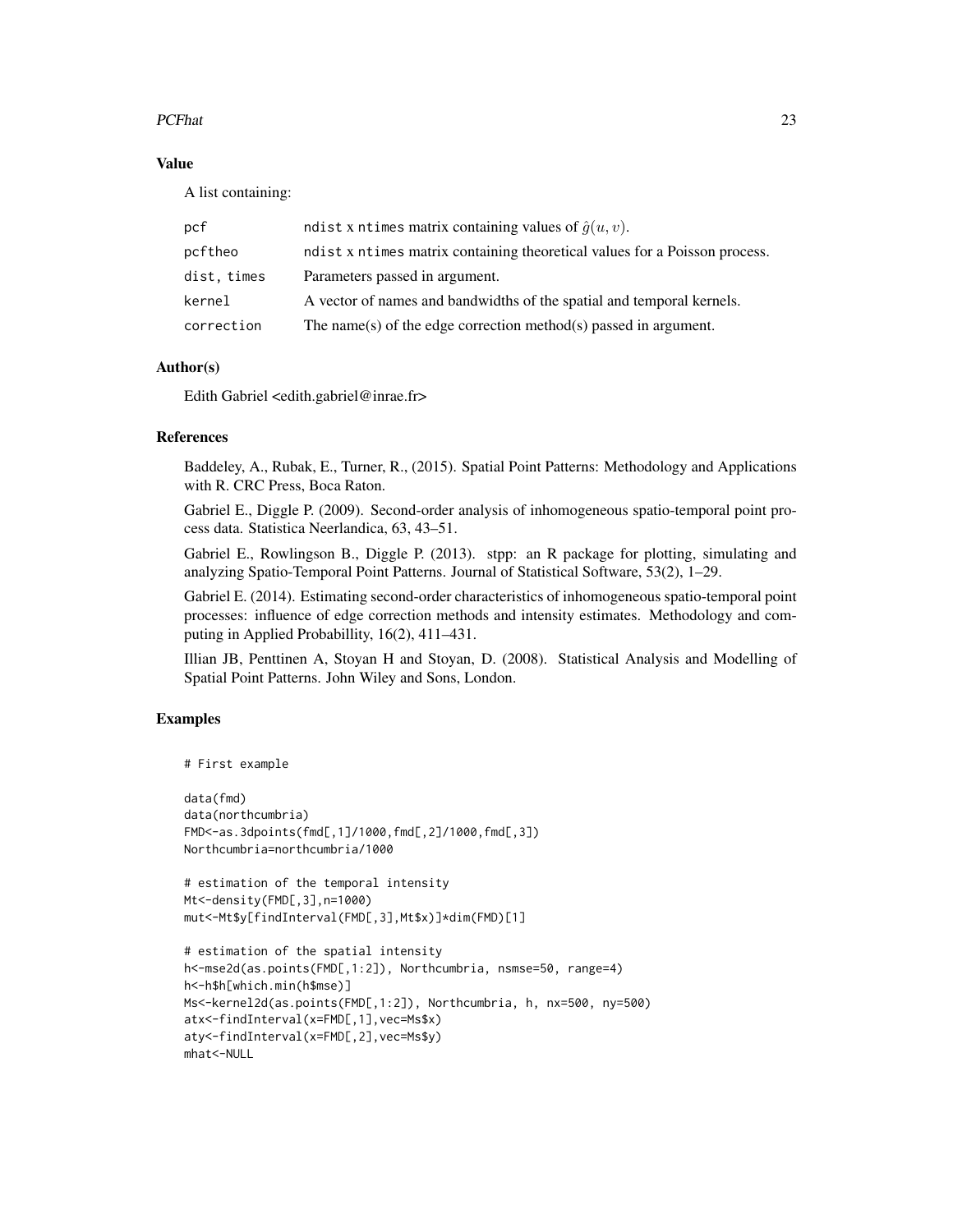```
for(i in 1:length(atx)) mhat<-c(mhat,Ms$z[atx[i],aty[i]])
# estimation of the pair correlation function
g1 <- PCFhat(xyt=FMD, dist=1:15, times=1:15, lambda=mhat*mut/dim(FMD)[1],
 s.region=northcumbria/1000,t.region=c(1,200))
# plotting the estimation
plotPCF(g1)
plotPCF(g1,type="persp",theta=-65,phi=35)
# Second example
xyt=rpp(lambda=200)
g2=PCFhat(xyt$xyt,dist=seq(0,0.16,by=0.02),
times=seq(0,0.16,by=0.02),correction=c("border","translate"))
plotPCF(g2,type="contour",which="border")
```
<span id="page-23-1"></span>plot.stpp *Plot for spatio-temporal point objects*

#### Description

This function plot either  $xy$ -locations and cumulative distribution of the times, or a space-time 3D scatter, or the time-mark and space-mark of the spatio-temporal point pattern, through arguments style and type.

It can also plot  $xy$ -locations with time treated as a quantitative mark attached to each location, as in the previous version of the function, through argument mark (see stpp version < 2.0.0).

### Usage

```
## S3 method for class 'stpp'
plot(x, s.region=NULL, t.region=NULL, style="generic", type="projection",
mark=NULL, mark.cexmin=0.4, mark.cexmax=1.2, mark.col=1, ...)
```

| $\mathsf{x}$ | Any object of class stpp in spatio-temporal point format.                                                                                                                                                                                                                                    |
|--------------|----------------------------------------------------------------------------------------------------------------------------------------------------------------------------------------------------------------------------------------------------------------------------------------------|
| s.region     | Two-column matrix specifying polygonal region containing all data locations.<br>If s. region is missing, the default limits are considered.                                                                                                                                                  |
| t.region     | Vector containing the minimum and maximum values of the time interval. If<br>t. region is missing, the default limits are considered.                                                                                                                                                        |
| type         | Specify the kind of graphical representation. If type="projection" (default)<br>the function plot the xy-locations and cumulative distribution of the times. If<br>type="mark" the function plot the time-mark and space-mark. If type="scatter"<br>the function plot space-time 3D scatter. |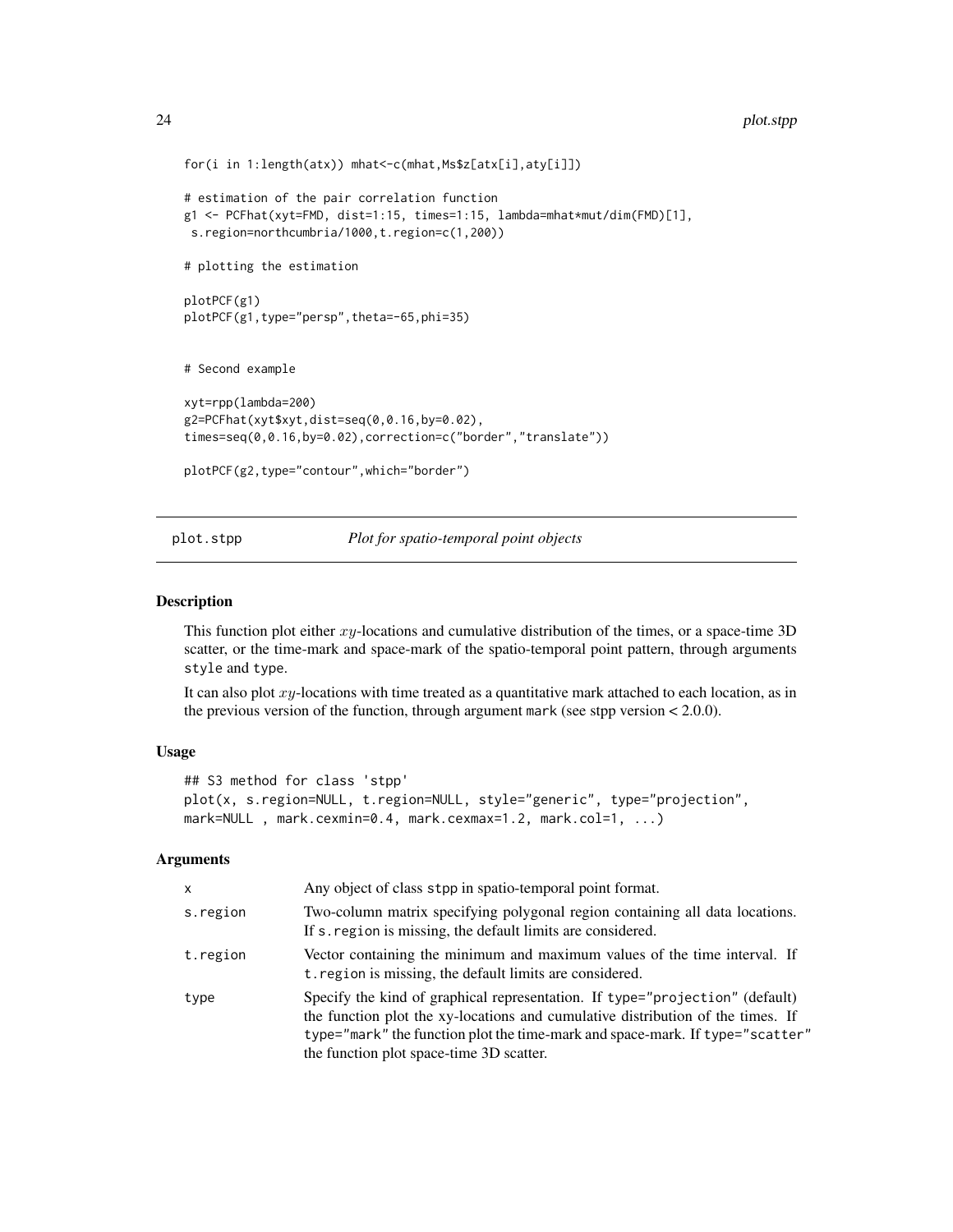#### <span id="page-24-0"></span> $p$ lotK 25

| style                    | Two different classes of graphic styles can be chosen. If style="generic" (de-<br>fault) the graphics are plot by default function plot in R and if style="elegant"<br>the graphics are plot based on the R packages ggplot2 and plot3D.                                                                                   |  |
|--------------------------|----------------------------------------------------------------------------------------------------------------------------------------------------------------------------------------------------------------------------------------------------------------------------------------------------------------------------|--|
| mark                     | Logical. If NULL (default), xy-locations and cumulative distribution of the times<br>are plotted. If TRUE, the time is treated as a quantitative mark attached to each<br>location, and the locations are plotted with the size and/or colour of the plotting<br>symbol determined by the value of the mark.               |  |
| mark.cexmin, mark.cexmax |                                                                                                                                                                                                                                                                                                                            |  |
|                          | Range of the size of the plotting symbol when mark=TRUE.                                                                                                                                                                                                                                                                   |  |
| mark.col                 | Colour of the plotting symbol when mark=TRUE. If mark.col=0, all locations<br>have the same colour specified by the usual col argument. Otherwise, can be 1<br>or "black" (default), 2 or "red", 3 or "green", 4 or "blue", in which cases symbols<br>colour is faded, and the darker corresponds to the most recent time. |  |
| $\cdot$                  | Further arguments to be passed to the functions plot and scatter 3D. Typical ar-<br>guments are pch, theta and phi.                                                                                                                                                                                                        |  |
|                          |                                                                                                                                                                                                                                                                                                                            |  |

### Value

None

### Author(s)

Edith Gabriel <edith.gabriel@inrae.fr> and Francisco J. Rodriguez-Cortes.

#### References

Gabriel E., Rowlingson B., Diggle P. (2013). stpp: an R package for plotting, simulating and analyzing Spatio-Temporal Point Patterns. Journal of Statistical Software, 53(2), 1–29.

Stoyan, D., Rodriguez-Cortes, F. J., Mateu, J., and Gille, W. (2017). Mark variograms for spatiotemporal point processes. Spatial Statistics. 20, 125-147.

### See Also

[as.3dpoints](#page-2-1) for creating data in spatio-temporal point format.

**Example 3** *Plot the estimation of the Space-Time Inhomogeneous K-function* 

### Description

Contour plot or perspective plot or image of the Space-Time Inhomogeneous K-function estimate.

#### Usage

```
plotK(K,n=15,L=FALSE,type="contour",legend=TRUE,which=NULL,
main=NULL,...)
```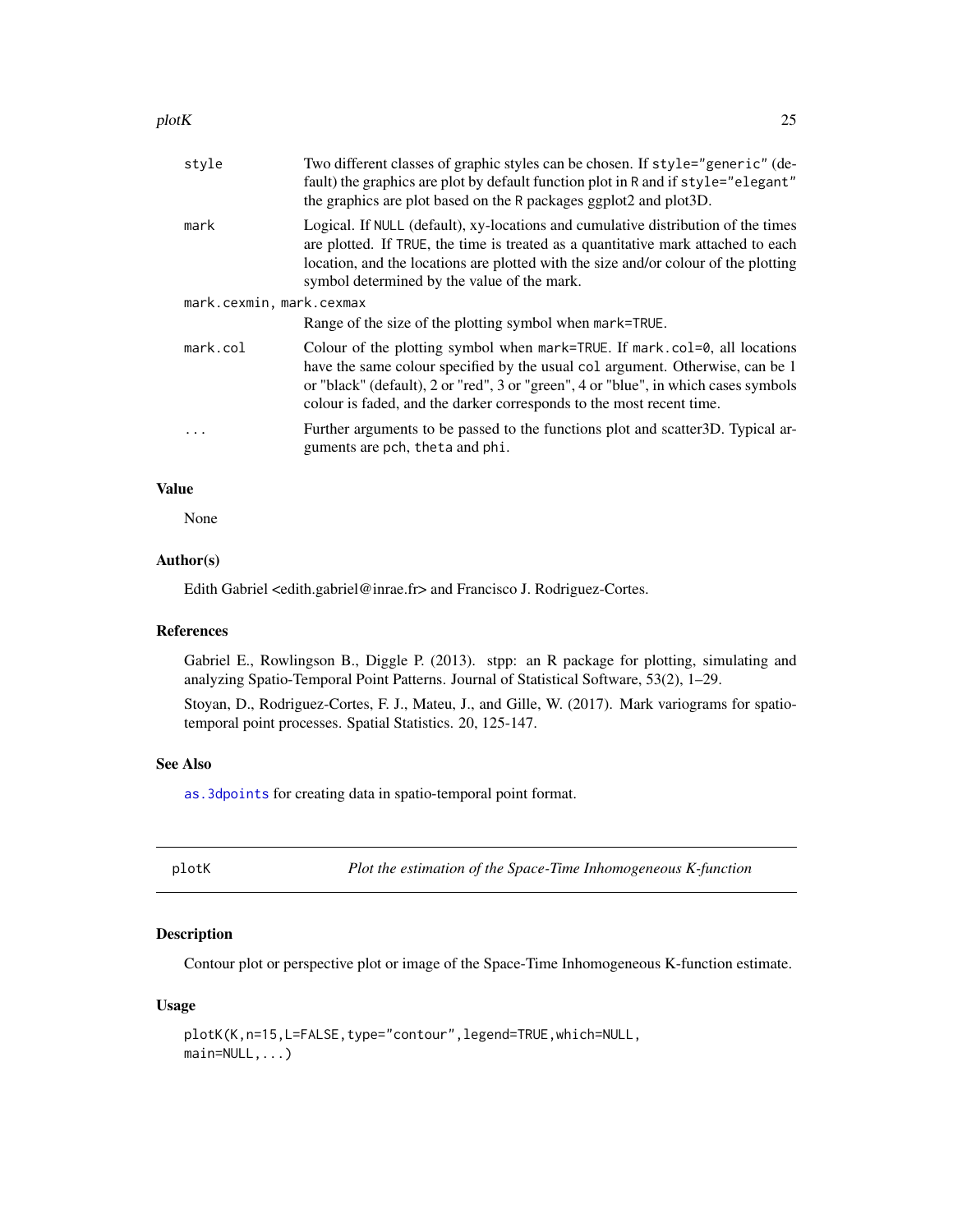### <span id="page-25-0"></span>Arguments

| К      | Result of the STIKhat function.                                                                                                                                                |
|--------|--------------------------------------------------------------------------------------------------------------------------------------------------------------------------------|
| n.     | Number of contour levels desired.                                                                                                                                              |
| -L     | Logical indicating whether $K_{ST}(u, v)$ or $L(u, v) = K_{ST}(u, v) - \pi u^2 v$ must be<br>plotted.                                                                          |
| type   | Specifies the kind of plot: contour by default, but can also be persp or image                                                                                                 |
| legend | Logical indicating whether a legend must be added to the plot.                                                                                                                 |
| which  | A character specifying the edge correction among the ones used in STIKhat.<br>If a single edge correction method was used in STIKhat, it is not necessary to<br>specify which. |
| main   | Plot title.                                                                                                                                                                    |
| .      | Additional arguments to persp if persp=TRUE, such as theta and phi.                                                                                                            |

### Author(s)

Edith Gabriel <edith.gabriel@inrae.fr>

### See Also

[contour](#page-0-0), [persp](#page-0-0), [image](#page-0-0) and [STIKhat](#page-43-1) for an example.

| plotPCF | Plot the estimation of the Space-Time Inhomogeneous Pair Correla- |
|---------|-------------------------------------------------------------------|
|         | tion function                                                     |

### Description

Contour, image or perspective plot of the Space-Time Inhomogeneous Pair correlation function estimate.

### Usage

plotPCF(PCF,n=15,type="contour",legend=TRUE,which=NULL, main=NULL,...)

| <b>PCF</b>              | Result of the PCF hat function.                                                                                                                                              |
|-------------------------|------------------------------------------------------------------------------------------------------------------------------------------------------------------------------|
| n                       | Number of contour levels desired.                                                                                                                                            |
| type                    | Specifies the kind of plot: contour by default, but can also be persp or image                                                                                               |
| legend                  | Logical indicating whether a legend must be added to the plot.                                                                                                               |
| which                   | A character specifying the edge correction among the ones used in PCFhat. If a<br>single edge correction method was used in PCFhat, it is not necessary to specify<br>which. |
| main                    | Plot title.                                                                                                                                                                  |
| $\cdot$ $\cdot$ $\cdot$ | Additional arguments to persp if persp=TRUE, such as theta and phi.                                                                                                          |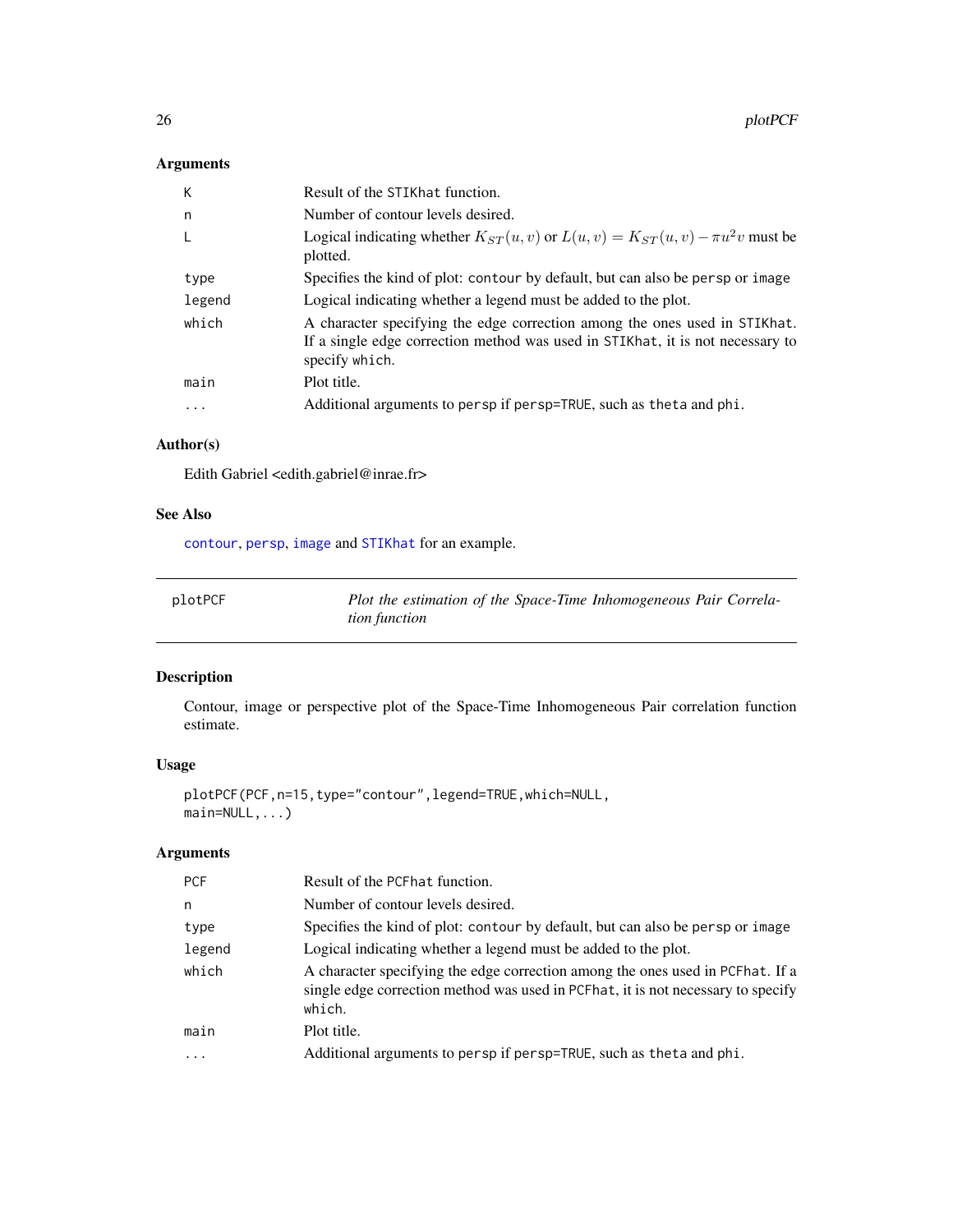#### <span id="page-26-0"></span>rinfec 27

### Author(s)

Edith Gabriel <edith.gabriel@inrae.fr>

### See Also

[contour](#page-0-0), [persp](#page-0-0), [image](#page-0-0) and [PCFhat](#page-20-2) for an example.

<span id="page-26-1"></span>rinfec *Generate infection point patterns*

### Description

Generate one (or several) realisation(s) of the infection process in a region  $S \times T$ .

### Usage

```
rinfec(npoints, s.region, t.region, nsim=1, alpha, beta, gamma,
s.distr="exponential", t.distr="uniform", maxrad, delta, h="step",
g="min", recent=1, lambda=NULL, lmax=NULL, nx=100, ny=100, nt=1000,
t0, inhibition=FALSE, ...)
```

| npoints  | Number of points to simulate.                                                                                                                   |
|----------|-------------------------------------------------------------------------------------------------------------------------------------------------|
| s.region | Two-column matrix specifying polygonal region containing all data locations.<br>If s. region is missing, the unit square is considered.         |
| t.region | Vector containing the minimum and maximum values of the time interval. If<br>t. region is missing, the interval $[0, 1]$ is considered.         |
| nsim     | Number of simulations to generate. Default is 1.                                                                                                |
| alpha    | Numerical value for the latent period.                                                                                                          |
| beta     | Numerical value for the maximum infection rate.                                                                                                 |
| gamma    | Numerical value for the infection period.                                                                                                       |
| h        | Infection rate function which depends on alpha, beta and delta. Must be choosen<br>among "step" and "gaussian".                                 |
| s.distr  | Spatial distribution. Must be choosen among "uniform", "gaussian", "exponen-<br>tial" and "poisson".                                            |
| t.distr  | Temporal distribution. Must be choosen among "uniform" and "exponential".                                                                       |
| maxrad   | Single value or 2-vector of spatial and temporal maximum radiation respectively.<br>If single value, the same value is used for space and time. |
| delta    | Spatial distance of inhibition/contagion. If missing, the spatial radiation is used.                                                            |
| g        | Compute the probability of acceptance of a new point from h and recent. Must<br>be choosen among "min", "max" and "prod".                       |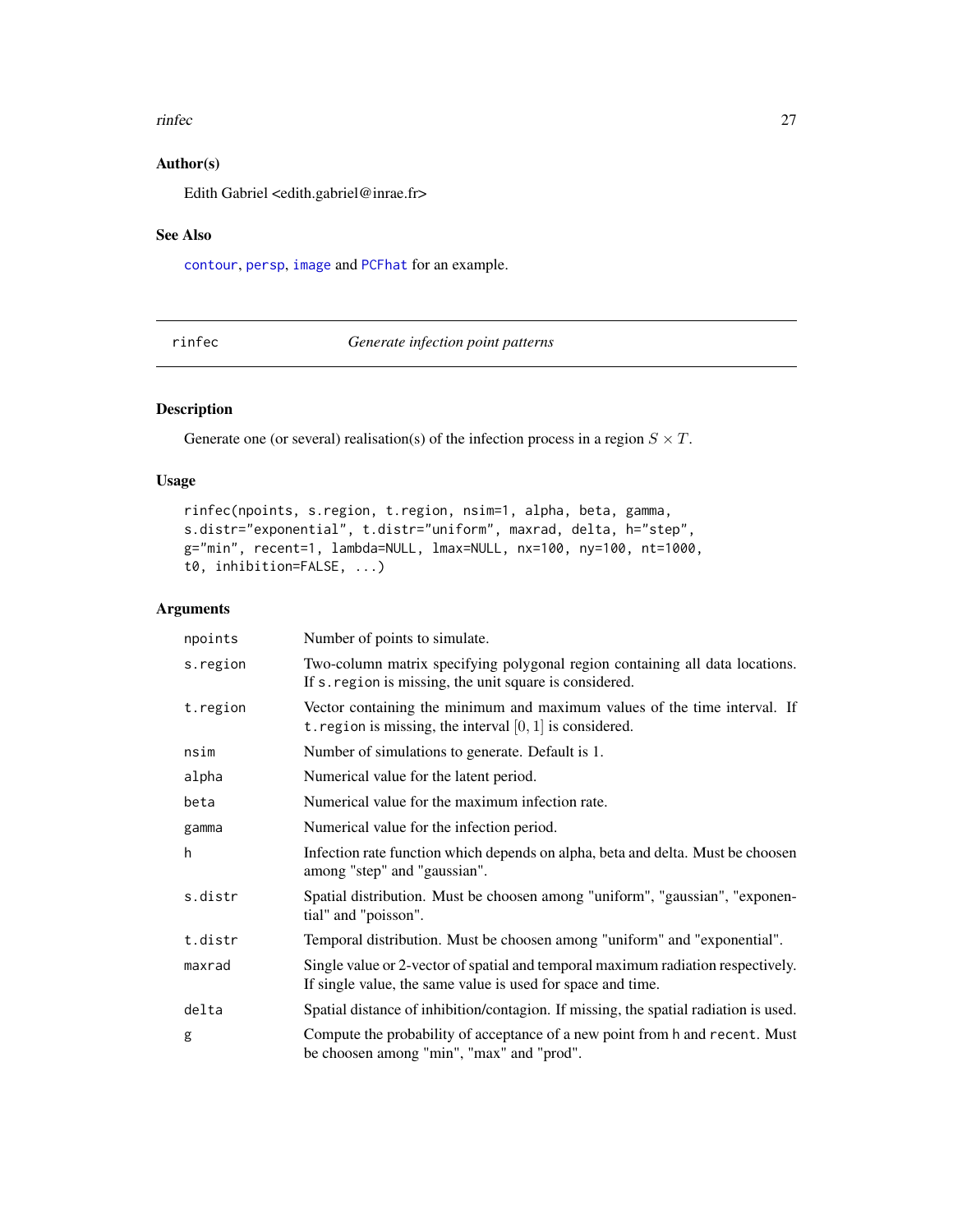<span id="page-27-0"></span>

| recent     | If "all" consider all previous events. If is an integer, say $N$ , consider only the<br>$N$ most recent events. |
|------------|-----------------------------------------------------------------------------------------------------------------|
| lambda     | Function or matrix defining the intensity of a Poisson process if s distr is Pois-<br>son.                      |
| lmax       | Upper bound for the value of lambda.                                                                            |
| nx, ny     | Define the 2-D grid on which the intensity is evaluated if s distr is Poisson.                                  |
| nt         | Used to discretize time to compute the infection rate function.                                                 |
| t0         | Minimum time used to compute the infection rate function. Default is the mini-<br>mum of t. region.             |
| inhibition | Logical. If TRUE, an inhibition process is generated. Otherwise, it is a contagious<br>process.                 |
| $\cdot$    | Additional parameters if lambda is a function.                                                                  |
|            |                                                                                                                 |

#### Value

A list containing:

| xvt                | Matrix (or list of matrices if $nsim>1$ ) containing the points $(x, y, t)$ of the simu- |
|--------------------|------------------------------------------------------------------------------------------|
|                    | lated point pattern. $xyt$ (or any element of the list if $nsim>1$ ) is an object of the |
|                    | class stpp.                                                                              |
| s.region, t.region |                                                                                          |
|                    | Parameters passed in argument.                                                           |

#### Author(s)

Edith Gabriel <edith.gabriel@inrae.fr>, Peter J Diggle.

### See Also

[plot.stpp](#page-23-1), [animation](#page-1-1) and [stan](#page-38-1) for plotting space-time point patterns.

### Examples

```
# inhibition; spatial distribution: uniform
inf1 = rinfec(npoints=100, alpha=0.2, beta=0.6, gamma=0.5,
maxrad=c(0.075,0.5), t.region=c(0,50), s.distr="uniform",
t.distr="uniform", h="gaussian", p="min", recent="all", t0=0.02,
inhibition=TRUE)
plot(inf1$xyt, style="elegant")
```

```
# contagion; spatial distribution: Poisson with intensity a given matrix
data(fmd)
data(northcumbria)
h = mse2d(as.points(fmd[,1:2]), northcumbria, nsmse=30, range=3000)
h = h$h[which.min(h$mse)]
Ls = kernel2d(as.points(fmd[,1:2]), northcumbria, h, nx=50, ny=50)
inf2 = rinfec(npoints=100, alpha=4, beta=0.6, gamma=20, maxrad=c(12000,20),
s.region=northcumbria, t.region=c(1,2000), s.distr="poisson",
```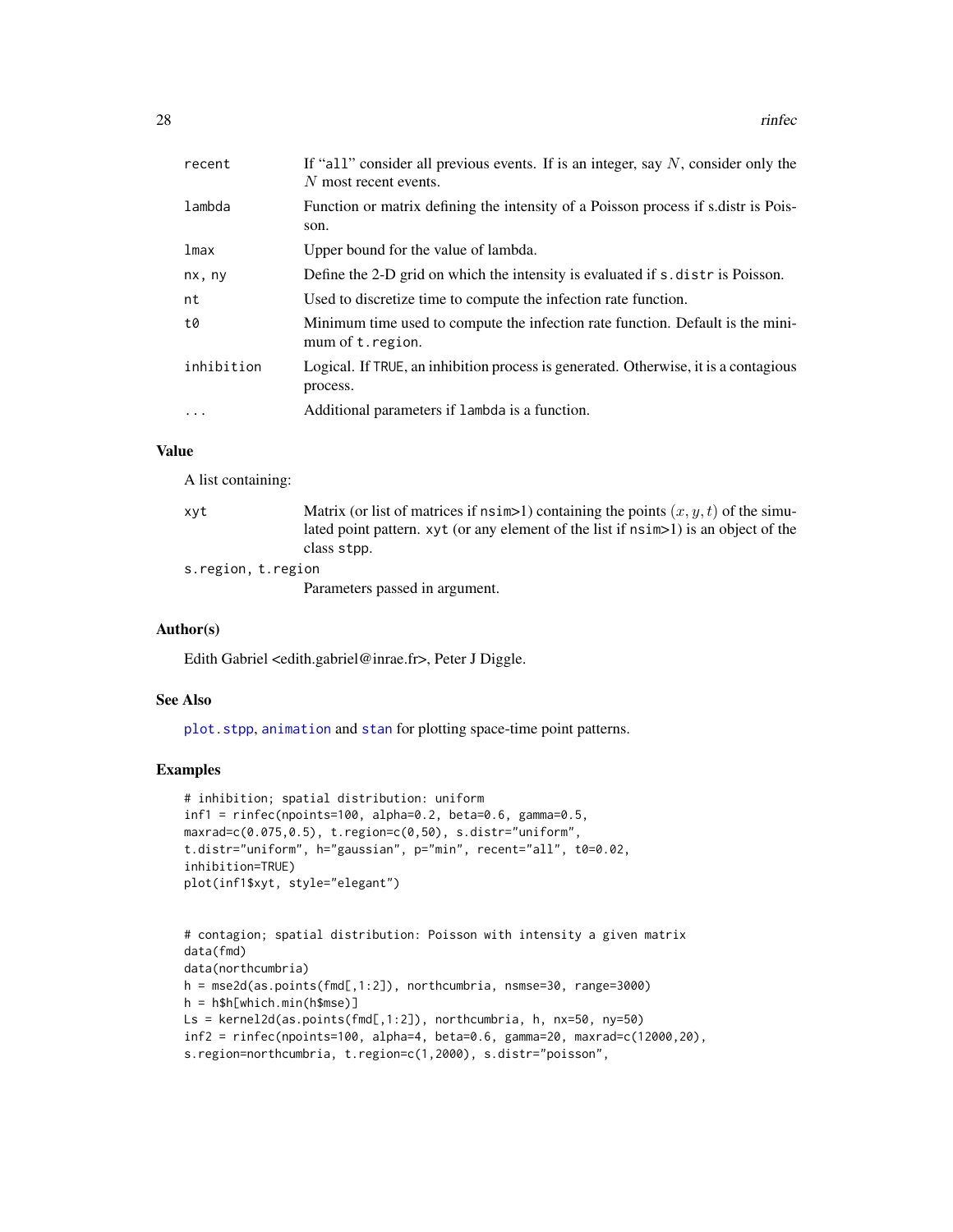#### <span id="page-28-0"></span>rinter and the contract of the contract of the contract of the contract of the contract of the contract of the contract of the contract of the contract of the contract of the contract of the contract of the contract of the

```
t.distr="uniform", h="step", p="min", recent=1,
lambda=Ls$z, inhibition=FALSE)
image(Ls$x, Ls$y, Ls$z, col=grey((1000:1)/1000)); polygon(northcumbria,lwd=2)
animation(inf2$xyt, add=TRUE, cex=0.7, runtime=15)
```
### <span id="page-28-1"></span>rinter *Generate interaction point patterns*

### Description

Generate one (or several) realisation(s) of the inhibition or contagious process in a region  $S \times T$ .

### Usage

```
rinter(npoints,s.region,t.region,hs="step",gs="min",thetas=0,
deltas,ht="step",gt="min",thetat=1,deltat,recent="all",nsim=1,
discrete.time=FALSE,replace=FALSE,inhibition=TRUE,...)
```

| npoints        | Number of points to simulate.                                                                                                                                                                                                                                                                                                                                                                                                                                |
|----------------|--------------------------------------------------------------------------------------------------------------------------------------------------------------------------------------------------------------------------------------------------------------------------------------------------------------------------------------------------------------------------------------------------------------------------------------------------------------|
| s.region       | Two-column matrix specifying polygonal region containing all data locations.<br>If s. region is missing, the unit square is considered.                                                                                                                                                                                                                                                                                                                      |
| t.region       | Vector containing the minimum and maximum values of the time interval. If<br>t. region is missing, the interval $[0, 1]$ is considered.                                                                                                                                                                                                                                                                                                                      |
| hs, ht         | Function which depends on the distance between points and theta. Can be<br>chosen among "step" and "gaussian" or can refer to a user defined function<br>which only depend on d, theta, and delta (see details). If inhibition=TRUE, h<br>is monotone, increasing, and must tend to 1 when the distance tends to infinity.<br>$0 \leq h(d, \text{theta}) \leq 1$ . Otherwise, h is monotone, decreasing, and must tend to 1<br>when the distance tends to 0. |
| thetas, thetat | Parameters of hs and ht functions.                                                                                                                                                                                                                                                                                                                                                                                                                           |
| deltas, deltat | Spatial and temporal distance of inhibition.                                                                                                                                                                                                                                                                                                                                                                                                                 |
| gs, gt         | Compute the probability of acceptance of a new point from hs or ht and recent.<br>Must be choosen among "min", "max" and "prod".                                                                                                                                                                                                                                                                                                                             |
| recent         | If "all" consider all previous events. If is an integer, say $N$ , consider only the<br>$N$ most recent events.                                                                                                                                                                                                                                                                                                                                              |
| nsim           | Number of simulations to generate. Default is 1.                                                                                                                                                                                                                                                                                                                                                                                                             |
| discrete.time  | If TRUE, times belong to N, otherwise belong to $\mathbb{R}^+$ .                                                                                                                                                                                                                                                                                                                                                                                             |
| replace        | Logical. If TRUE allows times repeat.                                                                                                                                                                                                                                                                                                                                                                                                                        |
| inhibition     | Logical. If TRUE, an inhibition process is generated. Otherwise, it is a conta-<br>gious process.                                                                                                                                                                                                                                                                                                                                                            |
| $\cdots$       | Additional parameters if hs and ht are defined by the user.                                                                                                                                                                                                                                                                                                                                                                                                  |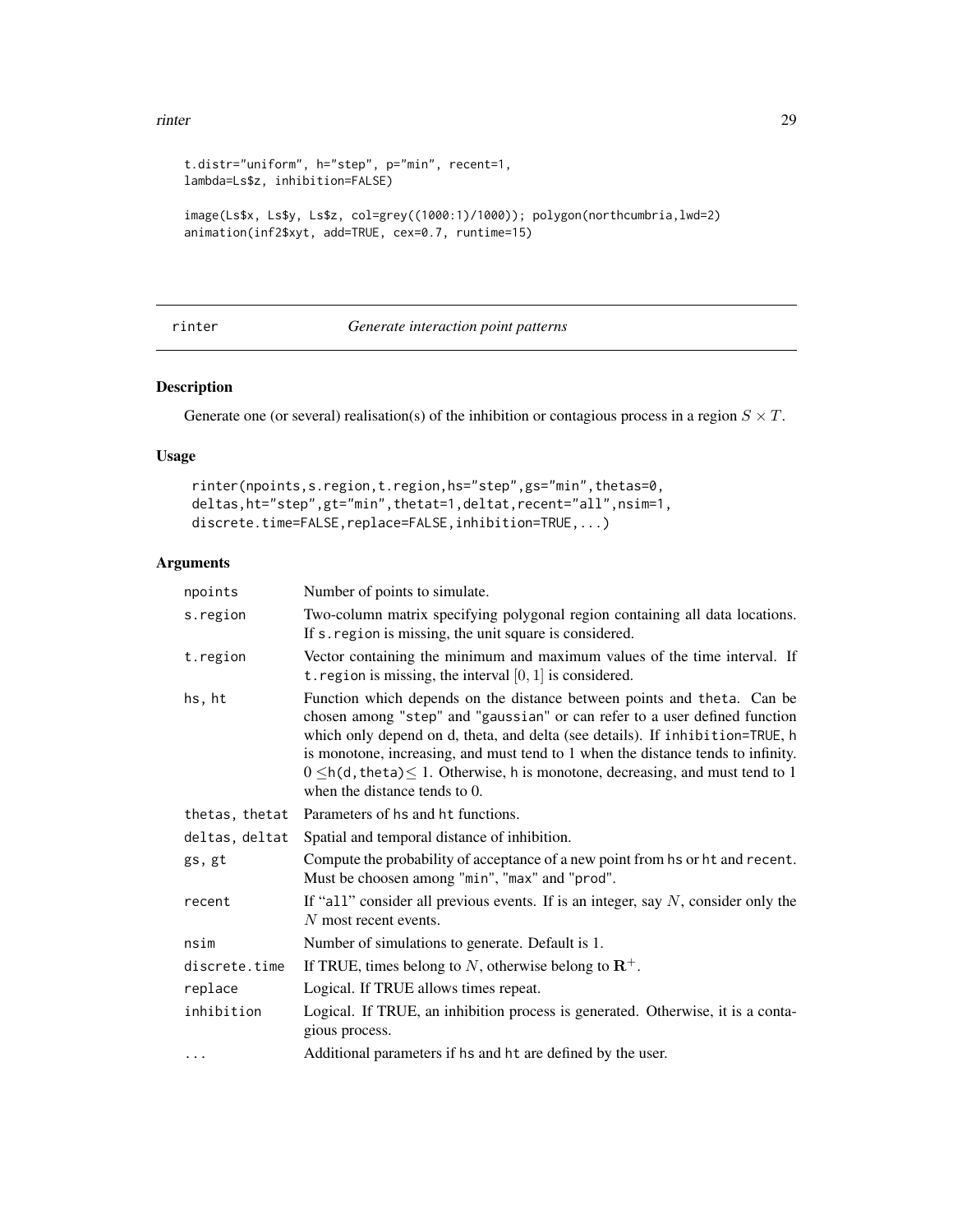### <span id="page-29-0"></span>Value

A list containing:

| xvt | Matrix (or list of matrices if $nsim>1$ ) containing the points $(x, y, t)$ of the simu- |
|-----|------------------------------------------------------------------------------------------|
|     | lated point pattern. xyt (or any element of the list if $nsim>1$ ) is an object of the   |
|     | class stop.                                                                              |
|     | s.region, t.region                                                                       |

Parameters passed in argument.

### Author(s)

Edith Gabriel <edith.gabriel@inrae.fr>, Peter J Diggle.

### See Also

[plot.stpp](#page-23-1), [animation](#page-1-1) and [stan](#page-38-1) for plotting space-time point patterns.

### Examples

```
# simple inhibition process
inh1 = rinter(npoints=200, theta=0, delta=0.05, theta=0, delta=0.001,inhibition=TRUE)
plot(inh1$xyt,style="elegant")
```

```
# inhibition process using hs and ht defined by the user
hs = function(d,theta,delta,mus=0.1)
{
res=NULL
a=(1-theta)/mus
b=theta-a*delta
 for(i in 1:length(d))
{
if (d[i]<=delta) res=c(res,theta)
if (d[i]>(delta+mus)) res=c(res,1)
if (d[i]>delta & d[i]<=(delta+mus)) res=c(res,a*d[i]+b)
}
return(res)
}
ht = function(d, theta, delta, mut=0.3)
{
res=NULL
 a=(1-theta)/mut
 b=theta-a*delta
 for(i in 1:length(d))
{
if (d[i]<=delta) res=c(res,theta)
if (d[i]>(delta+mut)) res=c(res,1)
if (d[i]>delta & d[i]<=(delta+mut)) res=c(res,a*d[i]+b)
}
return(res)
}
```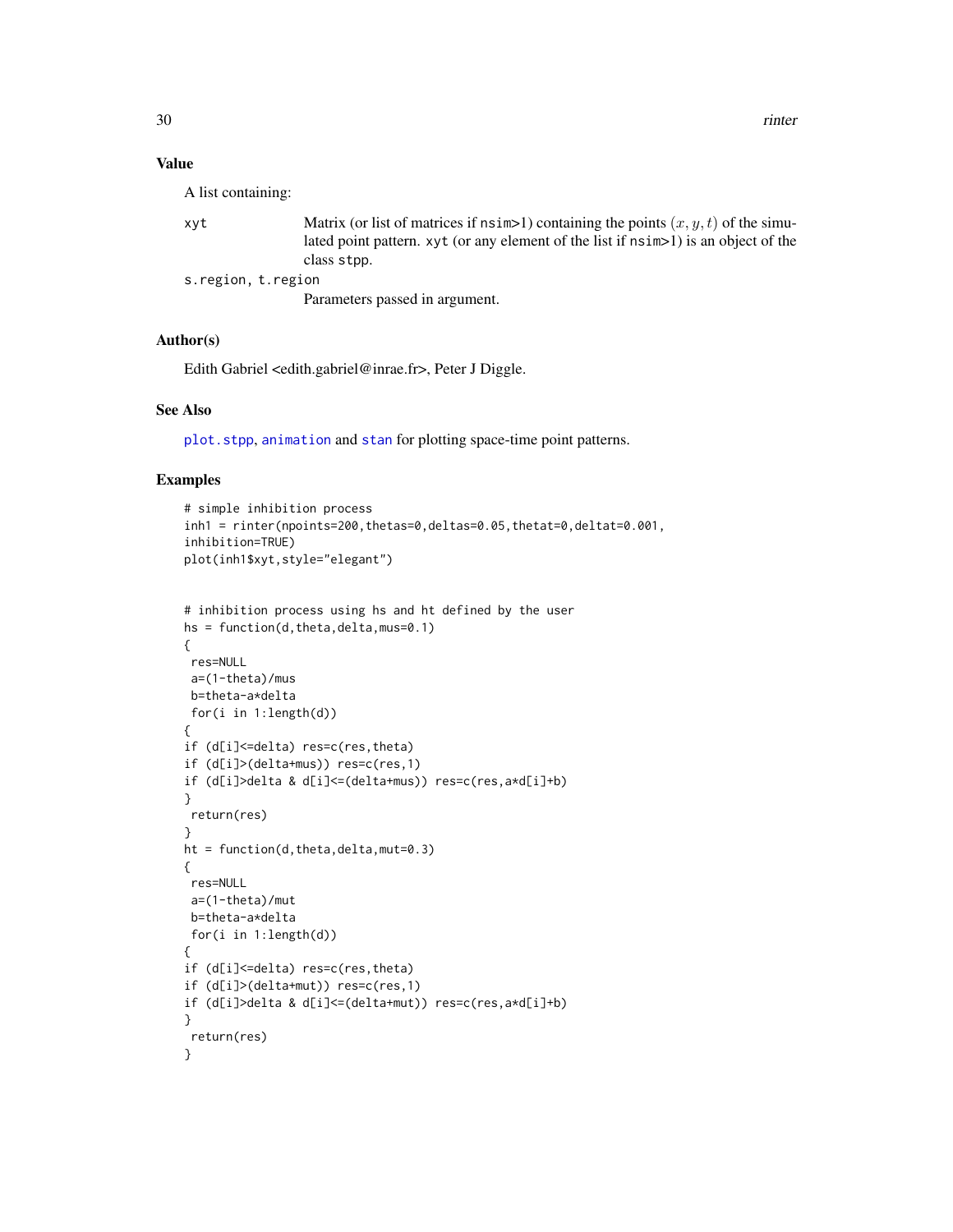#### <span id="page-30-0"></span>rlgcp 31

```
d=seq(0,1,length=100)
plot(d,hs(d,theta=0.2,delta=0.1,mus=0.1),xlab="",ylab="",type="l",
ylim=c(0,1),lwd=2,las=1)
lines(d,ht(d,theta=0.1,delta=0.05,mut=0.3),col=2,lwd=2)
legend("bottomright",col=1:2,lty=1,lwd=2,legend=c(expression(h[s]),
expression(h[t])),bty="n",cex=2)
inh2 = rinter(npoints=100, hs=hs, gs="min", thetas=0.2, deltas=0.1,
ht=ht, gt="min", thetat=0.1, deltat=0.05, inhibition=TRUE)
animation(inh2$xyt, runtime=15, cex=0.8)
# simple contagious process for given spatial and temporal regions
data(northcumbria)
cont1 = rinter(npoints=100, s.region=northcumbria, t.region=c(1,200),
thetas=0, deltas=10000, thetat=0, deltat=10, recent=1, inhibition=FALSE)
plot(cont1$xyt,pch=19,s.region=cont1$s.region,mark=TRUE,mark.col=4)
```
### <span id="page-30-1"></span>rlgcp *Generate log-Gaussian Cox point patterns*

#### Description

Generate one (or several) realisation(s) of the log-Gaussian cox process in a region  $S \times T$ .

#### Usage

```
rlgcp(s.region, t.region, replace=TRUE, npoints=NULL, nsim=1,
nx=100, ny=100, nt=100,separable=TRUE,model="exponential",
param=c(1,1,1,1,1,1), scale=c(1,1),var.grf=1,mean.grf=0,
lmax=NULL,discrete.time=FALSE,exact=FALSE,anisotropy=FALSE,ani.pars=NULL)
```

| s.region  | Two-column matrix specifying polygonal region containing all data locations.<br>If s. region is missing, the unit square is considered.                                         |
|-----------|---------------------------------------------------------------------------------------------------------------------------------------------------------------------------------|
| t.region  | Vector containing the minimum and maximum values of the time interval. If<br>t. region is missing, the interval $[0, 1]$ is considered.                                         |
| npoints   | Number of points to simulate. If NULL, the number of points is from a Pois-<br>son distribution with mean the double integral of $\lambda(s,t)$ over s. region and<br>t.region. |
| nsim      | number of simulations to generate. Default is 1.                                                                                                                                |
| separable | Logical. If TRUE, the covariance function of the Gaussian random field is sepa-<br>rable.                                                                                       |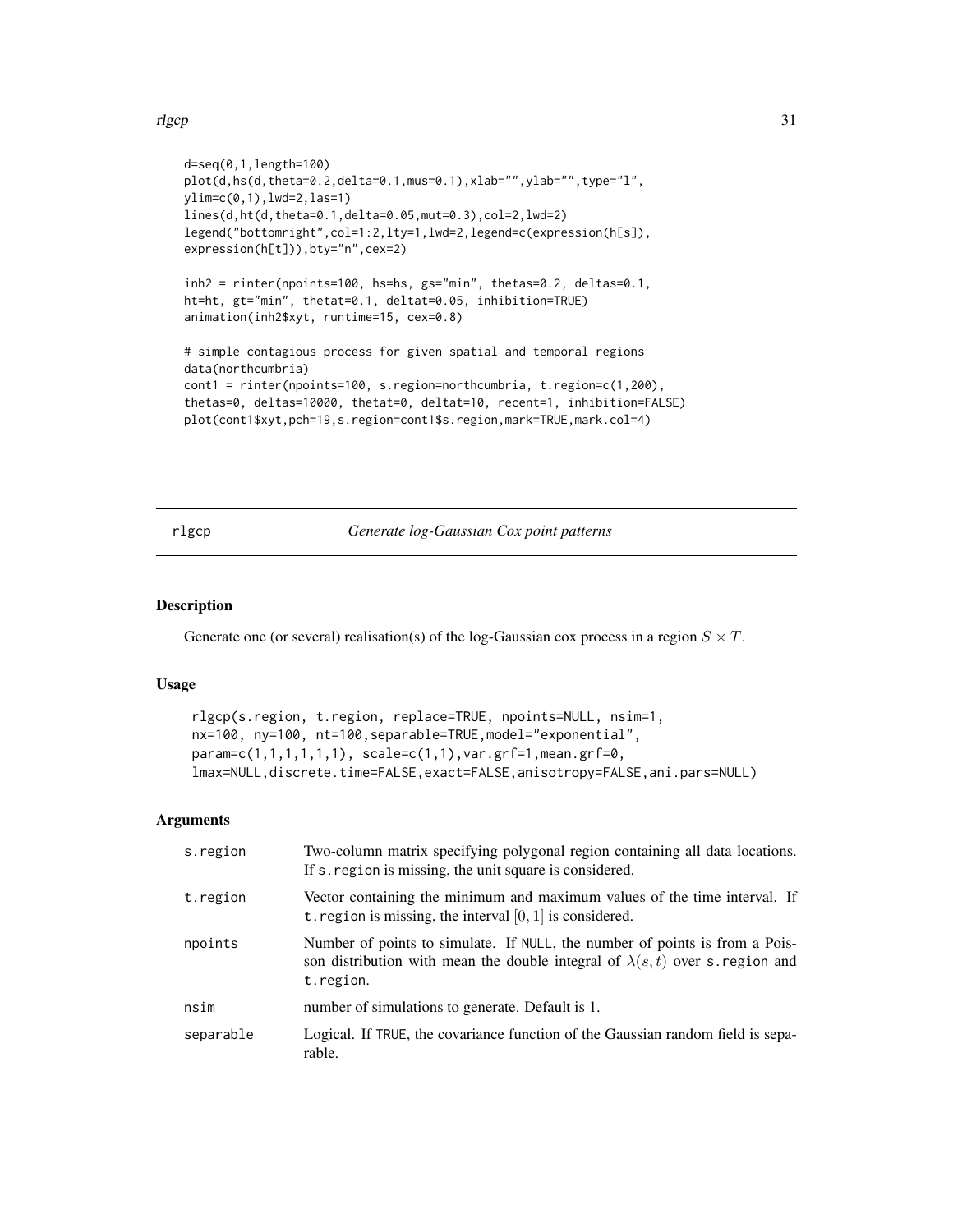| model         | Vector of length 1 or 2 specifying the model(s) of covariance of the Gaus-<br>sian random field. If separable=TRUE and model is of length 2, then the el-<br>ements of model define the spatial and temporal covariances respectively. If<br>separable=TRUE and model is of length 1, then the spatial and temporal covari-<br>ances belongs to the same class of covariances, among "matern", "exponential",<br>"stable", "cauchy" and "wave" (see Details). If separable=FALSE, model must<br>be of length 1 and is either "gneiting" or "cesare" (see Details). |
|---------------|--------------------------------------------------------------------------------------------------------------------------------------------------------------------------------------------------------------------------------------------------------------------------------------------------------------------------------------------------------------------------------------------------------------------------------------------------------------------------------------------------------------------------------------------------------------------|
| param         | $(\alpha_1, \alpha_2, \alpha_3, \alpha_4, \alpha_5, \alpha_6)$ . Vector of parameters of the covariance function (see<br>Details).                                                                                                                                                                                                                                                                                                                                                                                                                                 |
| scale         | Vector of length 2 defining the spatial and temporal scale.                                                                                                                                                                                                                                                                                                                                                                                                                                                                                                        |
| var.grf       | Variance of the Gaussian random field.                                                                                                                                                                                                                                                                                                                                                                                                                                                                                                                             |
| mean.grf      | Mean of the Gaussian random field.                                                                                                                                                                                                                                                                                                                                                                                                                                                                                                                                 |
| replace       | Logical allowing times repeat.                                                                                                                                                                                                                                                                                                                                                                                                                                                                                                                                     |
| nx, ny, nt    | Define the size of the 3-D grid on which the intensity is evaluated.                                                                                                                                                                                                                                                                                                                                                                                                                                                                                               |
| lmax          | Upper bound for the value of $\lambda(x, y, t)$ .                                                                                                                                                                                                                                                                                                                                                                                                                                                                                                                  |
| discrete.time | If TRUE, times belong to N, otherwise belong to $R^+$ .                                                                                                                                                                                                                                                                                                                                                                                                                                                                                                            |
| exact         | logical allowing exact simulation of Gaussian random fields (see manual for<br>details).                                                                                                                                                                                                                                                                                                                                                                                                                                                                           |
| anisotropy    | If TRUE, simulate an anisotropic point pattern. Currently only implemented for<br>separable covariance functions.                                                                                                                                                                                                                                                                                                                                                                                                                                                  |
| ani.pars      | Vector of length 2, the anisotropy angle and the anisotropy ratio, respectively<br>(see details).                                                                                                                                                                                                                                                                                                                                                                                                                                                                  |

### Details

We implemented stationary, isotropic spatio-temporal covariance functions. *Separable covariance functions*

$$
c(h, t) = c_s(||h||) c_t(|t|), h \in S, t \in T
$$

The purely spatial and purely temporal covariance functions can be:

- Exponential:  $c(r) = \exp(-r)$ ,
- Stable:  $c(r) = \exp(-r^{\alpha}), \alpha \in [0, 2],$
- Cauchy:  $c(r) = (1 + r^2)^{-\alpha}, \alpha > 0,$
- Wave:  $c(r) = \frac{\sin(r)}{r}$  if  $r > 0$ ,  $c(0) = 1$ ,
- Matern:  $c(r) = \frac{(\alpha r)^{\nu}}{2^{\nu-1}\Gamma(r)}$  $\frac{(\alpha r)}{2^{\nu-1}\Gamma(\nu)}\mathcal{K}_{\nu}(\alpha r), \nu > 0$  and  $\alpha > 0$ .
- $\mathcal{K}_{\nu}$  is the modified Bessel function of second kind:

$$
\mathcal{K}_{\nu}(x) = \frac{\pi}{2} \frac{I_{-\nu}(x) - I_{\nu}(x)}{\sin(\pi \nu)},
$$

with  $I_{\nu}(x) = \left(\frac{x}{2}\right)^{\nu} \sum_{k=0}^{\infty} \frac{1}{k!\Gamma(\nu+k+1)} \left(\frac{x}{2}\right)^{2k}$ .

The parameters  $\alpha_1$  and  $\alpha_2$  correspond to the parameters of the spatial and temporal covariance respectively. For the Matern model, the parameters  $\alpha_1$ ,  $\alpha_3$  and  $\alpha_2$ ,  $\alpha_4$  correspond to the parameters  $\nu$ ,  $\alpha$  of the spatial and temporal covariance.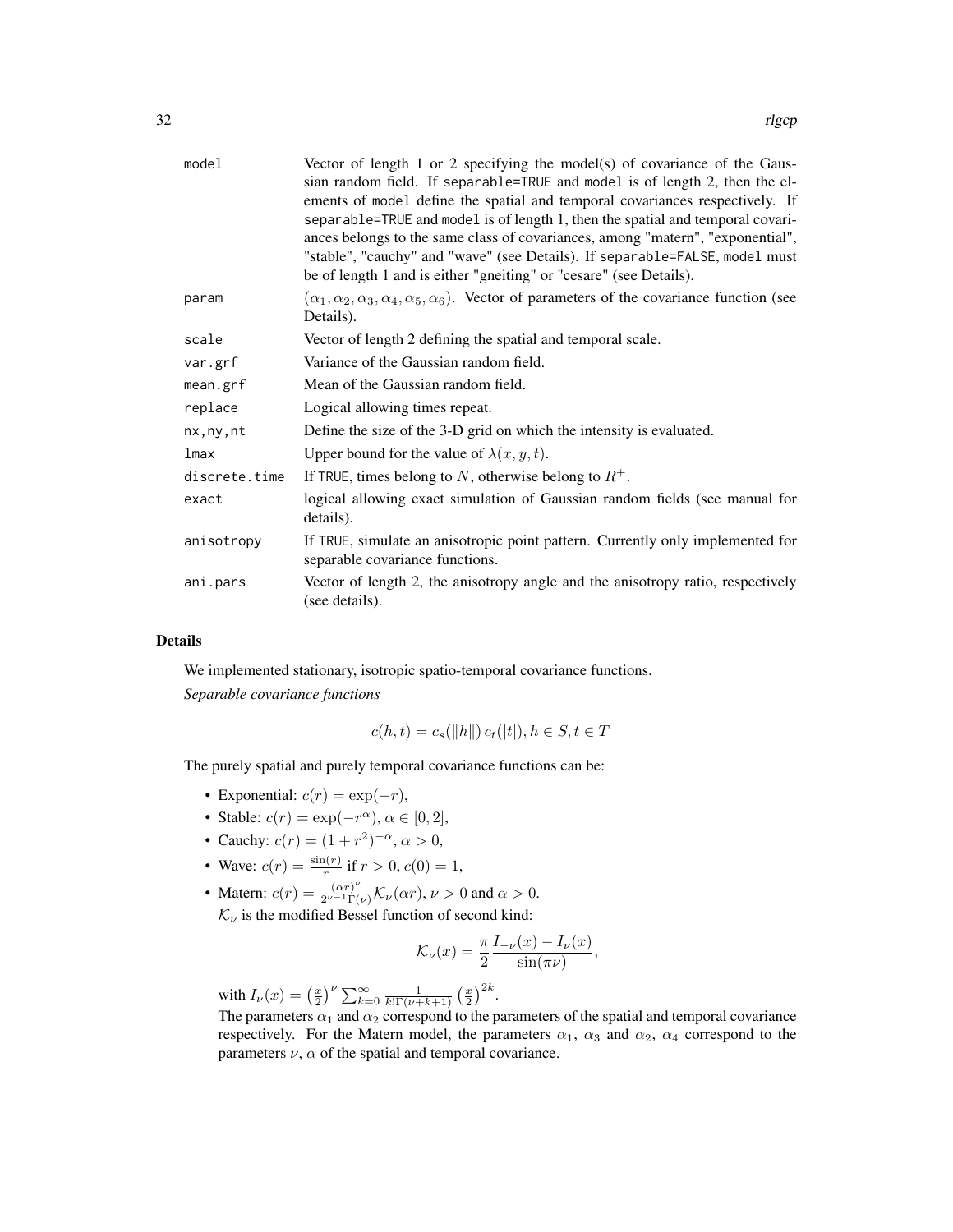#### *Non-separable covariance functions*

The spatio-temporal covariance function can be:

- Gneiting:  $c(h,t) = \psi(t^2/\beta_2)^{-\alpha_6}\phi\left(\frac{h^2/\beta_1}{\psi(t^2/\beta_2)}\right), \beta_1, \beta_2 > 0$  are spatial and temporal scales respectively,
	- If  $\alpha_2 = 1$ ,  $\phi(r)$  is the Stable model.
	- if  $\alpha_2 = 2$ ,  $\phi(r)$  is the Cauchy model.
	- If  $\alpha_2 = 3$ ,  $\phi(r)$  is the Matern model.
	- $\text{If } \alpha_5 = 1, \psi(r) = (r^{\alpha_3} + 1)^{\alpha_4},$
	- If  $\alpha_5 = 2$ ,  $\psi(r) = (\alpha_4^{-1}r^{\alpha_3} + 1)/(r^{\alpha_3} + 1)$ ,
	- $\text{If } \alpha_5 = 3, \psi(r) = \log(r^{\alpha_3} + \alpha_4) / \log \alpha_4,$

The parameter  $\alpha_1$  is the respective parameter for the model of  $\phi(\cdot)$ ,  $\alpha_3 \in (0,1]$ ,  $\alpha_4 \in (0,1]$ and  $\alpha_6 \geq 2$ .

• cesare:  $c(h,t) = (1 + (h/\beta_1)^{\alpha_1} + (t/\beta_2)^{\alpha_2})^{-\alpha_3}, \beta_1, \beta_2 > 0, \alpha_1, \alpha_2 \in [1,2]$  and  $\alpha_3 \ge 3/2$ .

We also implemented anisotropic Log-Gaussian Cox processes. We considered geometric spatial anisotropy (see Moller and Toftaker, 2014). In this case the covariance function is elliptical and anisotropy is characterized by two parameters: the anisotropy angle  $0 \le \theta < \pi$  and the anisotropy ratio  $0 < \delta \leq 1$  of the minor axis  $2\omega\delta$  and the major axis  $2\omega$ .

$$
C(h,t) = C_0\left(\sqrt{h\Sigma^{-1}h'},t\right), h \in R^2.
$$

Value

A list containing:

| xvt               | Matrix (or list of matrices if $nsim>1$ ) containing the points $(x, y, t)$ of the simu- |
|-------------------|------------------------------------------------------------------------------------------|
|                   | lated point pattern. $xyt$ (or any element of the list if $nsim>1$ ) is an object of the |
|                   | class stpp.                                                                              |
| s.region.t.region |                                                                                          |
|                   | parameters passed in argument.                                                           |

Lambda  $nx \times ny \times nt$  array (or list of array if nsim >1) of the intensity.

#### Author(s)

Edith Gabriel <edith.gabriel@inrae.fr>, Peter J Diggle.

#### References

Chan, G. and Wood A. (1997). An algorithm for simulating stationary Gaussian random fields. Applied Statistics, Algorithm Section, 46, 171–181.

Chan, G. and Wood A. (1999). Simulation of stationary Gaussian vector fields. Statistics and Computing, 9, 265–268.

Gneiting T. (2002). Nonseparable, stationary covariance functions for space-time data. Journal of the American Statistical Association, 97, 590–600.

Moller J. and Toftaker H. (2014). Geometric anisotropic spatial point pattern analysis and Cox processes. Scandinavian Journal of Statistics, 41, 414–435.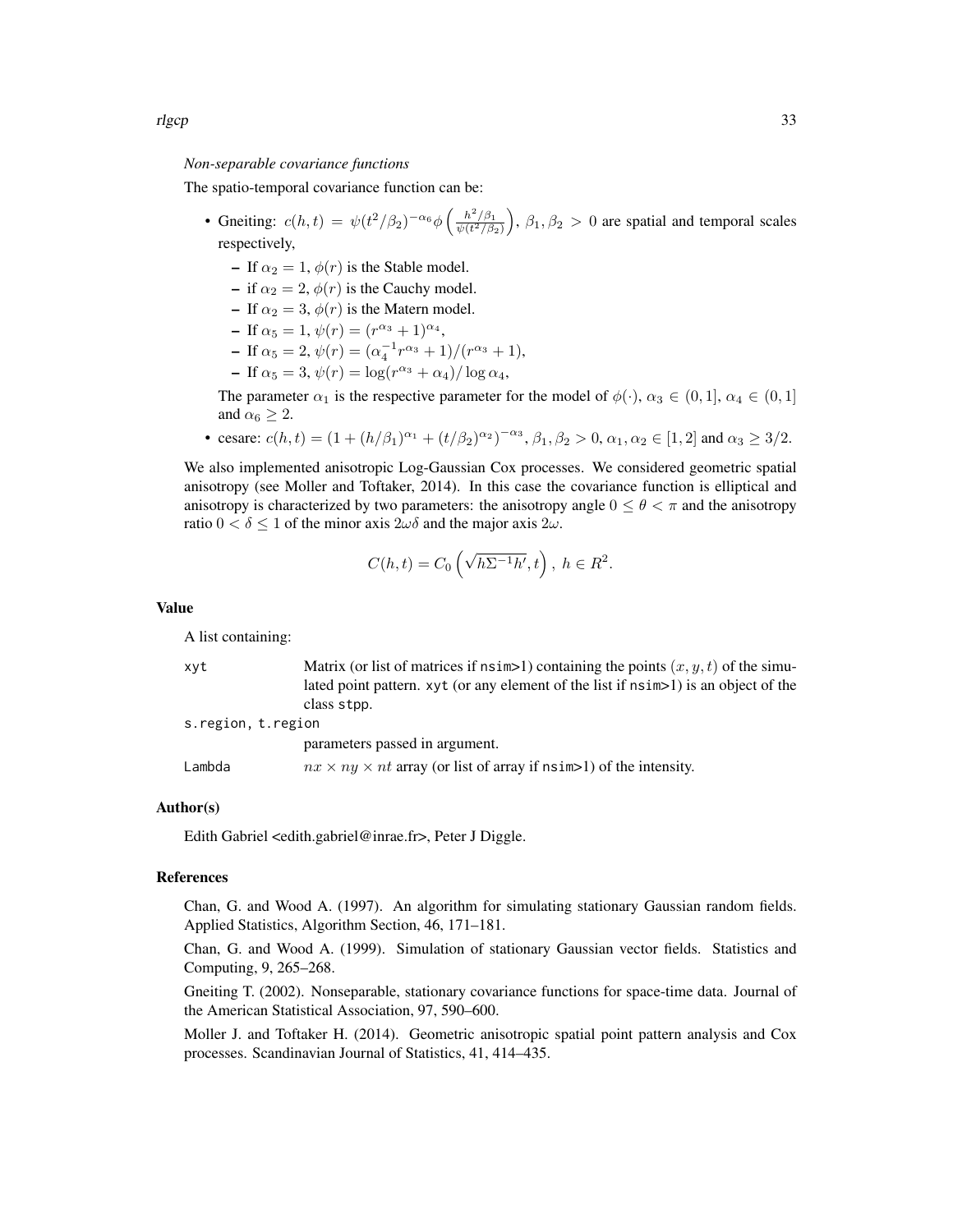#### <span id="page-33-0"></span>See Also

[plot.stpp](#page-23-1), [animation](#page-1-1) and [stan](#page-38-1) for plotting space-time point patterns.

### Examples

```
# non separable covariance function:
lgcp1 <- rlgcp(npoints=200, nx=50, ny=50, nt=50, separable=FALSE,
model="gneiting", param=c(1,1,1,1,1,2), var.grf=1, mean.grf=0)
N <- lgcp1$Lambda[,,1];for(j in 2:(dim(lgcp1$Lambda)[3])){N <-
N+lgcp1$Lambda[,,j]}
image(N,col=grey((1000:1)/1000));box()
animation(lgcp1$xyt, cex=0.8, runtime=10, add=TRUE, prevalent="orange")
# separable covariance function:
lgcp2 <- rlgcp(npoints=200, nx=50, ny=50, nt=50, separable=TRUE,
model="exponential", param=c(1,1,1,1,1,2), var.grf=2, mean.grf=-0.5*2)
N <- lgcp2$Lambda[,,1];for(j in 2:(dim(lgcp2$Lambda)[3])){N <-
N+lgcp2$Lambda[,,j]}
image(N,col=grey((1000:1)/1000));box()
animation(lgcp2$xyt, cex=0.8, pch=20, runtime=10, add=TRUE,
prevalent="orange")
# anisotropic
sigma2=0.5
simlgcp <- rlgcp(npoints=500,nx=250, ny=200, nt=50,separable=TRUE,
s.region=matrix(c(0,2,2,0,0,0,0.5,0.5),byrow=FALSE,ncol=2), model="exponential",
param=c(1,1,1,1,1,2), var.grf=sigma2, mean.grf=-0.5*sigma2,anisotropy = TRUE,
ani.pars = c(pi/4,0.1))
N <- simlgcp$Lambda[,,1];for(j in 2:dim(simlgcp$Lambda)[3]){N <- N+simlgcp$Lambda[,,j]}
image(x=simlgcp$grid[[1]]$x,y=simlgcp$grid[[1]]$y,z=N,col=grey((1000:1)/1000));box()
points(simlgcp$xyt[,1:2],pch=19,cex=0.25,col=2)
```
<span id="page-33-1"></span>rpcp *Generate Poisson cluster point patterns*

#### Description

Generate one (or several) realisation(s) of the Poisson cluster process in a region  $S \times T$ .

#### Usage

```
rpcp(s.region, t.region, nparents=NULL, npoints=NULL, lambda=NULL,
mc=NULL, nsim=1, cluster="uniform", dispersion, infectious=TRUE,
edge = "larger.region", larger.region=larger.region, tronc=1,...)
```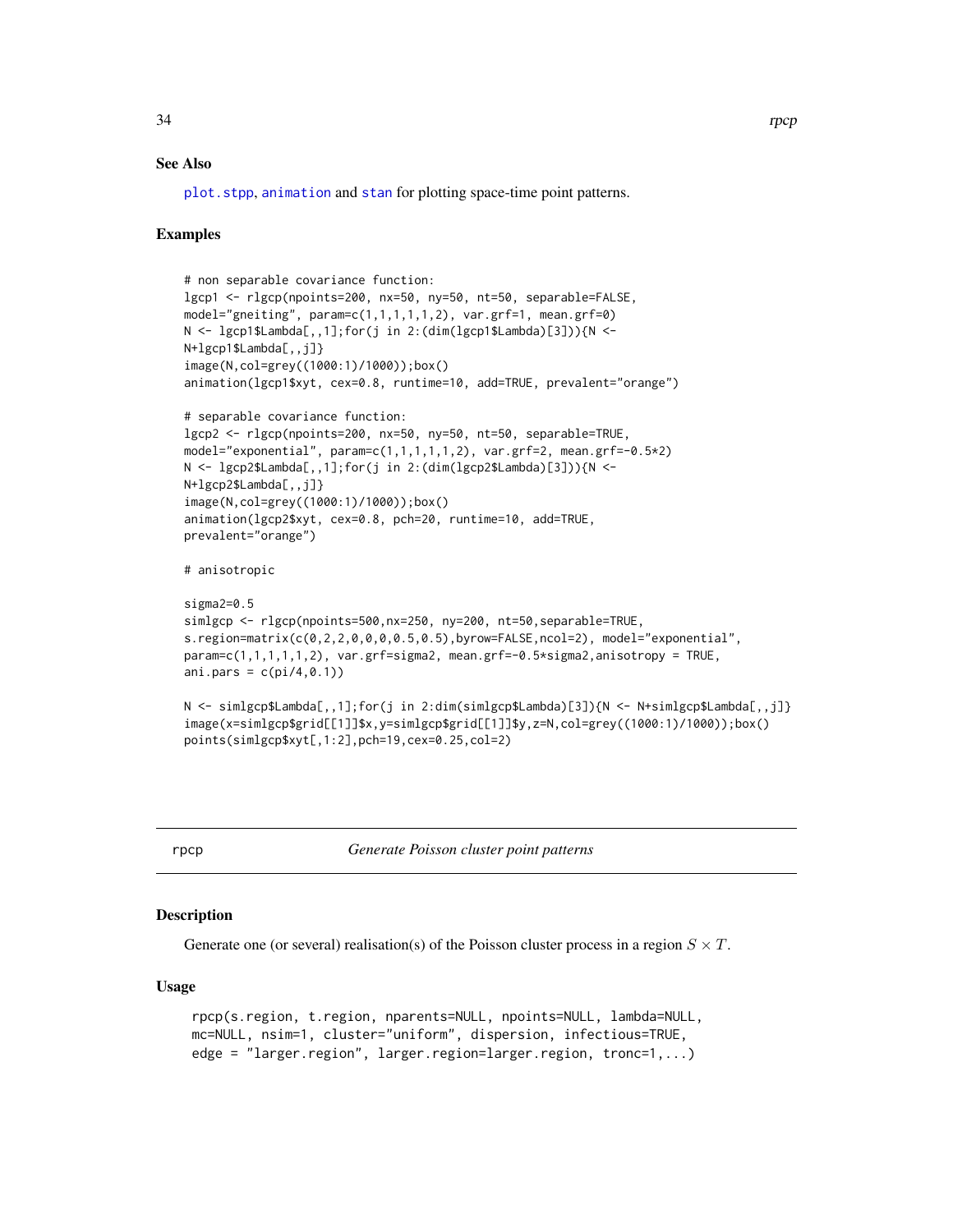### Arguments

| s.region      | Two-column matrix specifying polygonal region containing all data locations.<br>If s. region is missing, the unit square is considered.                                                                                                                                                                  |
|---------------|----------------------------------------------------------------------------------------------------------------------------------------------------------------------------------------------------------------------------------------------------------------------------------------------------------|
| t.region      | Vector containing the minimum and maximum values of the time interval. If<br>t. region is missing, the interval $[0, 1]$ is considered.                                                                                                                                                                  |
| nparents      | Number of parents. If NULL, nparents is from a Poisson distribution with inten-<br>sity lambda.                                                                                                                                                                                                          |
| npoints       | Number of points to simulate. If NULL (default), the number of points is from a<br>Poisson distribution with mean the double integral of the intensity over s. region<br>and t.region.                                                                                                                   |
| lambda        | Intensity of the parent process. Can be either a numeric value, a function, or a<br>3d-array (see rpp). If NULL, it is constant and equal to nparents / volume of the<br>domain.                                                                                                                         |
| mc            | Average number of children per parent. It is used when npoints is NULL.                                                                                                                                                                                                                                  |
| nsim          | Number of simulations to generate.                                                                                                                                                                                                                                                                       |
| cluster       | Distribution of children: "uniform", "normal" and "exponential" are currently<br>implemented. Either a single value if the distribution in space and time is the<br>same, or a vector of length 2, giving first the spatial distribution of children and<br>then the temporal distribution.              |
| dispersion    | Scale parameter. It equals twice the standard deviation of location of children<br>relative to their parent for a normal distribution of children; the mean for an<br>exponential distribution and half range for an uniform distribution.                                                               |
| infectious    | If TRUE, offspring's times are always greater than parent's time.                                                                                                                                                                                                                                        |
| edge          | Specify the edge correction to use "larger.region" or "without".                                                                                                                                                                                                                                         |
| larger.region | By default, the larger spatial region is the convex hull of s. region enlarged by<br>the spatial related value of dispersion and the larger time interval is t. region<br>enlarged by the temporal related value of dispersion. One can over-ride default<br>using the 2-vector parameter larger.region. |
| tronc         | Parameter of the truncated exponential distribution for the distribution of chil-<br>dren.                                                                                                                                                                                                               |
| .             | Additional parameters of the intensity of the parent process.                                                                                                                                                                                                                                            |

### Value

A list containing:

xyt Matrix (or list of matrices if  $nsim>1$ ) containing the points  $(x, y, t)$  of the simulated point pattern. xyt (or any element of the list if nsim>1) is an object of the class stpp.

s.region, t.region

Parameters passed in argument.

### Author(s)

Edith Gabriel <edith.gabriel@inrae.fr>, Peter J Diggle.

#### <span id="page-34-0"></span>rpcp 35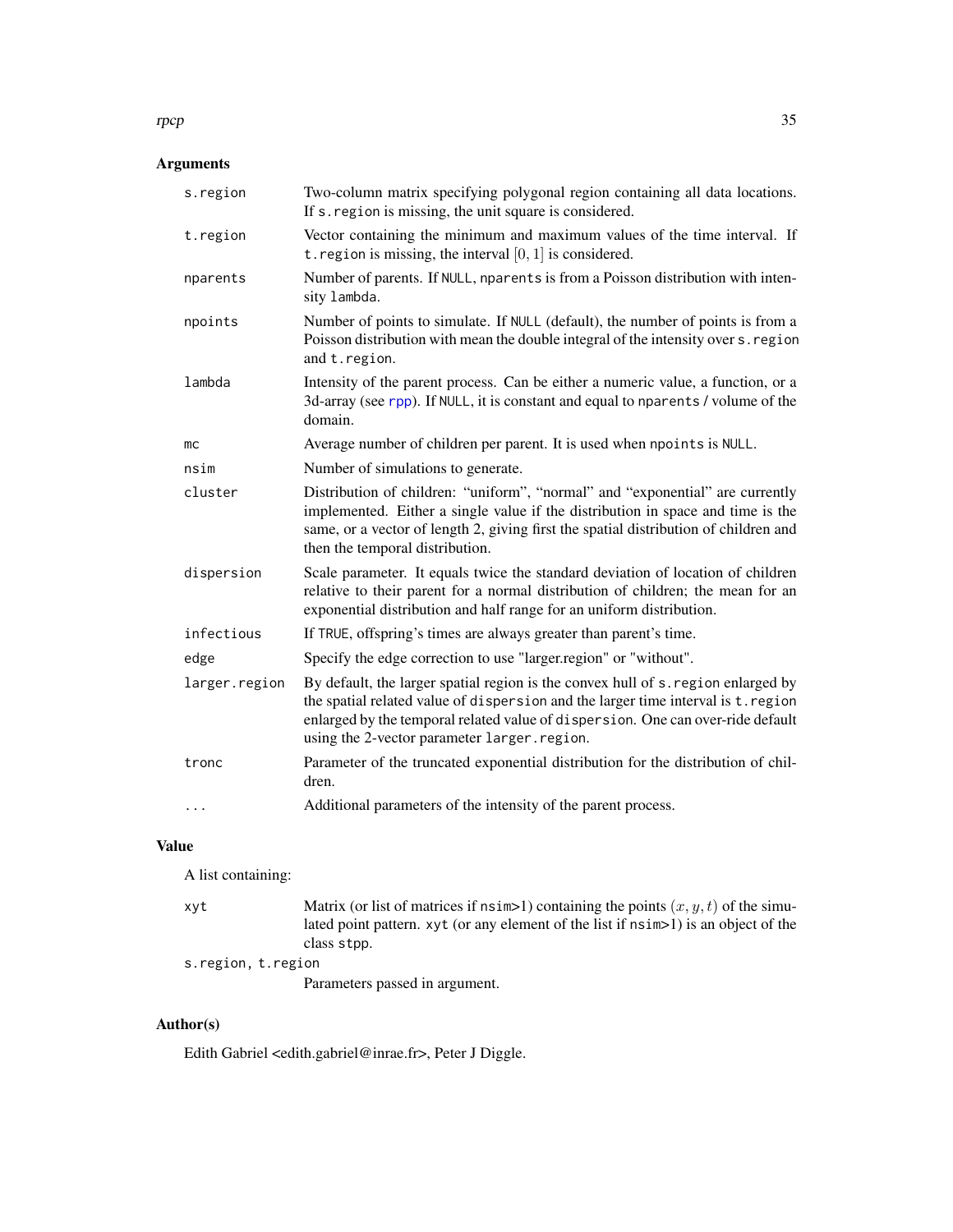### See Also

[plot.stpp](#page-23-1), [animation](#page-1-1) and [stan](#page-38-1) for plotting space-time point patterns.

#### Examples

# homogeneous Poisson distribution of parents

```
data(northcumbria)
pcp1 <- rpcp(nparents=50, npoints=500, s.region=northcumbria,
t.region=c(1,365), cluster=c("normal","exponential"),
maxrad=c(5000,5))
animation(pcp1$xyt, s.region=pcp1$s.region, t.region=pcp1$t.region,
runtime=5)
# inhomogeneous Poisson distribution of parents
lbda <- function(x,y,t,a){a*exp(-4*y) * exp(-2*t)}
pcp2 <- rpcp(nparents=50, npoints=500, cluster="normal", lambda=lbda,
a=4000/((1-exp(-4))*(1-exp(-2))))
plot(pcp2$xyt, style="elegant")
```
<span id="page-35-1"></span>rpp *Generate Poisson point patterns*

### Description

Generate one (or several) realisation(s) of the (homogeneous or inhomogeneous) Poisson process in a region  $S \times T$ .

### Usage

```
rpp(lambda, s.region, t.region, npoints=NULL, nsim=1, replace=TRUE,
    discrete.time=FALSE, nx=100, ny=100, nt=100, lmax=NULL, ...)
```
### Arguments

| lambda   | Spatio-temporal intensity of the Poisson process. If lambda is a single positive<br>number, the function generates realisations of a homogeneous Poisson process,<br>whilst if 1 ambda is a function of the form $\lambda(x, y, t, )$ or a 3D-array it generates<br>realisations of an inhomogeneous Poisson process. |
|----------|-----------------------------------------------------------------------------------------------------------------------------------------------------------------------------------------------------------------------------------------------------------------------------------------------------------------------|
| s.region | Two-column matrix specifying polygonal region containing all data locations.<br>If s. region is missing, the unit square is considered.                                                                                                                                                                               |
| t.region | Vector containing the minimum and maximum values of the time interval. If<br>t. region is missing, the interval $[0, 1]$ is considered.                                                                                                                                                                               |
| replace  | Logical allowing times repeat (should only be used when discrete.time=TRUE).                                                                                                                                                                                                                                          |

<span id="page-35-0"></span>36 rpp and the state of the state of the state of the state of the state of the state of the state of the state of the state of the state of the state of the state of the state of the state of the state of the state of the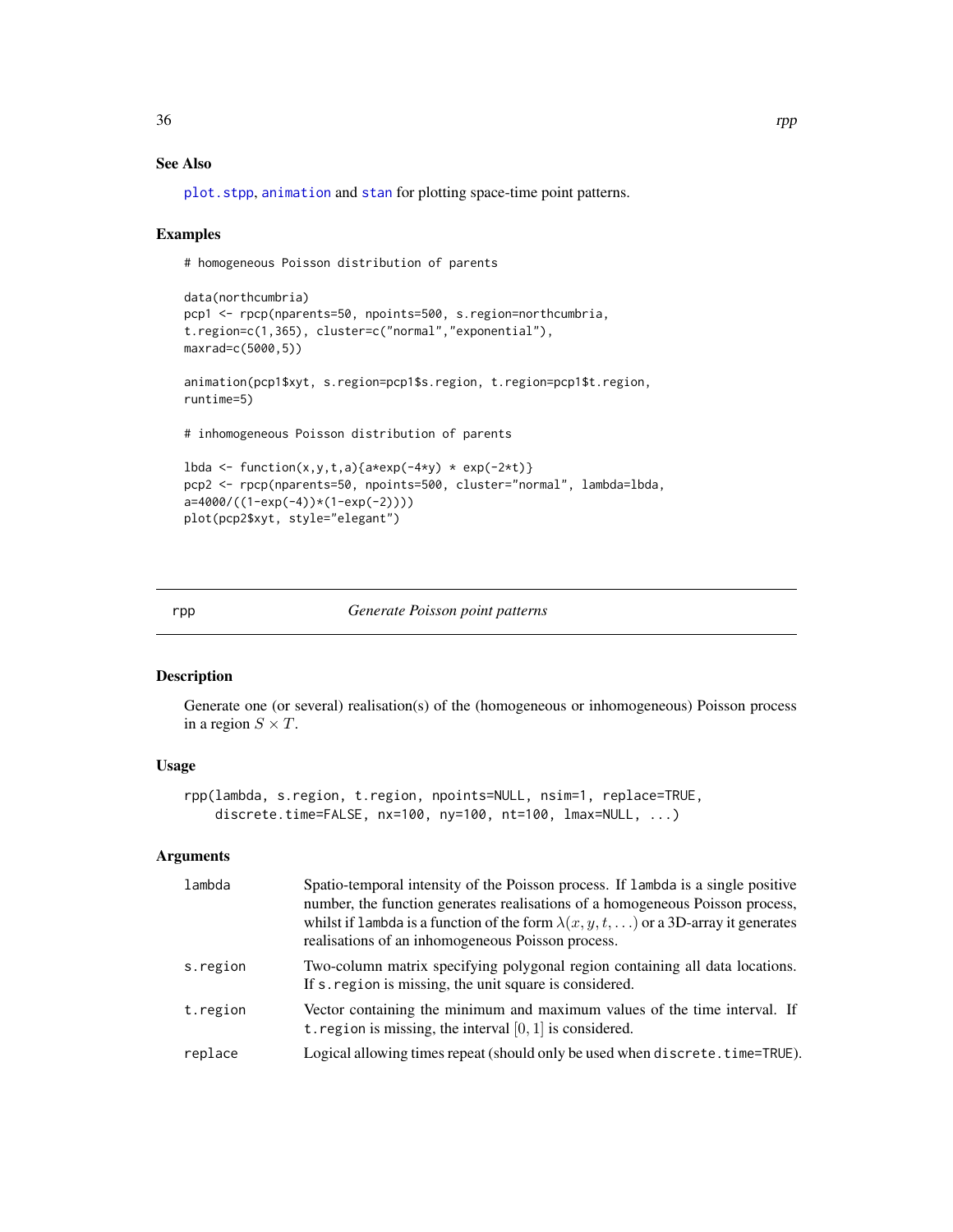<span id="page-36-0"></span>

| npoints       | Number of points to simulate. If NULL, the number of points is from a Pois-<br>son distribution with mean the double integral of lambda over s. region and<br>t.region. |
|---------------|-------------------------------------------------------------------------------------------------------------------------------------------------------------------------|
| discrete.time | If TRUE, times belong to N, otherwise belong to $\mathbb{R}^+$ .                                                                                                        |
| nsim          | Number of simulations to generate. Default is 1.                                                                                                                        |
| nx, ny, nt    | Define the size of the 3-D grid on which the intensity is evaluated.                                                                                                    |
| lmax          | Upper bound for the value of $\lambda(x, y, t)$ , if lambda is a function.                                                                                              |
| $\cdots$      | Additional parameters if lambda is a function.                                                                                                                          |

### Value

A list containing:

| xyt                        | Matrix (or list of matrices if $nsim>1$ ) containing the points $(x, y, t)$ of the simu-<br>lated point pattern. xyt (or any element of the list if $nsim>1$ ) is an object of the<br>class stpp. |
|----------------------------|---------------------------------------------------------------------------------------------------------------------------------------------------------------------------------------------------|
| Lambda                     | $nx \times ny \times nt$ array of the intensity surface at each time.                                                                                                                             |
| s.region, t.region, lambda |                                                                                                                                                                                                   |
|                            | parameters passed in argument.                                                                                                                                                                    |

### Author(s)

Edith Gabriel <edith.gabriel@inrae.fr> and Peter J Diggle.

### See Also

[plot.stpp](#page-23-1), [animation](#page-1-1) and [stan](#page-38-1) for plotting space-time point patterns.

### Examples

```
# Homogeneous Poisson process
# ---------------------------
hpp1 <- rpp(lambda=200,replace=FALSE)
stan(hpp1$xyt)
# fixed number of points, discrete time, with time repeat.
data(northcumbria)
hpp2 <- rpp(npoints=500, s.region=northcumbria, t.region=c(1,1000),
discrete.time=TRUE)
plot(hpp2$xyt, style="elegant")
polymap(northcumbria)
animation(hpp2$xyt, s.region=hpp2$s.region, t.region=hpp2$t.region,
```
- runtime=10, add=TRUE)
- # Inhomogeneous Poisson process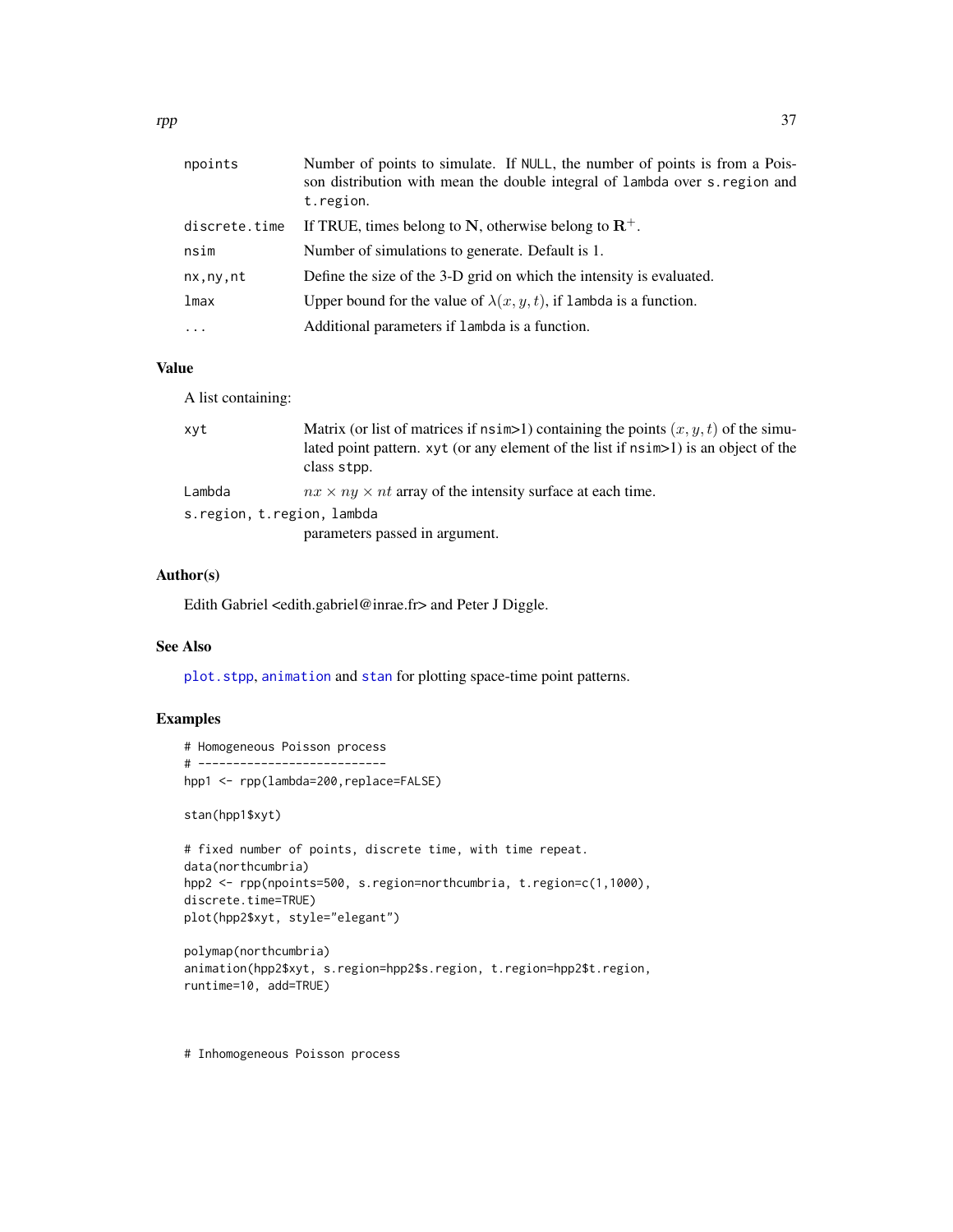```
# -----------------------------
# intensity defined by a function
lbda1 = function(x, y, t, a){a*exp(-4*y) * exp(-2*t)}
ipp1 = rpp(lambda=lbda1, npoints=400, a=3200/((1-exp(-4))*(1-exp(-2))))
stan(ipp1$xyt)
# intensity defined by a matrix
data(fmd)
data(northcumbria)
h = mse2d(as.points(fmd[,1:2]), northcumbria, nsmse=30, range=3000)
h = h$h[which.min(h$mse)]
Ls = kernel2d(as.points(fmd[,1:2]), northcumbria, h, nx=100, ny=100)
Lt = dim(fmd)[1]*density(fmd[,3], n=200)$y
Lst=array(0,dim=c(100,100,200))
for(k in 1:200) Lst[,,k] <- Ls$z*Lt[k]/dim(fmd)[1]
ipp2 = rpp(lambda=Lst, s.region=northcumbria, t.region=c(1,200),
discrete.time=TRUE)
par(mfrow=c(1,1))
image(Ls$x, Ls$y, Ls$z, col=grey((1000:1)/1000)); polygon(northcumbria)
animation(ipp2$xyt, add=TRUE, cex=0.5, runtime=15)
```
sim.stpp *Generate spatio-temporal point patterns*

### Description

Generate one (or several) realisation(s) of a spatio-temporal point process in a region  $S \times T$ .

### Usage

```
sim.stpp(class="poisson", s.region, t.region, npoints=NULL,
nsim=1, ...)
```

| Must be chosen among "poisson", "cluster", "cox", "infectious" and "inhibition".                                                                                                                                                                                                     |
|--------------------------------------------------------------------------------------------------------------------------------------------------------------------------------------------------------------------------------------------------------------------------------------|
| Two-column matrix specifying polygonal region containing all data locations.<br>If s. region is missing, the unit square is considered.                                                                                                                                              |
| Vector containing the minimum and maximum values of the time interval. If<br>t. region is missing, the interval $[0, 1]$ is considered.                                                                                                                                              |
| Number of points to simulate.                                                                                                                                                                                                                                                        |
| Number of simulations to generate. Default is 1.                                                                                                                                                                                                                                     |
| Additional parameters related to the class parameter. See rpp for the Pois-<br>son process; rpcp for the Poisson cluster process; rlgcp for the Log-Gaussian<br>Cox process; rinter for the interaction (inhibition or contagious) process and<br>rinfec for the infectious process. |
|                                                                                                                                                                                                                                                                                      |

<span id="page-37-0"></span>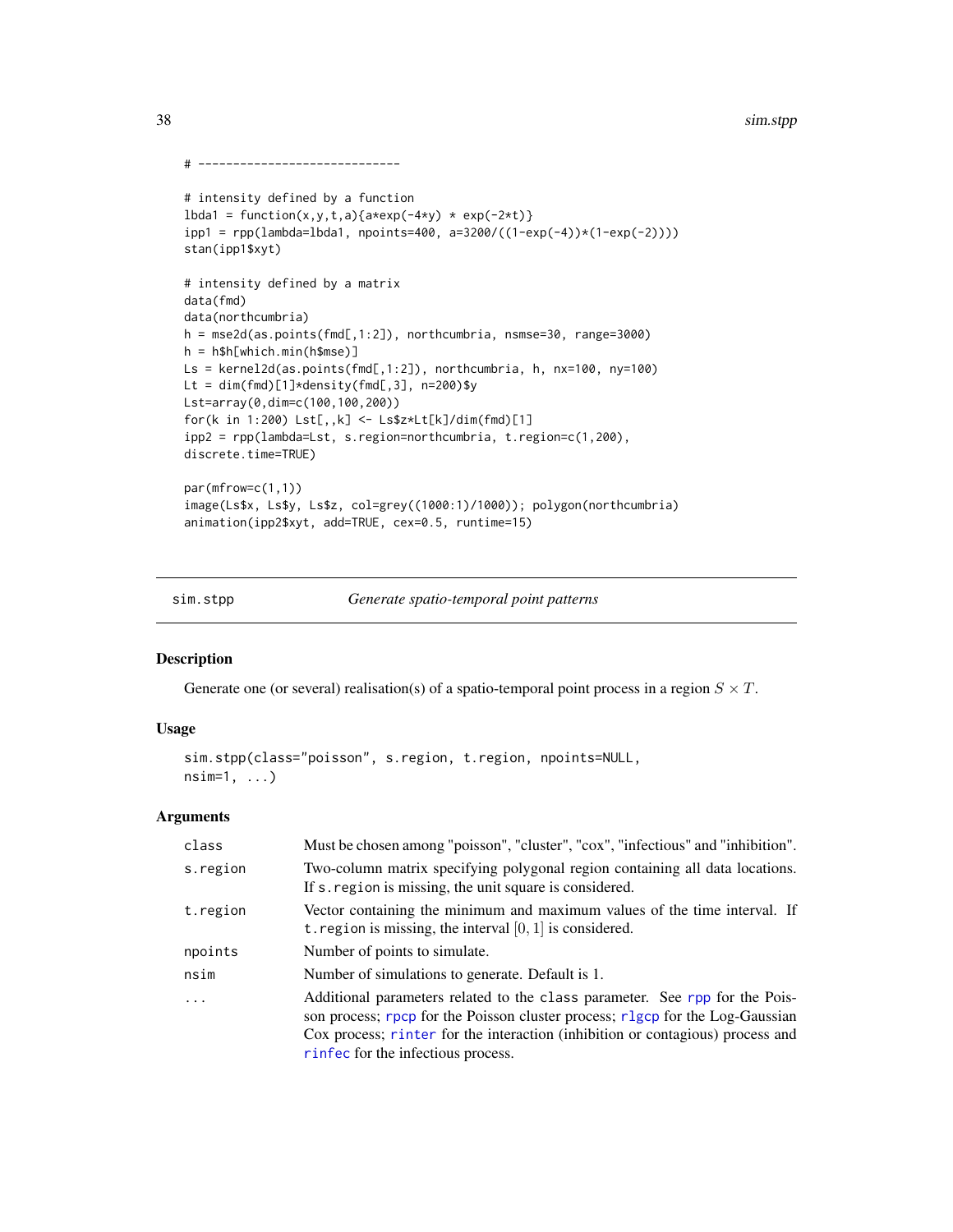<span id="page-38-0"></span>stan 39

### Value

A list containing:

| xvt                | Matrix (or list of matrices if $nsim>1$ ) containing the points $(x, y, t)$ of the simu- |
|--------------------|------------------------------------------------------------------------------------------|
|                    | lated point pattern. xyt (or any element of the list if $nsim>1$ ) is an object of the   |
|                    | class stop.                                                                              |
| s.region, t.region |                                                                                          |
|                    |                                                                                          |

Parameters passed in argument.

### Author(s)

Edith Gabriel <edith.gabriel@inrae.fr>

#### See Also

[rpp](#page-35-1), [rinfec](#page-26-1), [rinter](#page-28-1), [rpcp](#page-33-1) and [rlgcp](#page-30-1) for the simulation of Poisson, infectious, interaction, Poisson cluster and log-gaussian Cox processes respectively; and [plot.stpp](#page-23-1), [animation](#page-1-1) and [stan](#page-38-1) for plotting space-time point patterns.

<span id="page-38-1"></span>stan *(3D) space-time data animation*

#### Description

Displays  $(x, y, t)$  point data and enables dynamic highlighting of time slices.

### Usage

```
stan(xyt,tlim=range(xyt[,3],na.rm=TRUE),twid=diff(tlim)/20,
persist=FALSE, states, bgpoly, bgframe=TRUE, bgimage,
bgcol=gray(seq(0,1,len=12)),axes=TRUE)
```

| xyt     | A 3-column matrix of $x, y, t$ coordinates                                |
|---------|---------------------------------------------------------------------------|
| tlim    | A two-element vector of upper and lower time limits                       |
| twid    | The initial time window width                                             |
| persist | Whether to display points before time window                              |
| states  | How to display points - see Details                                       |
| bgpoly  | A polygon to draw on the background plane                                 |
| bgframe | Whether to extend the bgpoly to the front plane                           |
| bgimage | An list with x, y vectors and z matrix to display on the background plane |
| bgcol   | A colour palette vector with which to draw the bgimage                    |
| axes    | Logical value indicating whether labels should be added.                  |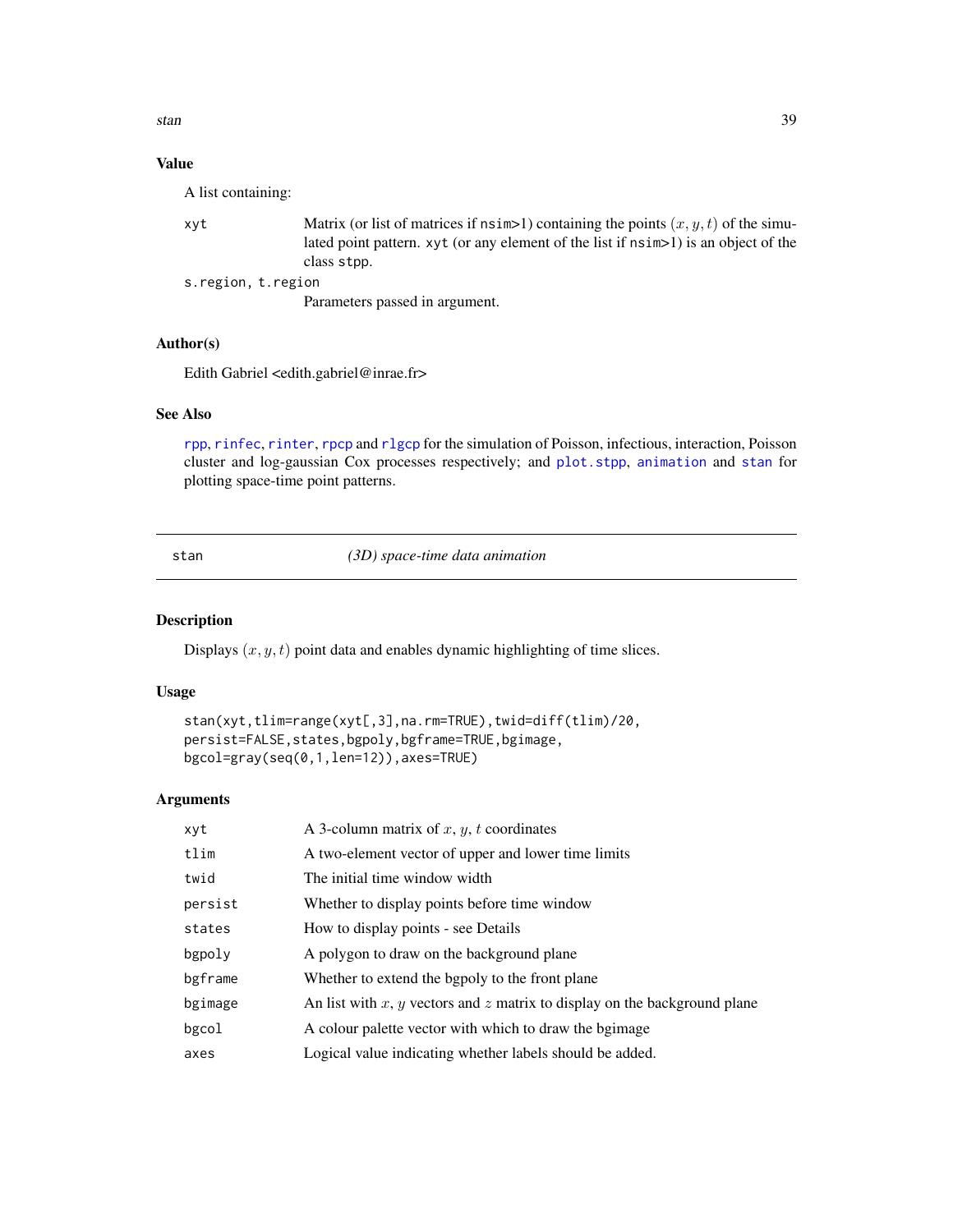#### <span id="page-39-0"></span>Details

This function requires the rpanel and rgl packages. It uses rpanel for the sliders to control the graphics, and rgl for its ability to do flicker-free graphics.

The sliders set the position and width of the temporal highlight window. For 'time' slider set to time T and 'width' slider set to S, highlighted points are those with time coordinate t such that  $T-S < t < T$ .

How points are shown is configured with the states parameter. This is a list of length 3 specifying how points before the time window, inside the time window, and after the time window are displayed. Each element is a list of parameters as would be passed to material3d() together with a radius element. Points are drawn as spheres with the corresponding material and radius as a fraction of the spatial span of the data.

By default the third state is invisible, and the first two states are different. By calling with the default for states and persist=TRUE, then the first state is set to the same as the second state. This has the effect of showing all points at time  $\langle T \rangle$  with the same sphere type.

If the user specifies the states parameter, then persist is ignored. The user can emulate the persist behaviour by specifying a states list with identical parameters for states 1 and 2.

Note that each state element should specify all material3d parameters used in any of the state elements. This is to make sure the parameters are reset for each of the sets of points.

The background polygon must be a simple 2-column vector of x and y coordinates. When used with bgframe=TRUE, the polygon is also drawn on the front plane, and the convex hull points are connected front to back in order to visualise the space-time prism that the data are contained in.

A raster image can be displayed on the back plane by setting the bgimage parameter. This must be a list with x, y and z components as needed by the image function. Note that x and y define the center of cells and so must be the same length as the dimensions of  $z$  - the image function can accept x and y values that are one longer than the dimensions of z to define the edges, but by image does not allow that.

#### Value

A list of the slider parameters when the dialog is quitted.

#### Author(s)

Barry Rowlingson <b.rowlingson@lancaster.ac.uk>, Edith Gabriel

<span id="page-39-1"></span>

| aс | )Ŋ<br>о |
|----|---------|
|    |         |

Generate double-cluster point pattern

#### **Description**

Generate a realisation of the double-cluster process in a region  $S \times T$ .

### Usage

stdcpp(lambp, a, b, c, mu, s.region, t.region)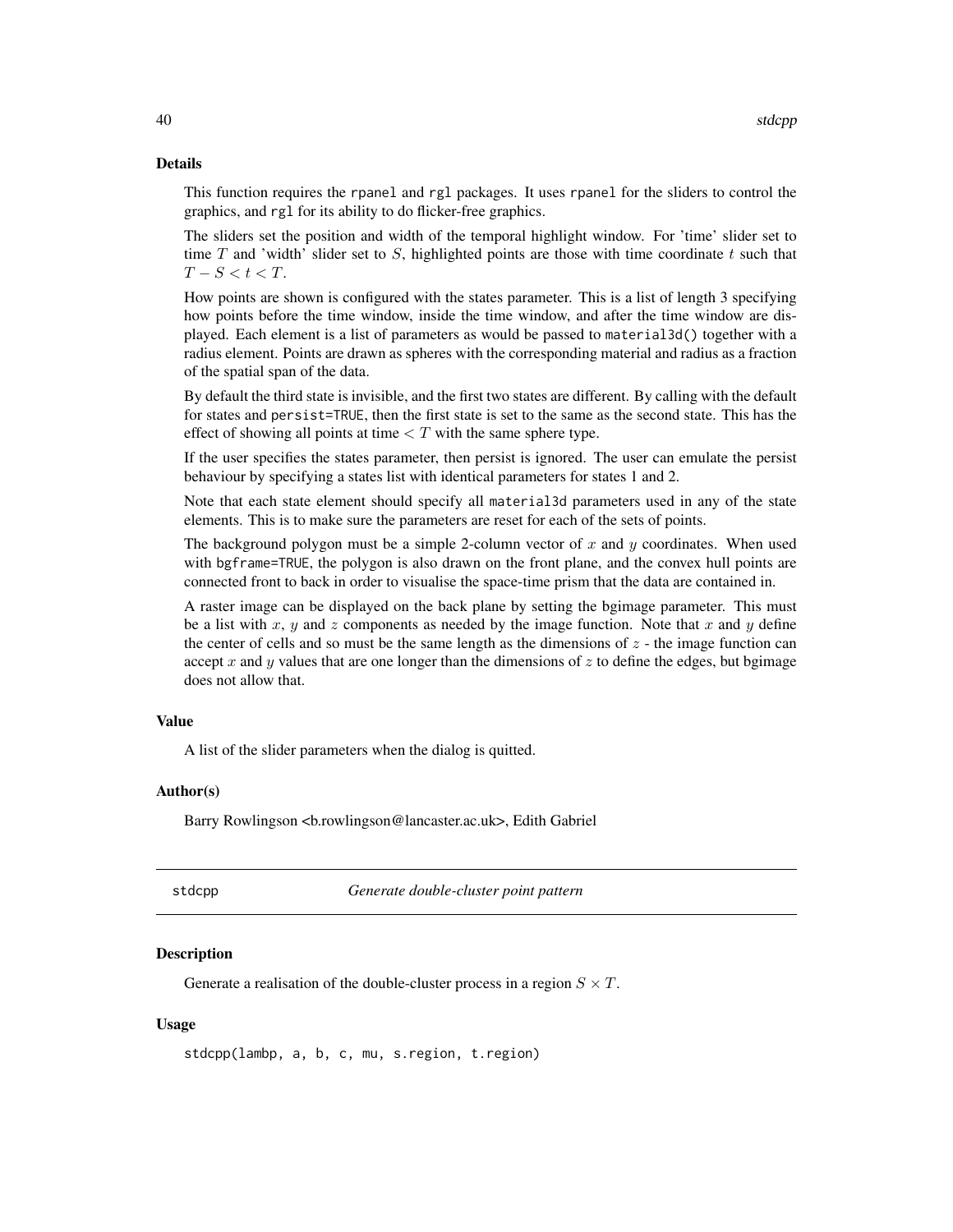#### <span id="page-40-0"></span>stdcpp and the state of the state of the state of the state of the state of the state of the state of the state of the state of the state of the state of the state of the state of the state of the state of the state of the

#### Arguments

| s.region | Two-column matrix specifying polygonal region containing all data locations. If<br>s. region is missing, the unit square is considered. |
|----------|-----------------------------------------------------------------------------------------------------------------------------------------|
| t.region | Vector containing the minimum and maximum values of the time interval. If<br>t. region is missing, the interval $[0, 1]$ is considered. |
| lambp    | Intensity of the parent process. Can be either a numeric value, a function, or a<br>3d-array (see rpp).                                 |
| a        | Length of the semi-axes $x$ of ellipsoid.                                                                                               |
| b        | Length of the semi-axes $y$ of ellipsoid.                                                                                               |
| C        | Length of the semi-axes $y$ of ellipsoid.                                                                                               |
| mu       | Average number of daughter per parent. (a single positive number).                                                                      |

#### Details

We consider the straightforward extension of the classical Matern cluster process on the  $R<sup>3</sup>$  case (with ellipsoid or balls) by considering the z-coordiantes as times.

Consider a Poisson point process in the plane with intensity  $\lambda_p$  as cluster centres for all times 'parent', as well as a ellipsoid (or ball) where the semi-axes are of lengths  $a, b$  and  $c$ , around of each Poisson point under a random general rotation. The scatter uniformly in all ellipsoid (or ball) of all points which are of the form  $(x, y, z)$ , the number of points in each cluster being random with a Poisson  $(\mu)$  distribution. The resulting point pattern is a spatio-temporal cluster point process with  $t = z$ . This point process has intensity  $\lambda_p \times \mu$ .

### Value

The simulated spatio-temporal point pattern.

#### Author(s)

Francisco J. Rodriguez Cortes <frrodriguezc@unal.edu.co>

### References

Baddeley, A., Rubak, E., Turner, R. (2015). Spatial Point Patterns: Methodology and Applications with R. CRC Press, Boca Raton.

Chiu, S. N., Stoyan, D., Kendall, W. S., and Mecke, J. (2013). Stochastic Geometry and its Applications. John Wiley & Sons.

Gabriel, E., Rowlingson, B., Diggle P J. (2013) stpp: an R package for plotting, simulating and analyzing Spatio-Temporal Point Patterns. Journal of Statistical Software 53, 1-29.

Illian, J B., Penttinen, A., Stoyan, H. and Stoyan, D. (2008). Statistical Analysis and Modelling of Spatial Point Patterns. John Wiley and Sons, London.

Stoyan, D., Rodriguez-Cortes, F. J., Mateu, J., and Gille, W. (2017). Mark variograms for spatiotemporal point processes. Spatial Statistics. 20, 125-147.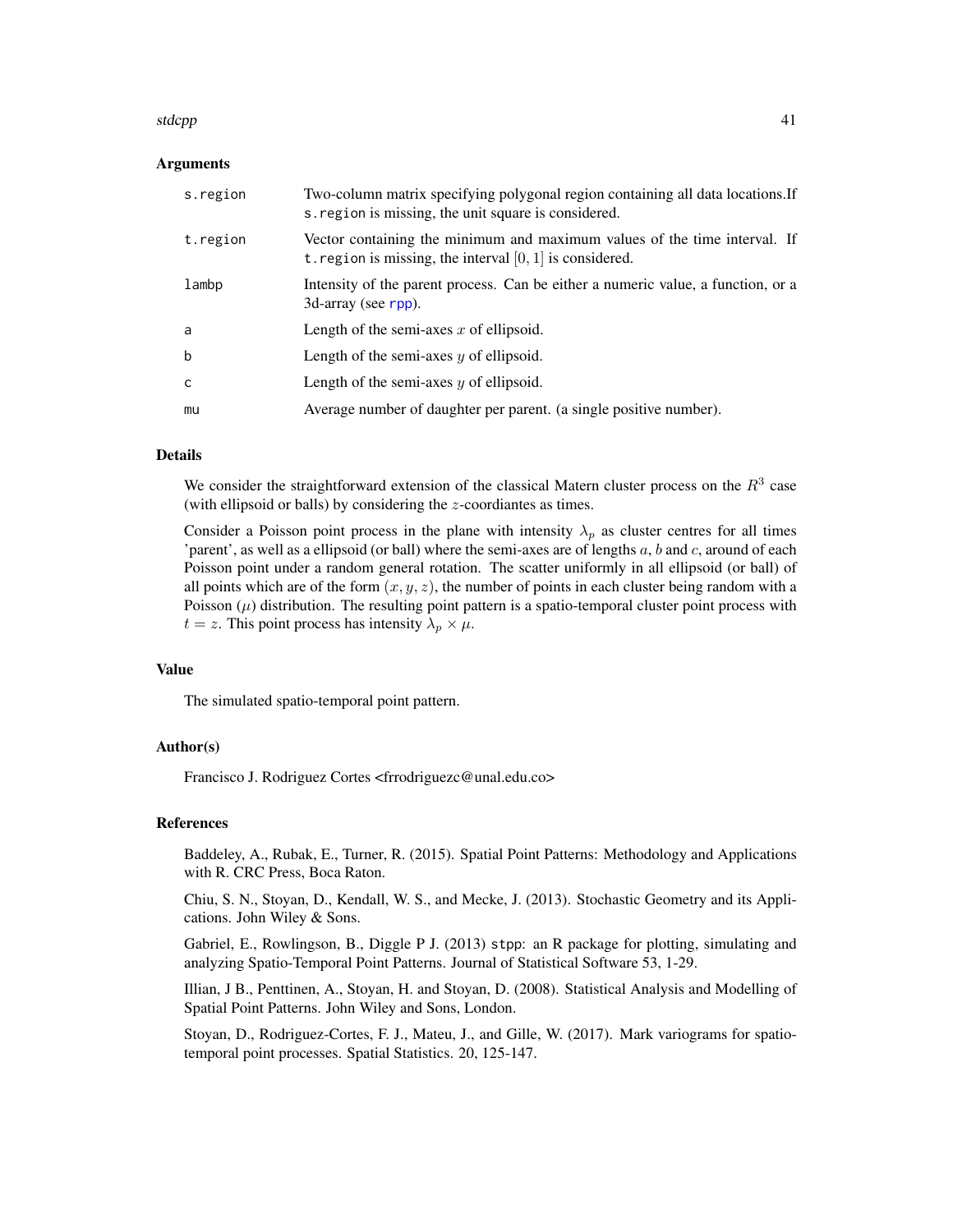### Examples

```
# Ellipsoid
Xe <- stdcpp(lambp=20,a=0.5,b=0.09,c=0.07,mu=100)
plot(Xe$xyt)
# Spatio-temporal 3D scatter plot
par(mfrow=c(1,1))
plot(Xe$xyt,type="scatter")
# Balls
Xb <- stdcpp(lambp=20,a=0.07,b=0.07,c=0.07,mu=100)
plot(Xb$xyt)
# Spatio-temporal 3D scatter plot
par(mfrow=c(1,1))
plot(Xb$xyt,type="mark",style="elegant")
# Northcumbria
data(northcumbria)
Northcumbria <- northcumbria/1000
X <- stdcpp(lambp=0.00004,a=10,b=10,c=10,mu=120,
s.region=Northcumbria,t.region=c(0,200))
plot(X$xyt,s.region=Northcumbria, cex=0.5)
# Spatio-temporal 3D scatter plot
```

```
par(mfrow=c(1,1))
plot(X$xyt,type="scatter",theta=45,phi=30,cex=0.1,
ticktype="detailed",col="black",style="elegant")
```
<span id="page-41-1"></span>sthpcpp *Spatio-temporal hot-spots cluster point process model*

### Description

Generate a realisation of the hot-spots cluster process in a region  $S \times T$ .

#### Usage

```
sthpcpp(lambp, r, mu, s.region, t.region)
```

| s.region | Two-column matrix specifying polygonal region containing all data locations. If<br>s region is missing, the unit square is considered.  |
|----------|-----------------------------------------------------------------------------------------------------------------------------------------|
| t.region | Vector containing the minimum and maximum values of the time interval. If<br>t. region is missing, the interval $[0, 1]$ is considered. |
| lambp    | Intensity of the Poisson process of cluster centres. A single positive number, a<br>function, or a pixel image.                         |

<span id="page-41-0"></span>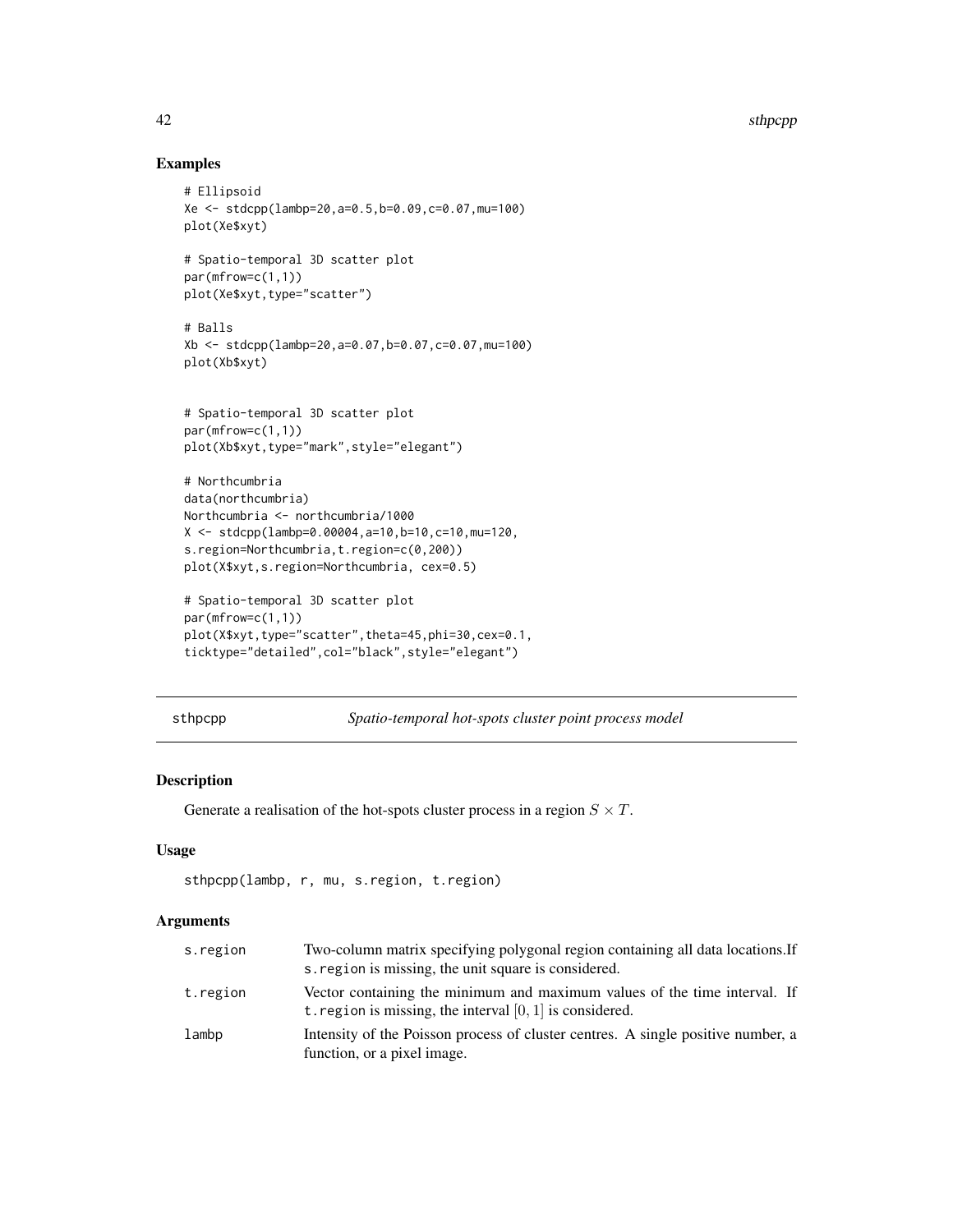#### sthpcpp and the state of the state of the state of the state of the state of the state of the state of the state of the state of the state of the state of the state of the state of the state of the state of the state of th

|    | Radius parameter of the clusters.                                                                                                                |
|----|--------------------------------------------------------------------------------------------------------------------------------------------------|
| mu | Average number of daughter per parent (a single positive number) or reference<br>intensity for the cluster points (a function or a pixel image). |

### Details

This function generates a realisation of spatio-temporal cluster process, which can be considered as generalisation of the classical Matern cluster process, inside the spatio-temporal window.

Consider a Poisson point process in the plane with intensity  $\lambda_p$  as cluster centres for all times 'parent', as well as a infinite cylinder of radius R around of each Poisson point, orthogonal to the plane. The scatter uniformly in all cylinders of all points which are of the form  $(x, y, z)$ , the number of points in each cluster being random with a Poisson  $(\mu)$  distribution. The resulting point pattern is a spatio-temporal cluster point process with  $t = z$ . This point process has intensity  $\lambda_p \times \mu$ .

### Value

The simulated spatio-temporal point pattern.

### Author(s)

Francisco J. Rodriguez Cortes <frrodriguezc@unal.edu.co>

#### References

Baddeley, A., Rubak, E., Turner, R. (2015). Spatial Point Patterns: Methodology and Applications with R. CRC Press, Boca Raton.

Chiu, S. N., Stoyan, D., Kendall, W. S., and Mecke, J. (2013). Stochastic Geometry and its Applications. John Wiley & Sons.

Gabriel, E., Rowlingson, B., Diggle P J. (2013) stpp: an R package for plotting, simulating and analyzing Spatio-Temporal Point Patterns. Journal of Statistical Software 53, 1-29.

Illian, J B., Penttinen, A., Stoyan, H. and Stoyan, D. (2008). Statistical Analysis and Modelling of Spatial Point Patterns. John Wiley and Sons, London.

Stoyan, D., Rodriguez-Cortes, F. J., Mateu, J., and Gille, W. (2017). Mark variograms for spatiotemporal point processes. Spatial Statistics. 20, 125-147.

#### Examples

```
# First example
X \le - sthpcpp(lambp=20, r=0.05, mu=100)
plot(X$xyt)
```

```
# Spatio-temporal 3D scatter plot
par(mfrow=c(1,1))
plot(X$xyt,type="scatter")
```

```
## Spatio-temporal hot-spots cluster point process model
data(northcumbria)
Northcumbria <- northcumbria/1000
Xo <- sthpcpp(lambp=0.0035, r=5, mu=200,
```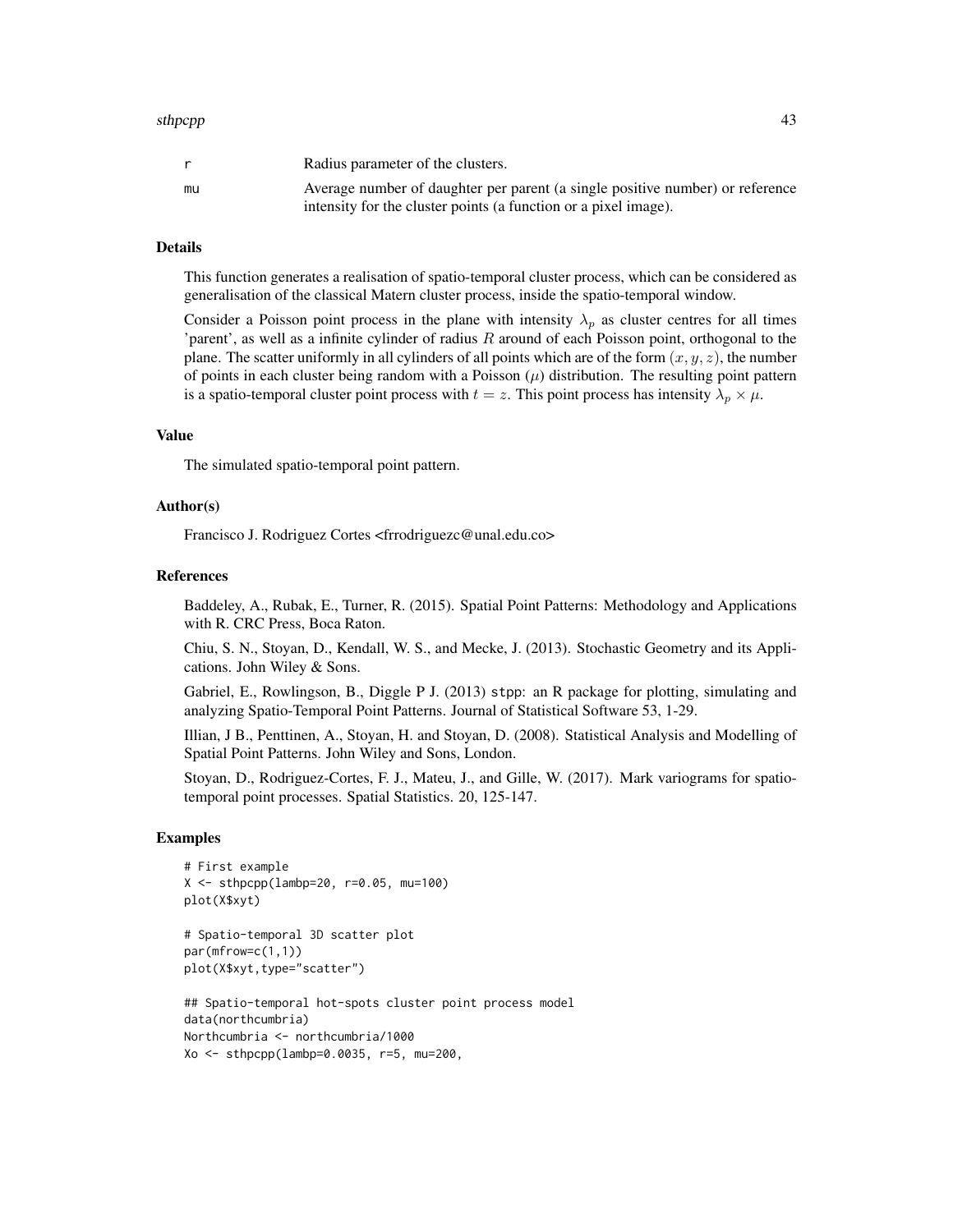```
s.region=Northcumbria, t.region=c(28,198))
plot(Xo$xyt,s.region=Northcumbria)
# Spatio-temporal 3D scatter plot
par(mfrow=c(1,1))
plot(Xo$xyt,type="scatter",style="elegant",theta=45,phi=30,cex=0.05,
ticktype="detailed",col="black")
```
<span id="page-43-1"></span>STIKhat *Estimation of the Space-Time Inhomogeneous K-function*

### Description

Compute an estimate of the Space-Time Inhomogeneous K-function.

### Usage

STIKhat(xyt, s.region, t.region, dist, times, lambda, correction="isotropic", infectious=FALSE)

| xyt        | Coordinates and times $(x, y, t)$ of the point pattern.                                                                                                                                                                                                                                                                            |
|------------|------------------------------------------------------------------------------------------------------------------------------------------------------------------------------------------------------------------------------------------------------------------------------------------------------------------------------------|
| s.region   | Two-column matrix specifying polygonal region containing all data locations.<br>If s. region is missing, the bounding box of $xyt[, 1:2]$ is considered.                                                                                                                                                                           |
| t.region   | Vector containing the minimum and maximum values of the time interval. If<br>t. region is missing, the range of $xyt[, 3]$ is considered.                                                                                                                                                                                          |
| dist       | Vector of distances u at which $K(u, v)$ is computed. If missing, the maximum<br>of dist is given by $\min(S_x, S_y)/4$ , where $S_x$ and $S_y$ represent the maximum<br>width and height of the bounding box of s. region.                                                                                                        |
| times      | Vector of times v at which $K(u, v)$ is computed. If missing, the maximum of<br>times is given by $(T_{\text{max}} - T_{\text{min}})/4$ , where $T_{\text{min}}$ and $T_{\text{max}}$ are the minimum and<br>maximum of the time interval $T$ .                                                                                    |
| lambda     | Vector of values of the space-time intensity function evaluated at the points<br>$(x, y, t)$ in $S \times T$ . If lambda is missing, the estimate of the space-time K-<br>function is computed as for the homogeneous case (Diggle et al., 1995), i.e.<br>considering $n/ S \times T $ as an estimate of the space-time intensity. |
| correction | A character vector specifying the edge correction(s) to be applied among "isotropic",<br>"border", "modified.border", "translate" and "none" (see Details). The<br>default is "isotropic".                                                                                                                                         |
| infectious | Logical value. If TRUE, only future events are considered and the isotropic edge<br>correction method is used. See Details.                                                                                                                                                                                                        |

<span id="page-43-0"></span>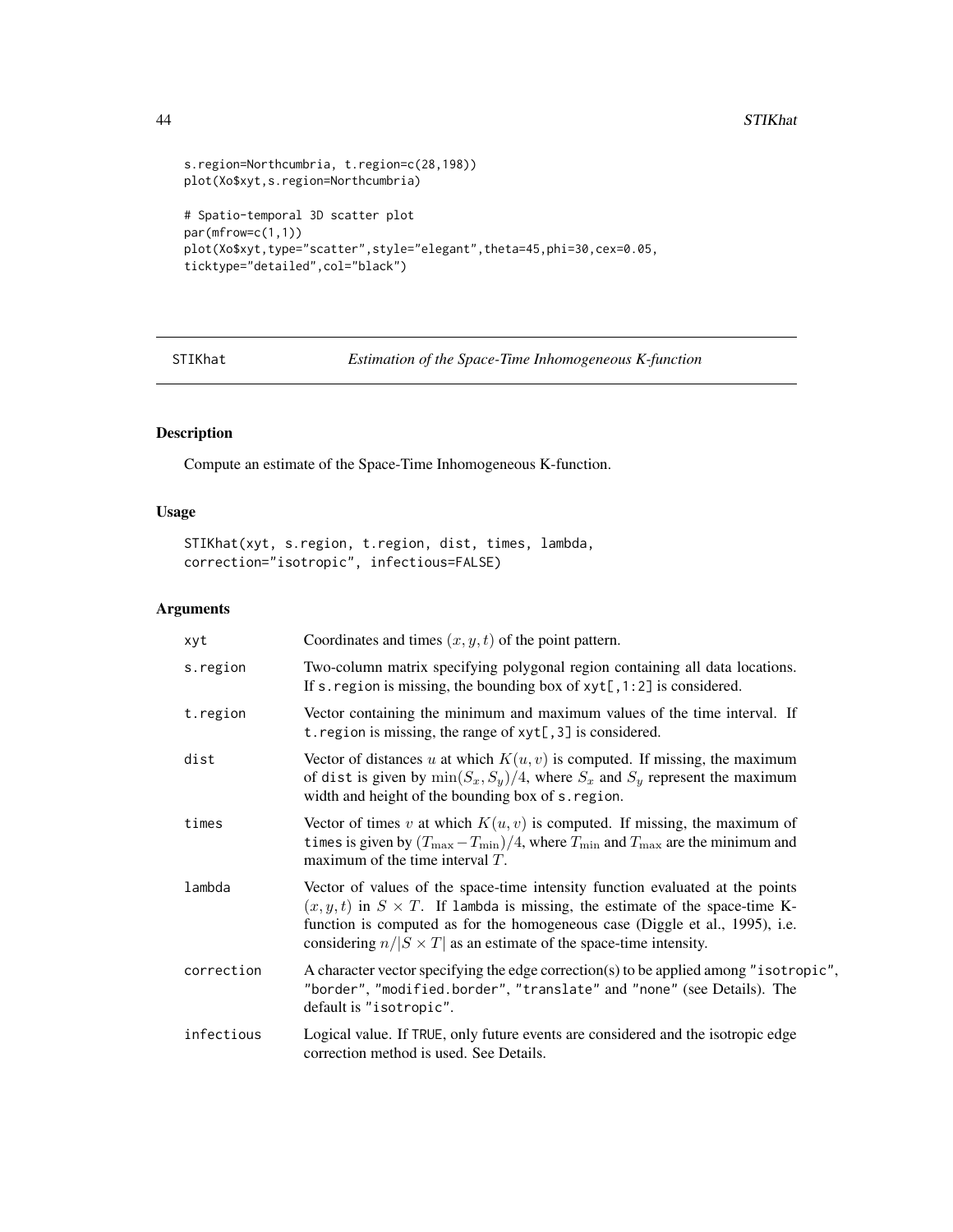#### STIKhat 45

#### Details

Gabriel (2014) proposes the following unbiased estimator for the STIK-function, based on data giving the locations of events  $x_i : i = 1, ..., n$  on a spatio-temporal region  $S \times T$ , where S is an arbitrary polygon and  $T$  is a time interval:

$$
\widehat{K}(u,v) = \sum_{i=1}^{n} \sum_{j \neq i} \frac{1}{w_{ij}} \frac{1}{\lambda(x_i)\lambda(x_j)} \mathbf{1}_{\{\|s_i - s_j\| \le u \; ; \; |t_i - t_j| \le v\}},
$$

where  $\lambda(x_i)$  is the intensity at  $x_i = (s_i, t_i)$  and  $w_{ij}$  is an edge correction factor to deal with spatialtemporal edge effects. The edge correction methods implemented are:

isotropic:  $w_{ij}=|S\times T|w_{ij}^{(t)}w_{ij}^{(s)},$  where the temporal edge correction factor  $w_{ij}^{(t)}=1$  if both ends of the interval of length  $2|t_i - t_j|$  centred at  $t_i$  lie within T and  $w_{ij}^{(t)} = 1/2$  otherwise and  $w_{ij}^{(s)}$ is the proportion of the circumference of a circle centred at the location  $s_i$  with radius  $||s_i - s_j||$ lying in S (also called Ripley's edge correction factor).

border:  $w_{ij} =$  $\sum_{j=1}^{n} \mathbf{1}\{d(s_j, S) \geq u \, ; \, d(t_j, T) \geq v\}/\lambda(x_j)$  $\frac{d(s_i, s) \geq u_j, \forall (s_i, t) > v_j, \forall (s_i, t) > v_j}{d(s_i, s) \geq u_j, \forall (t_i, t) > v_j}$ , where  $d(s_i, S)$  denotes the distance between  $s_i$  and the boundary of S and  $d(t_i, T)$  the distance between  $t_i$  and the boundary of T.

modified.border:  $w_{ij} = \frac{|S_{\ominus u}|\times|T_{\ominus v}|}{1.5C_0\cdot S_0\cdot w_{ij}d\cdot T_{\ominus v}}$  $\frac{|S_{\ominus u}| \times |I_{\ominus v}|}{\prod_{\{d(s_i, S) > u \; : \; d(t_i, T) > v\}}}$ , where  $S_{\ominus u}$  and  $T_{\ominus v}$  are the eroded spatial and temporal region respectively, obtained by trimming off a margin of width  $u$  and  $v$  from the border of the original region.

translate:  $w_{ij} = |S \cap S_{s_i-s_j}| \times |T \cap T_{t_i-t_j}|$ , where  $S_{s_i-s_j}$  and  $T_{t_i-t_j}$  are the translated spatial and temporal regions.

none: No edge correction is performed and  $w_{ij} = |S \times T|$ .

If parameter infectious = TRUE, ony future events are considered and the estimator is, using an isotropic edge correction factor (Gabriel and Diggle, 2009):

$$
\widehat{K}(u,v) = \frac{1}{|S \times T|} \frac{n}{n_v} \sum_{i=1}^{n_v} \sum_{j=1; j>i}^{n_v} \frac{1}{w_{ij}} \frac{1}{\lambda(x_i)\lambda(x_j)} \mathbf{1}_{\{u_{ij} \leq u\}} \mathbf{1}_{\{t_j - t_i \leq v\}}.
$$

In this equation, the points  $x_i = (s_i, t_i)$  are ordered so that  $t_i < t_{i+1}$ , with ties due to round-off error broken by randomly unrounding if necessary. To deal with temporal edge-effects, for each  $v$ ,  $n_v$  denotes the number of events for which  $t_i \leq T_1 - v$ , with  $T = [T_0, T_1]$ . To deal with spatial edge-effects, we use Ripley's method.

If lambda is missing in argument, STIKhat computes an estimate of the space-time (homogeneous) K-function:

$$
\widehat{K}(u,v) = \frac{|S \times T|}{n_v(n-1)} \sum_{i=1}^{n_v} \sum_{j=1; j>i}^{n_v} \frac{1}{w_{ij}} \mathbf{1}_{\{u_{ij} \le u\}} \mathbf{1}_{\{t_j - t_i \le v\}}
$$

#### Value

A list containing:

| Khat  | ndist x ntimes matrix containing values of $\hat{K}_{ST}(u, v)$ .                                                                     |
|-------|---------------------------------------------------------------------------------------------------------------------------------------|
| Ktheo | ndist x ntimes matrix containing theoretical values for a Poisson process;<br>$\pi u^2 v$ for K and $2\pi u^2 v$ for K <sup>*</sup> . |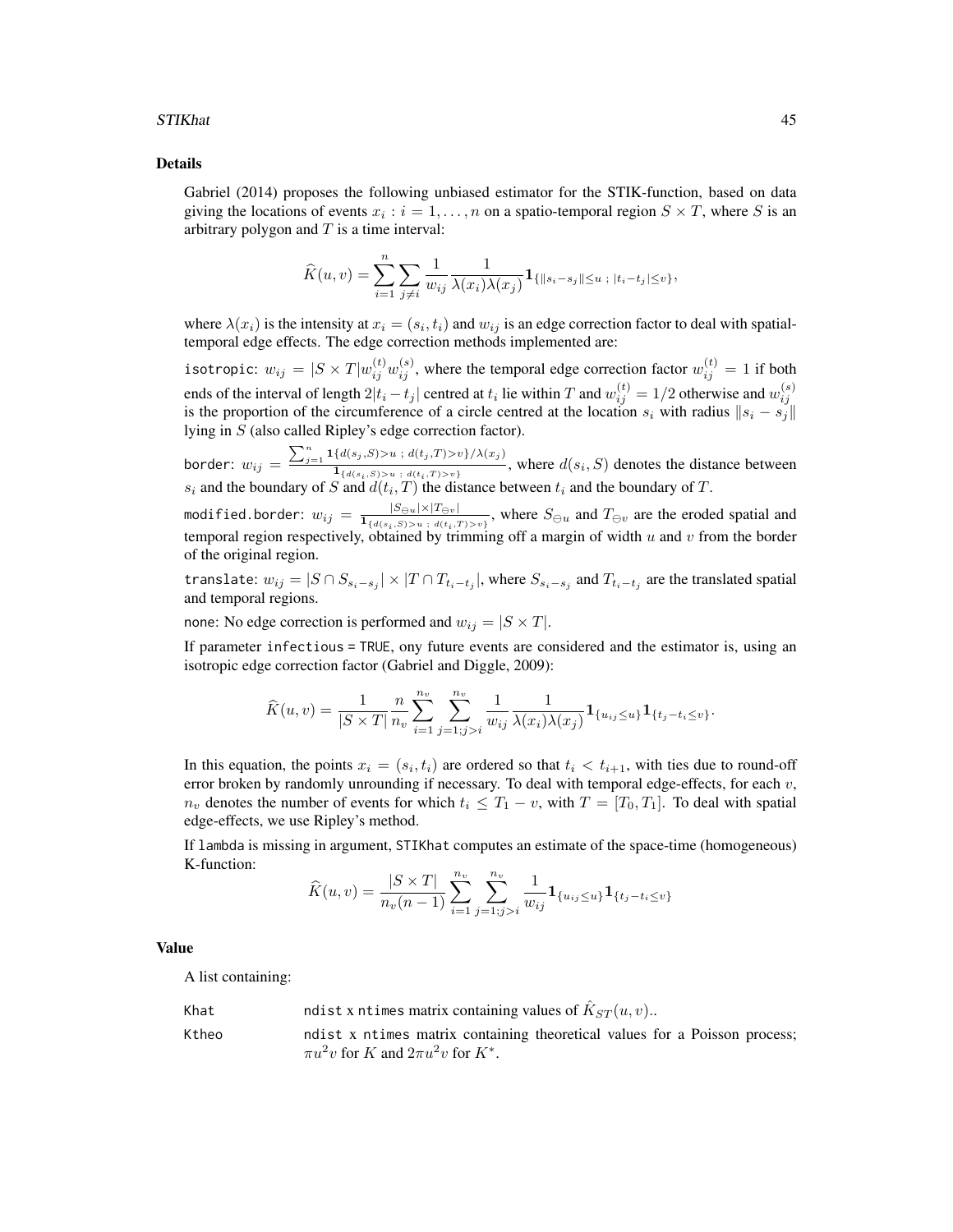| dist, times, infectious |                                                                  |  |
|-------------------------|------------------------------------------------------------------|--|
|                         | Parameters passed in argument.                                   |  |
| correction              | The name(s) of the edge correction method(s) passed in argument. |  |

### Author(s)

Edith Gabriel <edith.gabriel@inrae.fr>

#### References

Baddeley A., Moller J. and Waagepetersen R. (2000). Non- and semi-parametric estimation of interaction in inhomogeneous point patterns. Statistica Neerlandica, 54, 329–350.

Baddeley, A., Rubak, E., Turner, R., (2015). Spatial Point Patterns: Methodology and Applications with R. CRC Press, Boca Raton.

Diggle P. , Chedwynd A., Haggkvist R. and Morris S. (1995). Second-order analysis of space-time clustering. Statistical Methods in Medical Research, 4, 124–136.

Gabriel E., Diggle P. (2009). Second-order analysis of inhomogeneous spatio-temporal point process data. Statistica Neerlandica, 63, 43–51.

Gabriel E., Rowlingson B., Diggle P. (2013). stpp: an R package for plotting, simulating and analyzing Spatio-Temporal Point Patterns. Journal of Statistical Software, 53(2), 1–29.

Gabriel E. (2014). Estimating second-order characteristics of inhomogeneous spatio-temporal point processes: influence of edge correction methods and intensity estimates. Methodology and computing in Applied Probabillity, 16(2), 411–431.

### Examples

```
# First example
```

```
data(fmd)
data(northcumbria)
FMD<-as.3dpoints(fmd[,1]/1000,fmd[,2]/1000,fmd[,3])
Northcumbria=northcumbria/1000
```

```
# estimation of the temporal intensity
Mt<-density(FMD[,3],n=1000)
mut<-Mt$y[findInterval(FMD[,3],Mt$x)]*dim(FMD)[1]
```

```
# estimation of the spatial intensity
h<-mse2d(as.points(FMD[,1:2]), Northcumbria, nsmse=50, range=4)
h<-h$h[which.min(h$mse)]
Ms<-kernel2d(as.points(FMD[,1:2]), Northcumbria, h, nx=5000, ny=5000)
atx<-findInterval(x=FMD[,1],vec=Ms$x)
aty<-findInterval(x=FMD[,2],vec=Ms$y)
mhat<-NULL
for(i in 1:length(atx)) mhat<-c(mhat,Ms$z[atx[i],aty[i]])
# estimation of the STIK function
```

```
u \leq -\text{seq}(0,10,\text{by=1})
```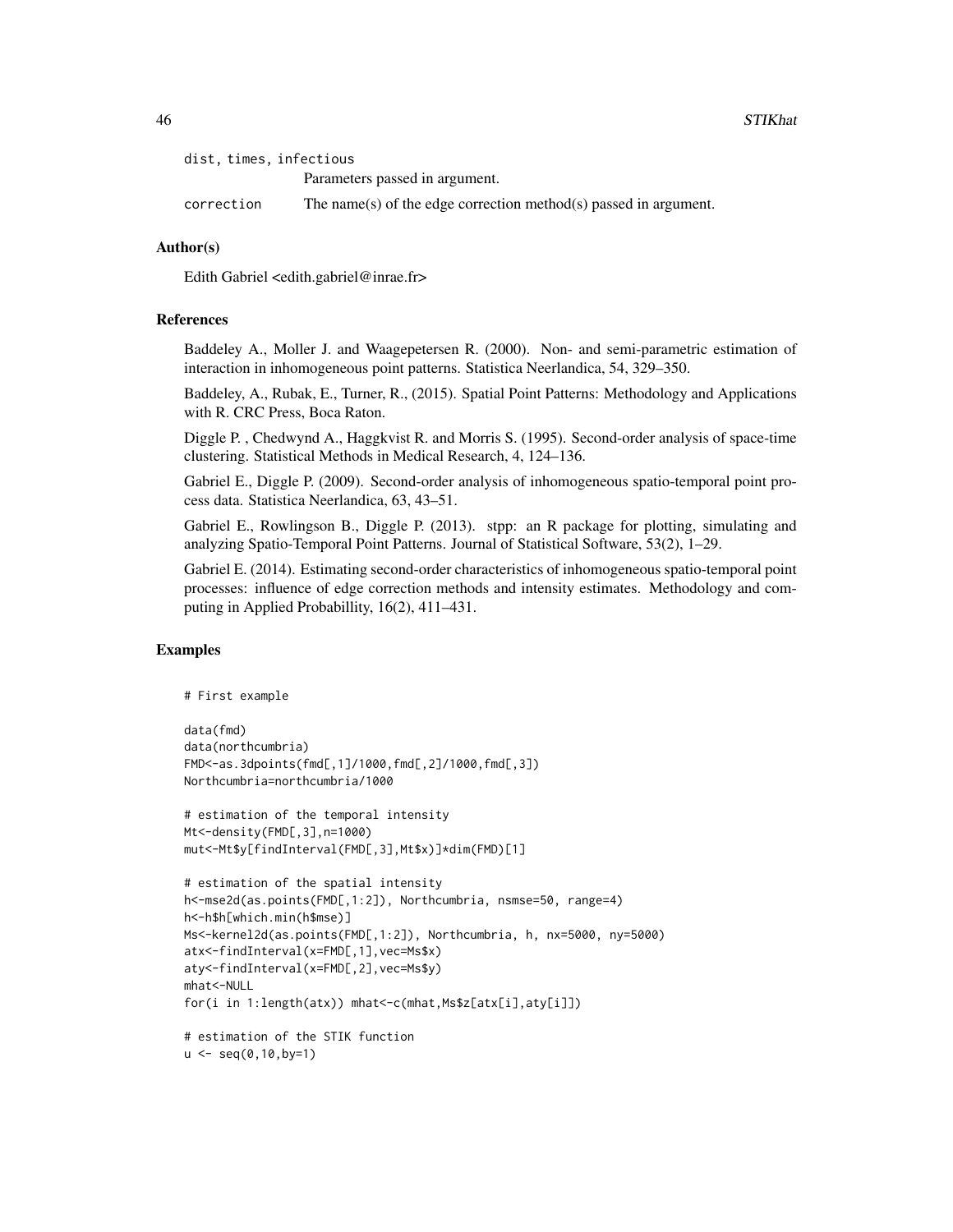```
v \leq -\text{seq}(0, 15, \text{by=1})stik1 <- STIKhat(xyt=FMD, s.region=northcumbria/1000,t.region=c(1,200),
lambda=mhat*mut/dim(FMD)[1], dist=u, times=v, infectious=TRUE)
# plotting the estimation
plotK(stik1)
plotK(stik1,type="persp",theta=-65,phi=35)
# Second example
xyt=rpp(lambda=200)
stik2=STIKhat(xyt$xyt,dist=seq(0,0.16,by=0.02),
times=seq(0,0.16,by=0.02),correction=c("border","translate"))
plotK(stik2,type="contour",legend=TRUE,which="translate")
```
stpp *Space-Time Point Pattern simulation, visualisation and analysis*

#### **Description**

This package provides models of spatio-temporal point processes in a region  $S \times T$  and statistical tools for analysing global and local second-order properties of such processes. It also includes static and dynamic (2D and 3D) plots. stpp is the first dedicated unified computational environment in the area of spatio-temporal point processes.

The stpp package depends upon some other packages:

splancs: spatial and space-time point pattern analysis

rgl: interactive 3D plotting of densities and surfaces

rpanel: simple interactive controls for R using tcltk package

KernSmooth: functions for kernel smoothing for Wand & Jones (1995)

plot3D: Tools for plotting 3-D and 2-D data

ggplot2: Create Elegant Data Visualisations Using the Grammar of Graphics

#### **Details**

stpp is a package for simulating, analysing and visualising patterns of points in space and time.

Following is a summary of the main functions and the dataset in the stpp package.

*To visualise a spatio-temporal point pattern*

- [animation](#page-1-1): space-time data animation.
- [as.3dpoints](#page-2-1): create data in spatio-temporal point format.
- [plot.stpp](#page-23-1): plot spatio-temporal point object. Either a two-panels plot showing spatial locations and cumulative times, or a one-panel plot showing spatial locations with times treated as a quantitative mark attached to each location.
- [stan](#page-38-1): 3D space-time animation.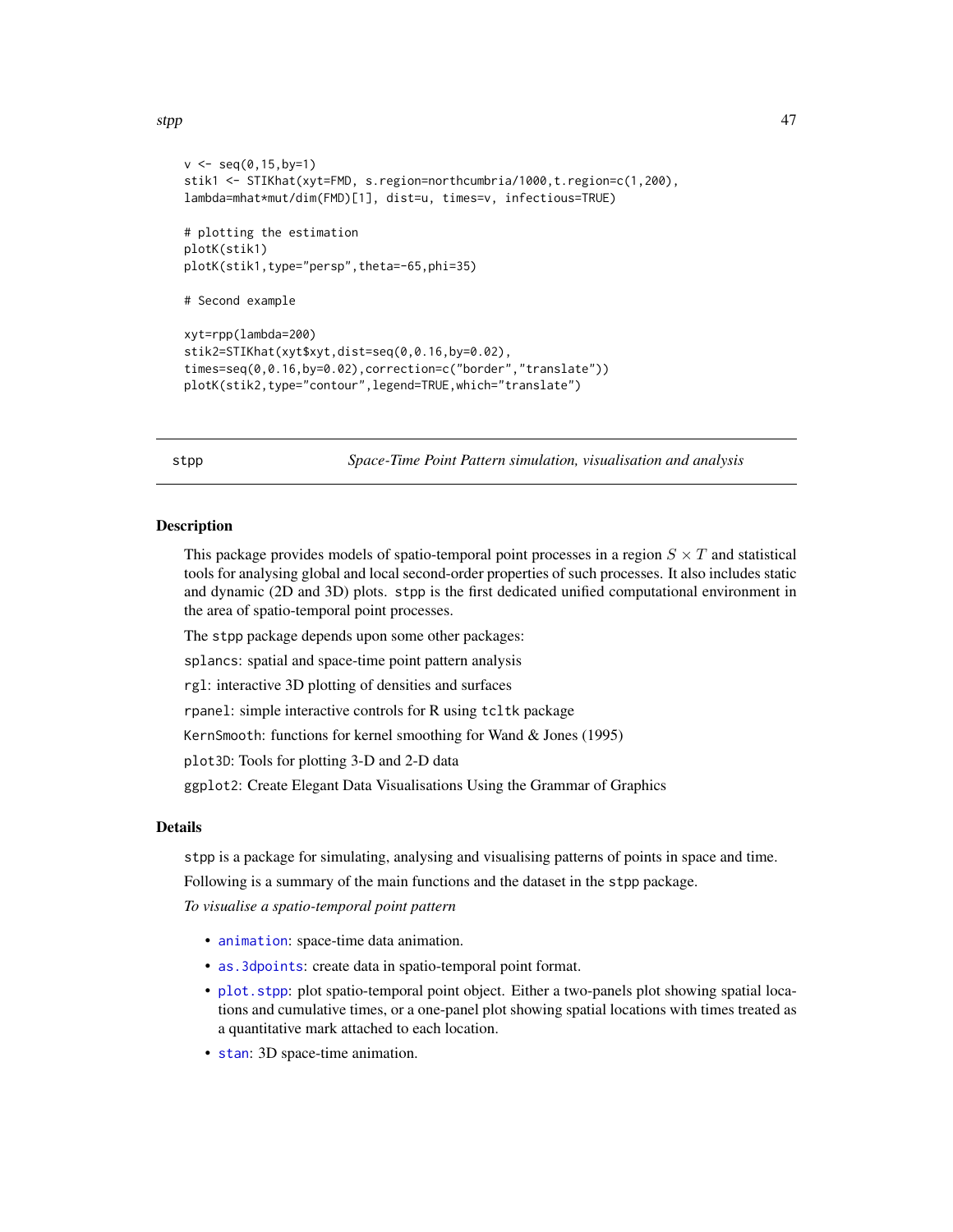### <span id="page-47-0"></span>*To simulate spatio-temporal point patterns*

- [rinfec](#page-26-1): simulate an infection point process,
- [rinter](#page-28-1): simulate an interaction (inhibition or contagious) point process,
- [rlgcp](#page-30-1): simulate a log-Gaussian Cox point process,
- [rpcp](#page-33-1): simulate a Poisson cluster point process,
- [rpp](#page-35-1): simulate a Poisson point process,
- [stdcpp](#page-39-1): simulate a double-cluster point process,
- [sthpcpp](#page-41-1): simulate a hot-spot point process.

#### *To analyse spatio-temporal point patterns*

- [PCFhat](#page-20-2): space-time inhomogeneous pair correlation function,
- [STIKhat](#page-43-1): space-time inhomogeneous K-function,
- [ASTIKhat](#page-3-1): Anisotropic space-time inhomogeneous K-function,
- [LISTAhat](#page-18-1): space-time inhomogeneous pair correlation LISTA funcrions.
- [KLISTAhat](#page-9-1): space-time inhomogeneous K LISTA functions.
- [gsp](#page-5-1): Spatial mark variogram function.
- [gte](#page-6-1): Temporal mark variogram function.
- [kmr](#page-14-1): Spatial r-mark function
- [kmt](#page-16-1): Temporal t-mark function.
- [kmmr](#page-10-1): Spatial mark correlation functionn.
- [kmmt](#page-12-1): Temporal mark correlation function.

#### *Dataset*

[fmd](#page-4-1): 2001 food-and-mouth epidemic in north Cumbria (UK).

#### Author(s)

Edith Gabriel <edith.gabriel@univ-avignon.fr>, Peter J. Diggle, Barry Rowlingson and Francisco J. Rodriguez-Cortes

#### References

Baddeley, A., Rubak, E., Turner, R. (2015). Spatial Point Patterns: Methodology and Applications with R. CRC Press, Boca Raton.

Chan, G. and Wood A. (1997). An algorithm for simulating stationary Gaussian random fields. Applied Statistics, Algorithm Section, 46, 171–181.

Chan, G. and Wood A. (1999). Simulation of stationary Gaussian vector fields. Statistics and Computing, 9, 265–268.

Diggle P. , Chedwynd A., Haggkvist R. and Morris S. (1995). Second-order analysis of space-time clustering. Statistical Methods in Medical Research, 4, 124–136.

Diggle, P.J., 2013. Statistical Analysis of Spatial and Spatio-Temporal Point Patterns. CRC Press, Boca Raton.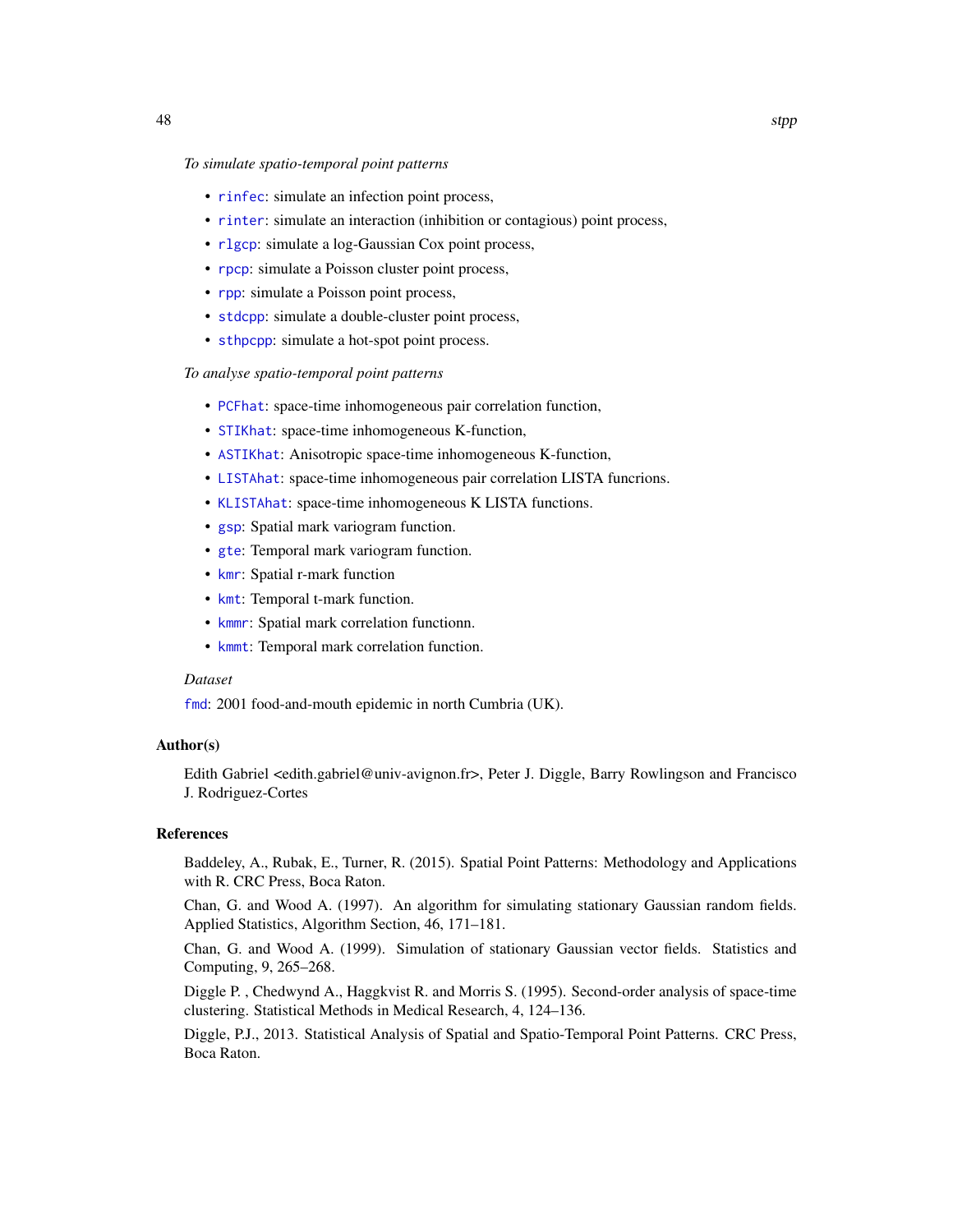Gabriel E. (2014). Estimating second-order characteristics of inhomogeneous spatio-temporal point processes: influence ofedge correction methods and intensity estimates. Methodology and computing in Applied Probabillity, 16(1).

Gabriel E., Diggle P. (2009). Second-order analysis of inhomogeneous spatio-temporal point process data. Statistica Neerlandica, 63, 43–51.

Gabriel E., Rowlingson B., Diggle P. (2013). stpp: an R package for plotting, simulating and analyzing Spatio-Temporal Point Patterns. Journal of Statistical Software, 53(2), 1–29.

Gneiting T. (2002). Nonseparable, stationary covariance functions for space-time data. Journal of the American Statistical Association, 97, 590–600.

Gonzalez, J. A., Rodriguez-Cortes, F. J., Cronie, O. and Mateu, J. (2016). Spatio-temporal point process statistics: a review. Spatial Statiscts, 18, 505–544.

Siino, M., Rodriguez-Cortes, F. J., Mateu, J. and Adelfio, G. (2017). Testing for local structure in spatio-temporal point pattern data. Environmetrics. DOI: 10.1002/env.2463.

Stoyan, D., Rodriguez-Cortes, F. J., Mateu, J., and Gille, W. (2017). Mark variograms for spatiotemporal point processes. Spatial Statistics. 20, 125-147.